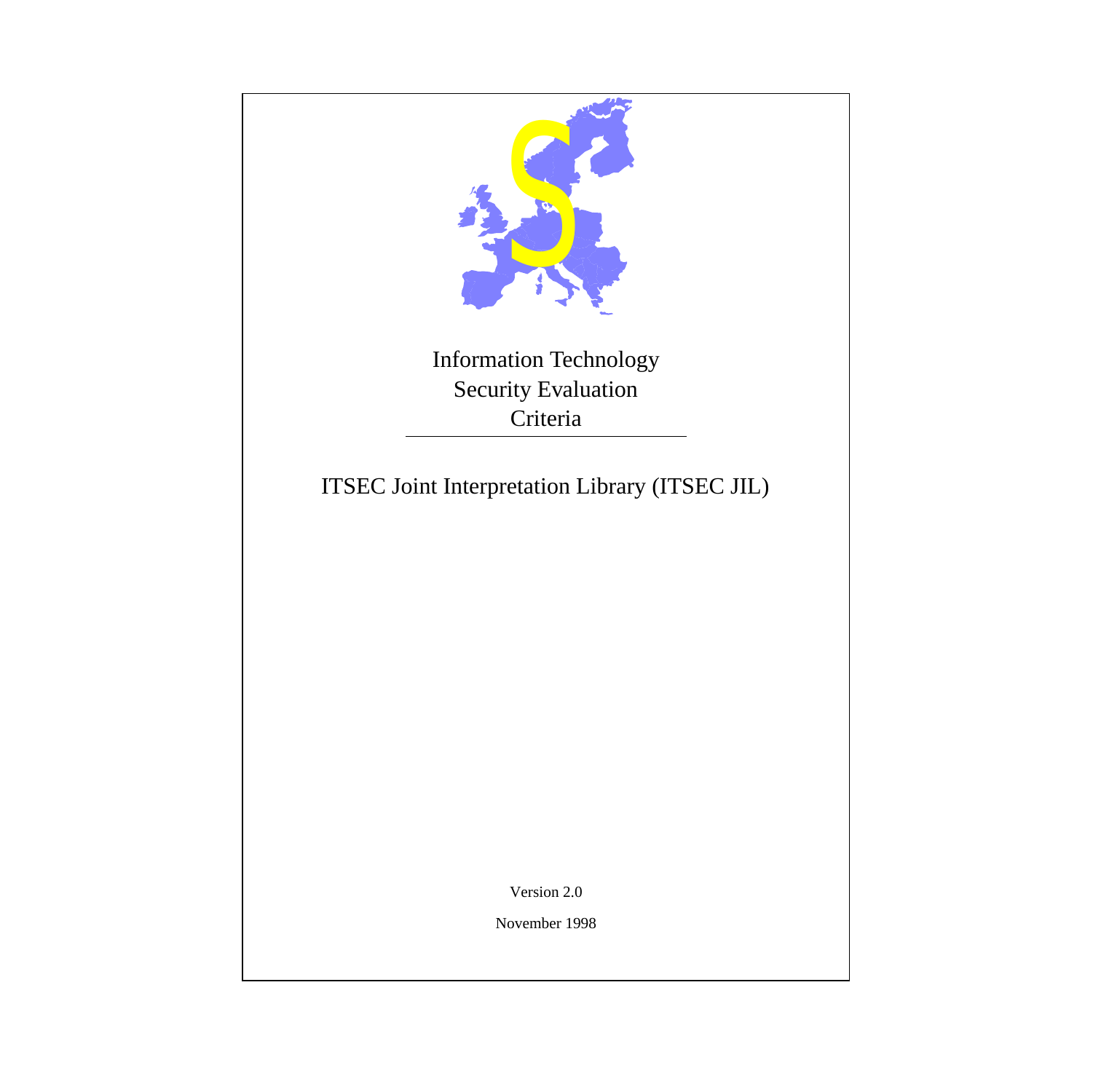This document is paginated from i to vi and from 1 to [65](#page-72-0)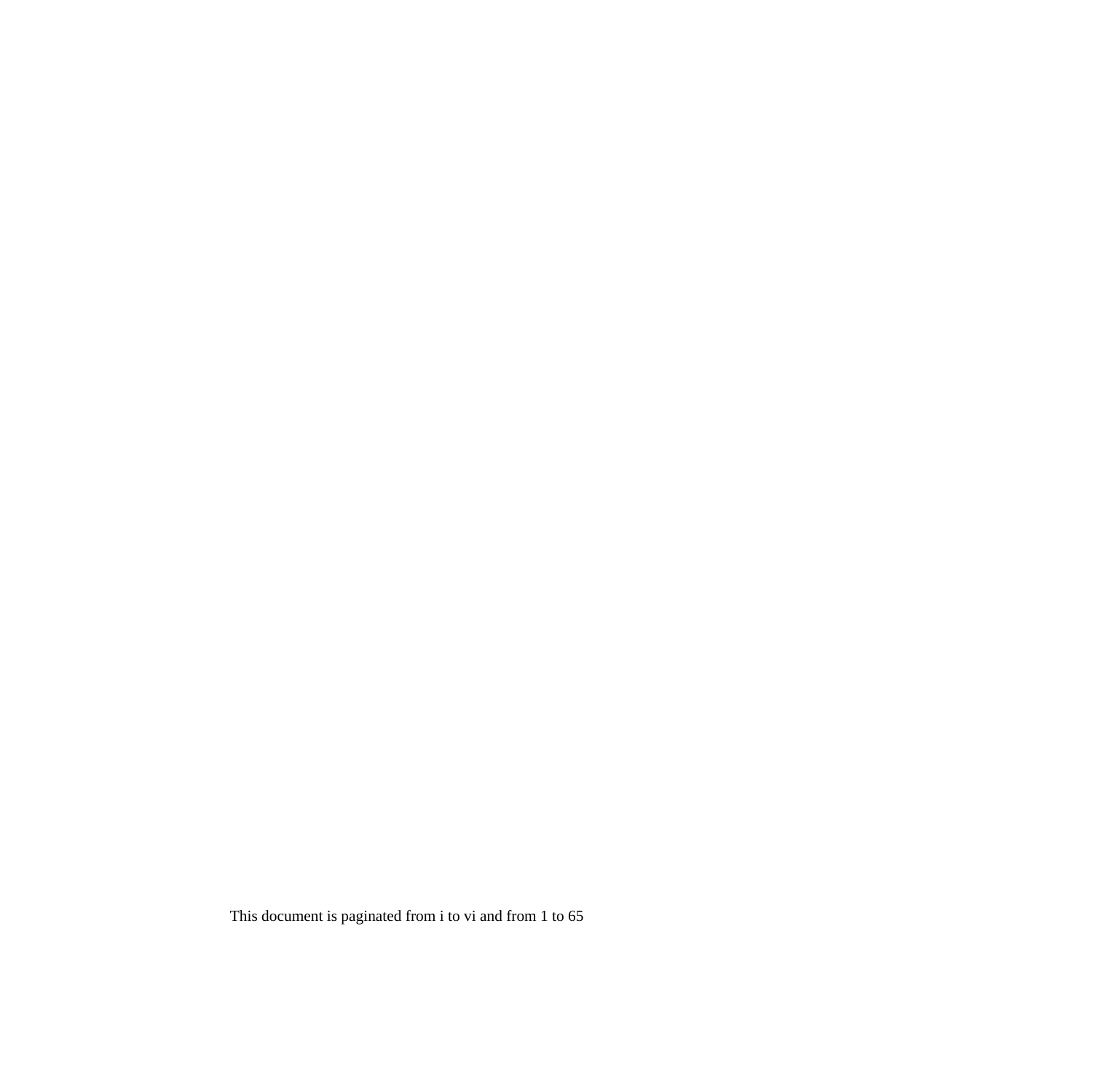## **Table of contents**

| $\boldsymbol{0}$                               |                                                                                    |
|------------------------------------------------|------------------------------------------------------------------------------------|
| 0.1<br>0.2<br>0.2.1<br>0.2.2<br>0.3            | $\mathbf{1}$<br>$\mathbf{1}$<br>$\overline{2}$<br>$\frac{2}{2}$                    |
| $\mathbf{1}$                                   | $\overline{\mathbf{3}}$                                                            |
| 1.1<br>1.1.1<br>1.1.2<br>1.2<br>1.2.1<br>1.2.2 | $\begin{array}{c} 3 \\ 3 \\ 3 \end{array}$<br>3<br>End-user<br>3<br>$\overline{4}$ |
| $\overline{2}$                                 |                                                                                    |
| 2.1<br>2.2                                     | 5<br>6                                                                             |
| 3                                              | $\overline{7}$                                                                     |
| 3.1<br>3.2                                     | $\overline{7}$<br>$\tau$                                                           |
| $\boldsymbol{4}$                               | 9                                                                                  |
| 4.1<br>4.1.1<br>4.1.2<br>4.2                   | 9<br>9<br>9<br>9                                                                   |
| 4.2.1<br>4.2.2<br>4.3                          | 9<br>9<br>10                                                                       |
| 4.3.1<br>4.3.2                                 | 10<br>10                                                                           |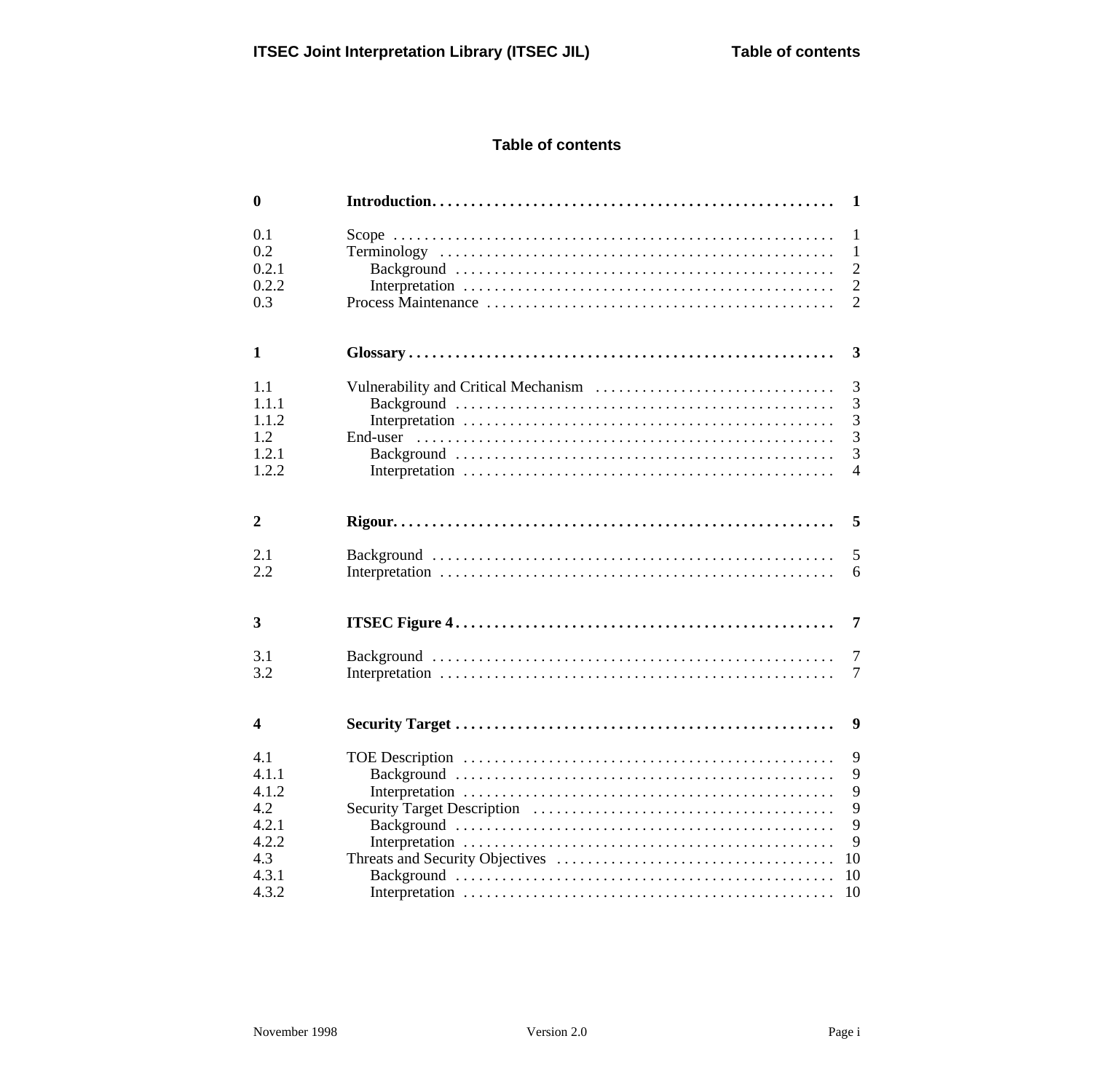| 5                                                                                                                                  | <b>11</b>                                  |                                                                      |
|------------------------------------------------------------------------------------------------------------------------------------|--------------------------------------------|----------------------------------------------------------------------|
| 5.1<br>5.1.1<br>5.1.2<br>5.2<br>5.2.1<br>5.2.2                                                                                     | 11<br>11<br>11<br>11<br>11<br>12           |                                                                      |
| 6                                                                                                                                  | 13                                         |                                                                      |
| 6.1<br>6.1.1<br>6.1.2<br>6.1.3<br>6.2<br>6.2.1<br>6.2.2<br>6.3<br>6.3.1<br>6.3.2<br>6.4<br>6.4.1<br>6.4.2<br>6.5<br>6.5.1<br>6.5.2 | 13<br>14<br>14<br>16                       | 13<br>13<br>13<br>14<br>15<br>15<br>17<br>17<br>18<br>18<br>18<br>18 |
| 7                                                                                                                                  |                                            | 19                                                                   |
| 7.1<br>7.2<br>7.2.1<br>7.2.2                                                                                                       | 19                                         | 19<br>19<br>20                                                       |
| 8                                                                                                                                  |                                            | 21                                                                   |
| 8.1<br>8.1.1<br>8.1.2<br>8.2<br>8.2.1<br>8.2.2                                                                                     | <b>Site Visits</b><br>21<br>21<br>21<br>22 | 22<br>22                                                             |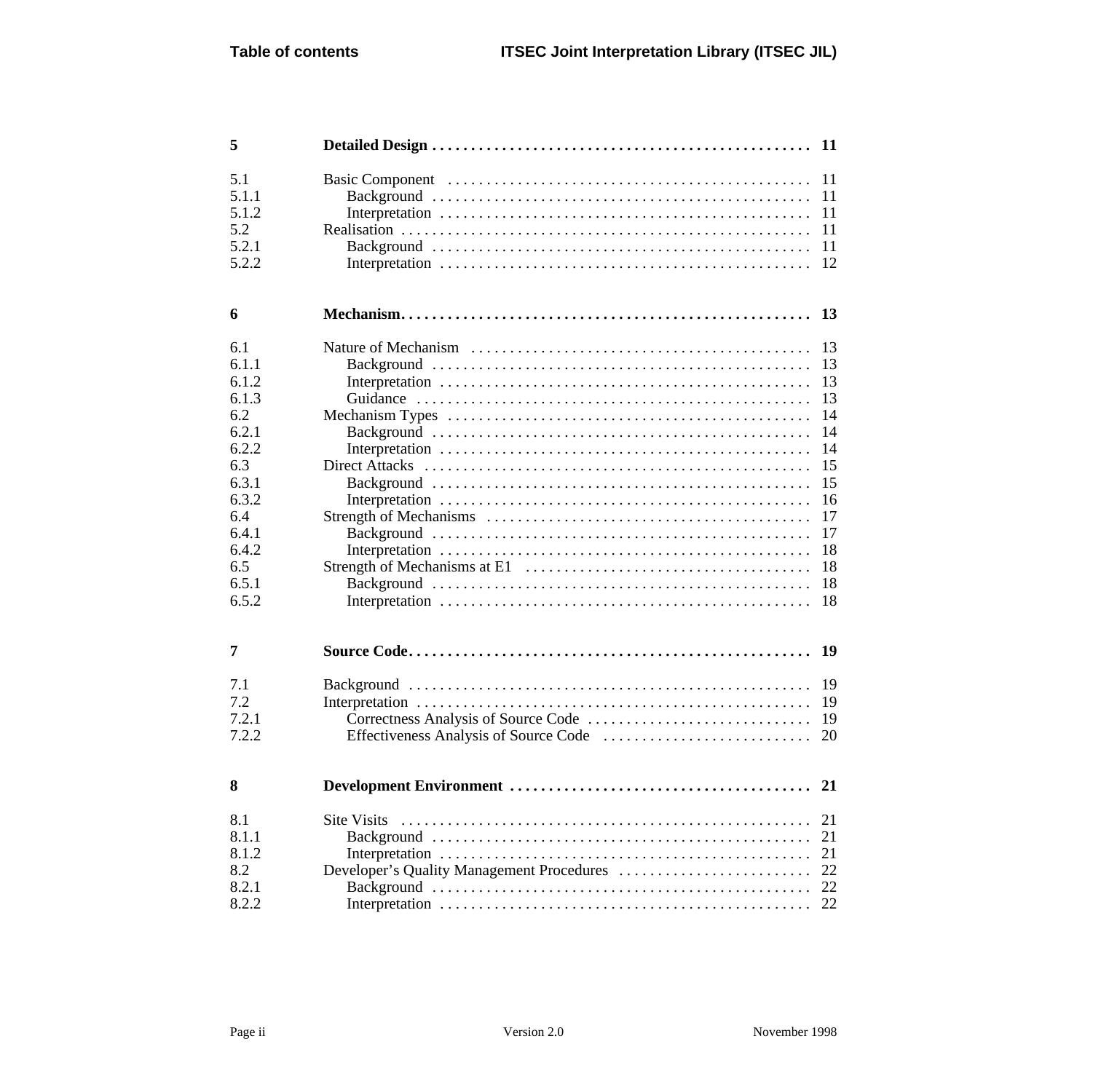| 9                                                              |                                                                                                                          |                                  |
|----------------------------------------------------------------|--------------------------------------------------------------------------------------------------------------------------|----------------------------------|
| 9.1<br>9.1.1<br>9.1.2                                          |                                                                                                                          |                                  |
| 10                                                             |                                                                                                                          | 25                               |
| 10.1<br>10.2                                                   |                                                                                                                          |                                  |
| 11                                                             |                                                                                                                          |                                  |
| 11.1<br>11.2<br>11.2.1<br>11.2.2<br>11.2.3<br>11.2.4<br>11.2.5 | Sampling the Source Code or Hardware Drawings                                                                            | 27<br>27<br>28<br>28<br>28<br>29 |
| 12                                                             |                                                                                                                          |                                  |
| 12.1<br>12.2<br>12.2.1<br>12.2.2                               | Approach to Relating the Results of Development Phases                                                                   | 34                               |
| 13                                                             |                                                                                                                          | 35                               |
| 13.1<br>13.2                                                   |                                                                                                                          | 36                               |
| 14                                                             |                                                                                                                          | 37                               |
| 14.1<br>14.2                                                   |                                                                                                                          | 37<br>37                         |
| 15                                                             |                                                                                                                          | <b>39</b>                        |
| 15.1<br>15.1.1<br>15.1.2<br>15.2                               | Use of Functionality Classes in Security Targets<br>F-C1 and F-C2 Requirements in Regard to Discretionary Access Control | 39<br>39<br>39<br>41             |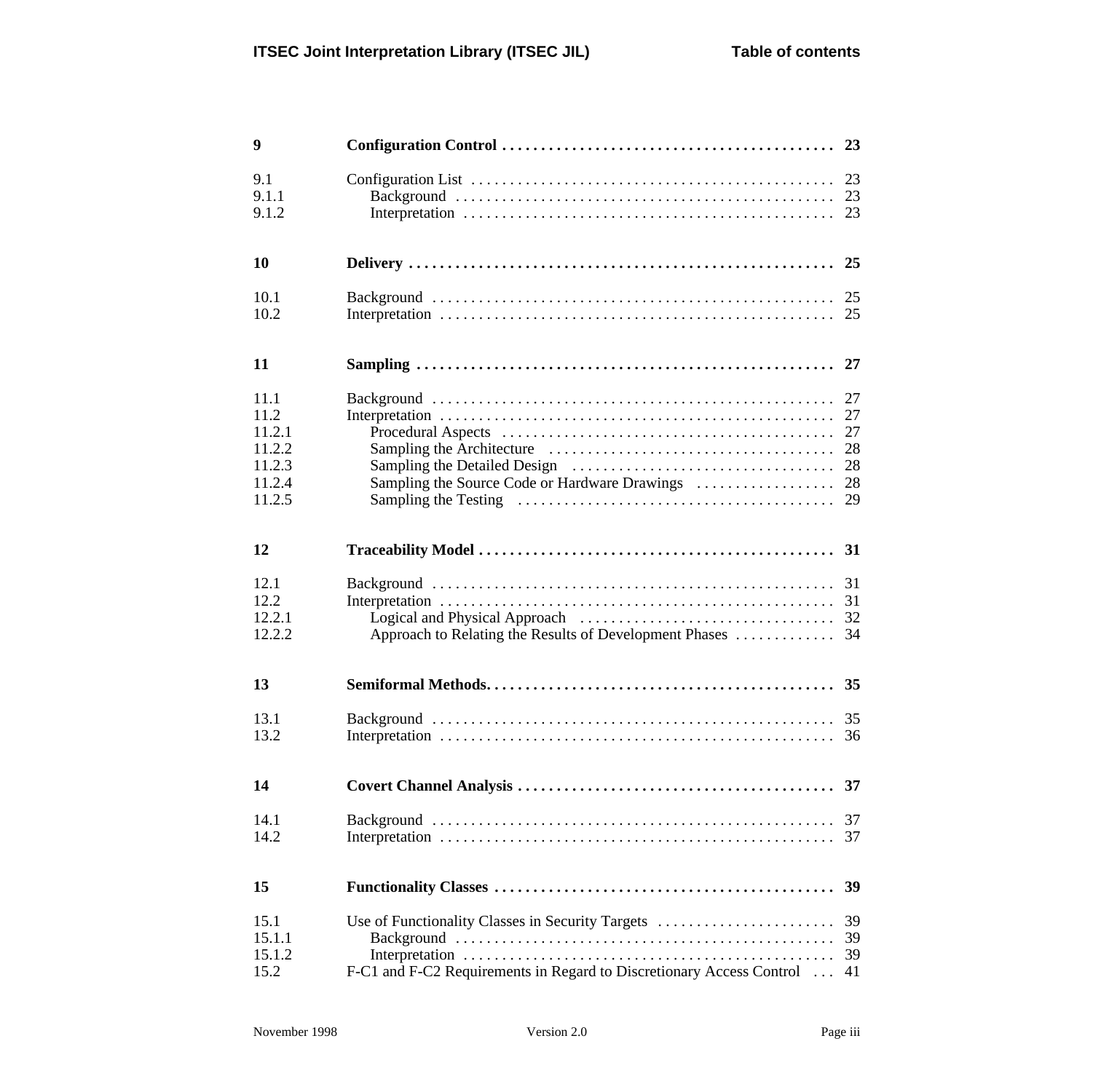| 15.2.1<br>15.2.2                                                                                                                                                         |                                                                                                            | 41<br>42                                                                                           |
|--------------------------------------------------------------------------------------------------------------------------------------------------------------------------|------------------------------------------------------------------------------------------------------------|----------------------------------------------------------------------------------------------------|
| 16                                                                                                                                                                       |                                                                                                            | 45                                                                                                 |
| 16.1<br>16.2                                                                                                                                                             |                                                                                                            | 45<br>46                                                                                           |
| 17                                                                                                                                                                       |                                                                                                            | 49                                                                                                 |
| 17.1<br>17.2<br>17.2.1<br>17.2.2<br>17.2.3<br>17.2.4<br>17.2.5<br>17.2.6<br>17.2.7<br>17.2.8<br>17.2.9<br>17.2.10<br>17.2.11<br>17.2.12<br>17.2.13<br>17.2.14<br>17.2.15 | User Documentation and Administration Documentation<br>Construction and Operation Vulnerability Assessment | 49<br>49<br>49<br>49<br>50<br>51<br>51<br>51<br>52<br>52<br>52<br>52<br>52<br>52<br>52<br>53<br>53 |
| 18                                                                                                                                                                       |                                                                                                            |                                                                                                    |
| 18.1<br>18.2<br>18.2.1<br>18.2.2<br>18.2.3<br>18.2.4<br>18.2.5<br>18.2.6                                                                                                 |                                                                                                            | 55<br>55<br>55<br>56<br>56<br>57<br>57<br>57                                                       |
| 19                                                                                                                                                                       |                                                                                                            | 59                                                                                                 |
| 19.1<br>19.2<br>19.2.1<br>19.2.2<br>19.2.3                                                                                                                               | <b>FMSP</b>                                                                                                | 59<br>59<br>59<br>60<br>60                                                                         |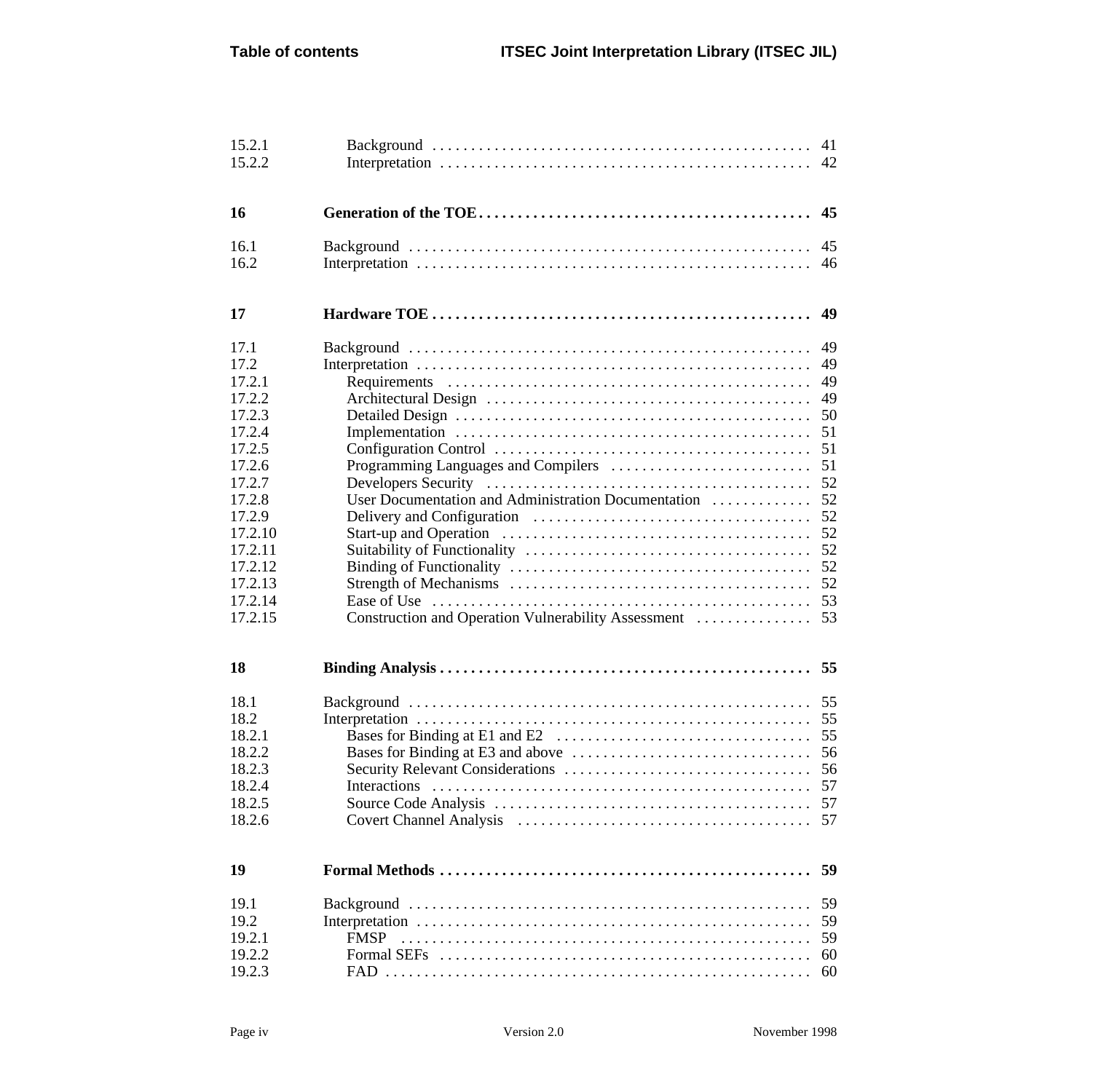| 20.1.2           |  |
|------------------|--|
|                  |  |
| 20.1.1           |  |
| 20.1             |  |
| 20               |  |
| 19.2.4<br>19.2.5 |  |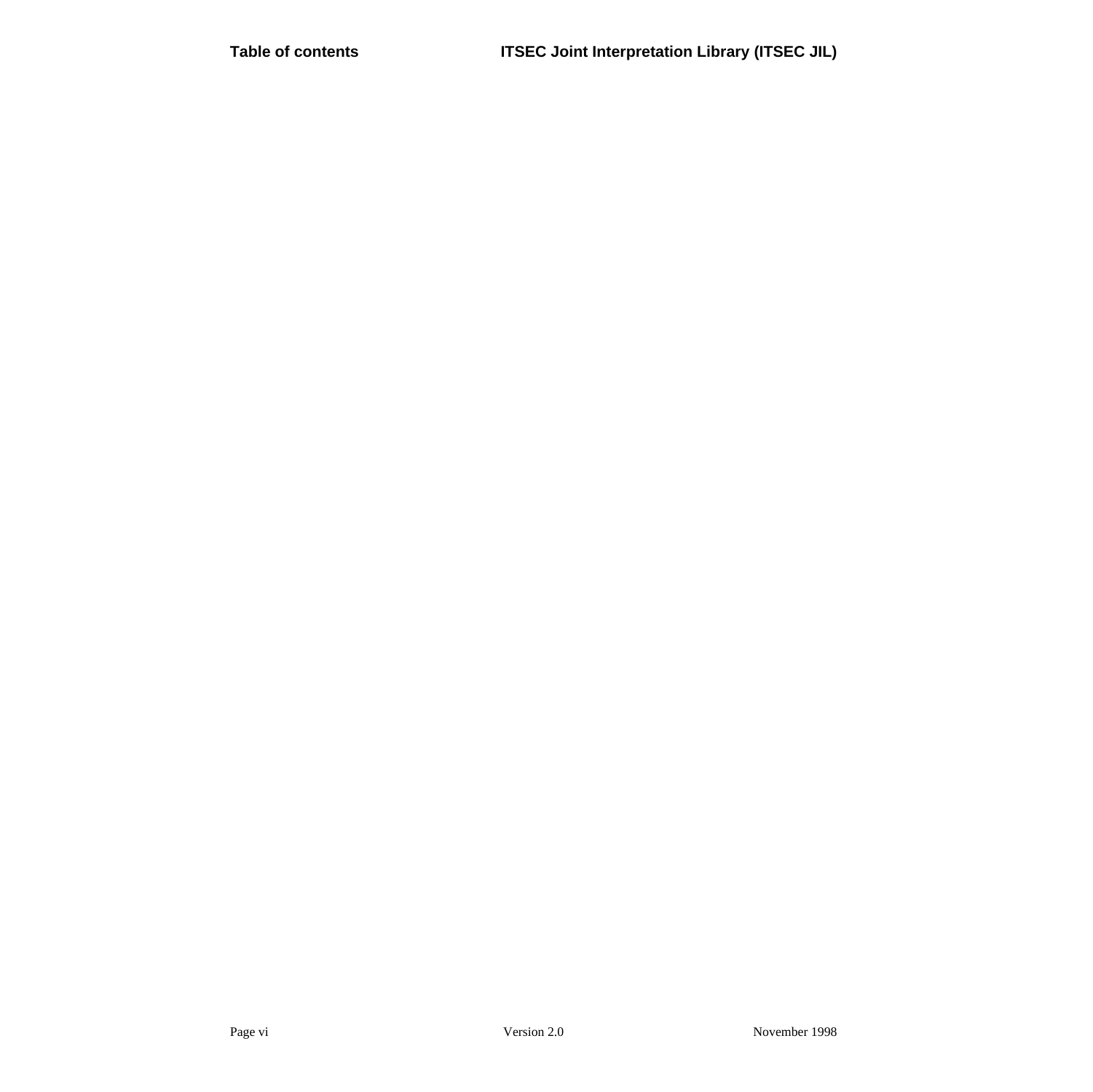# **0 Introduction**

- 1 In order for this document to address the direct problems associated with the everyday use of the [ITSEC] the four countries originally involved in its production (France, Germany, the Netherlands and United Kingdom) formed a Joint Interpretation Working Group (JIWG).
- 2 This document contains agreed interpretations of the [ITSEC] which have been derived from observations raised by the four European countries through their application of these criteria.
- 3 In applying the [ITSEC] over numerous evaluations considerable experience has been gained within these countries. The application of these criteria has given rise to a number of observations, many of which are common, within these european countries. These observations required the national schemes to make interpretations to their ITSEFs to allow evaluations to continue.
- 4 The number of observations raised over the years by the national schemes has now made it necessary to discuss these interpretations and reach a common agreement. Such an agreement is needed to promote their rationalisation into a common document, entitled the ITSEC Joint Interpretation Library (ITSEC JIL) with a view to supporting mutual recognition.
- 5 The problems that were observed within each national scheme during the course of live evaluations, resulted in national interpretations. These documents were categorised into topics. Each of these topics then formed a chapter in the ITSEC JIL.

## **0.1 Scope**

- 6 This document contains an agreed set of interpretations to promote mutual recognition. It is intended to supplement the [ITSEC]. This document is not in itself an amendment to the [ITSEC].
- 7 The manner in which this document is adopted in each country is not within the scope of this document.
- 8 However, a common thread in producing the interpretations in this document was the effect of the [ITSEM]. In many cases [ITSEM] was able to provide enough information to allow a consistent interpretation to be made.

# **0.2 Terminology**

9 This document uses two main terms for each topic, these are background and interpretation.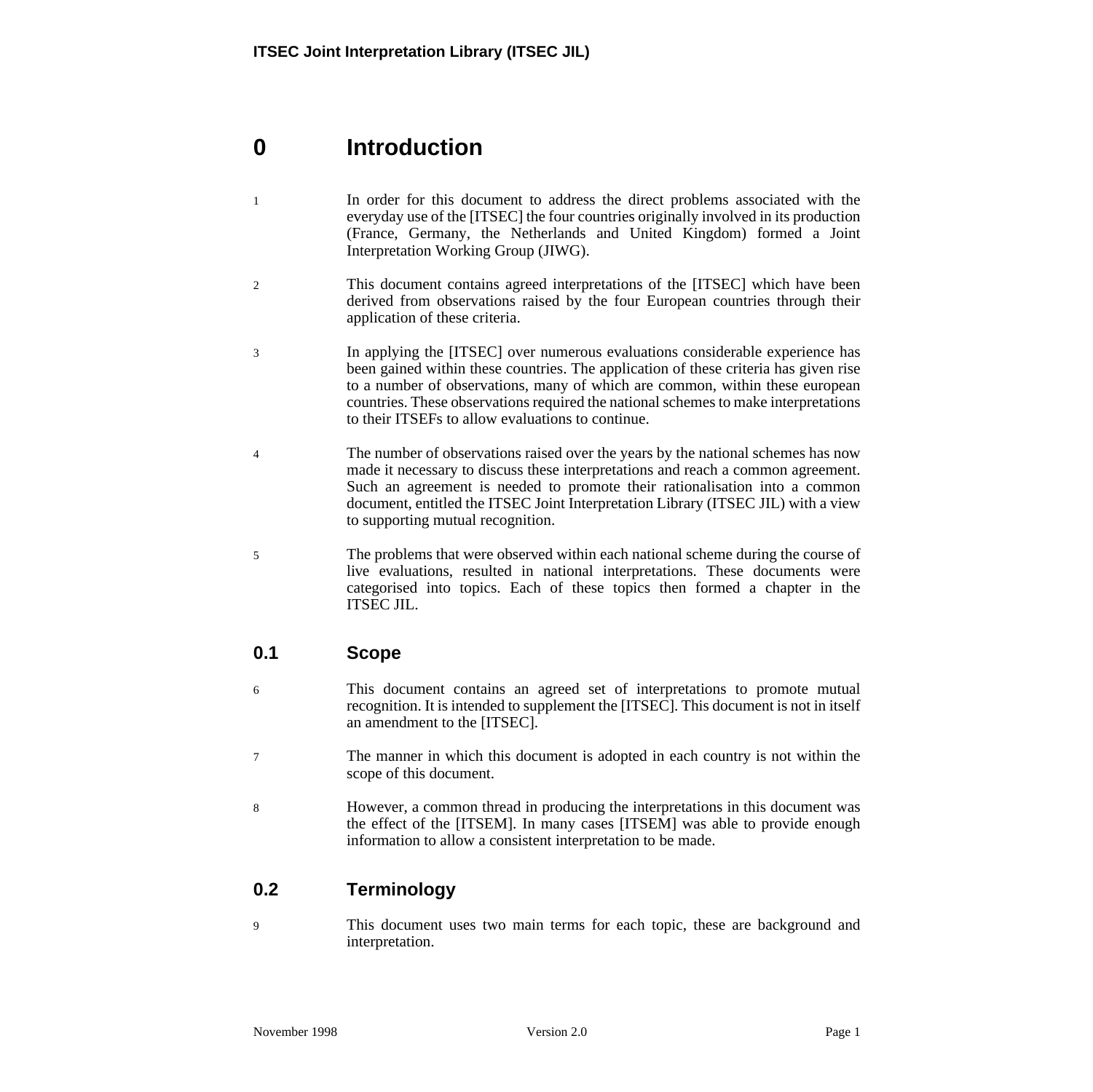#### **0.2.1 Background**

10 The background is intended to provide an introduction into the topic and to focus on the main problem. References out to the appropriate parts of the [ITSEC] and [ITSEM] are often provided along with any relevant discussion.

#### **0.2.2 Interpretation**

11 Interpretations are provided to allow a common understanding of the original [ITSEC] concepts in order to facilitate the evaluation process.

## **0.3 Process Maintenance**

12 This document will be maintained by the JIWG who will regularly review future national interpretations which are submitted.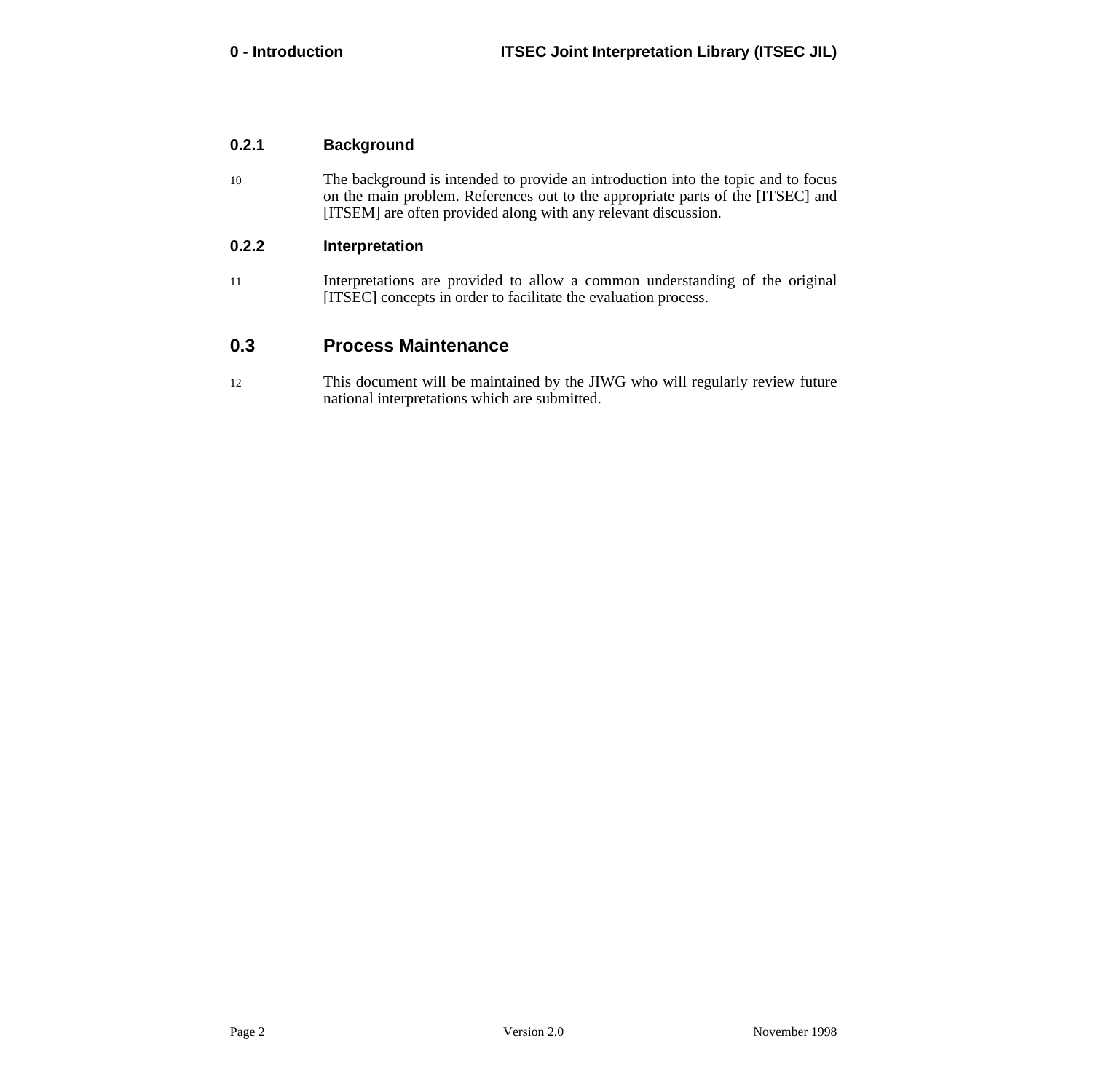# <span id="page-10-0"></span>**1 Glossary**

# **1.1 Vulnerability and Critical Mechanism**

## **1.1.1 Background**

- 13 The term "security weakness" is not defined within the [ITSEC] glossary. However, it is used within the text of [ITSEC] and twice within the glossary to define vulnerability and critical mechanism.
- 14 [ITSEC 3.5] All critical security mechanisms (i.e. those mechanisms whose failure would create a security weakness) are assessed for their ability to withstand direct attack.
- 15 [ITSEC 6.22] **Critical Mechanism:** a mechanism within a TOE whose failure would create a security weakness.
- 16 [ITSEC 6.76] **Vulnerability**: a security weakness in a TOE (for example, due to failure in analysis, design, implementation or operation).
- 17 The only occurrence of "security weakness" except for the glossary is in [ITSEC 3.5]. Vulnerability is, however, defined within the glossary [ITSEC 6.76] and used to define critical mechanism [ITSEC 6.22] which leads to a circular reference and an undefined term, "security weakness". Therefore, an interpretation is provided of the present definition of "vulnerability" as defined in [ITSEC 6.76].

### **1.1.2 Interpretation**

- 18 For consistency the definition of "vulnerability" and "critical mechanism" within the [ITSEC] will be interpreted as follows:
- 19 **Vulnerability:** a weakness in the construction or operation of the TOE that could prevent it from meeting one or more of its security objectives (for example, possibility of deactivating, bypassing, corrupting, circumventing or directly attacking security enforcing functions and mechanisms [ITSEC 3.21]).
- 20 **Critical Mechanism:** a security enforcing mechanism within the TOE which is susceptible to direct attack (see section 6.[3\).](#page-22-0)

## **1.2 End-user**

### **1.2.1 Background**

21 [ITSEC 6.33] defines an end-user as a person in contact with a TOE who makes use only of its operational capability. This definition does not explicitly take into account the fact that the TOE may not directly be accessed by a person but by other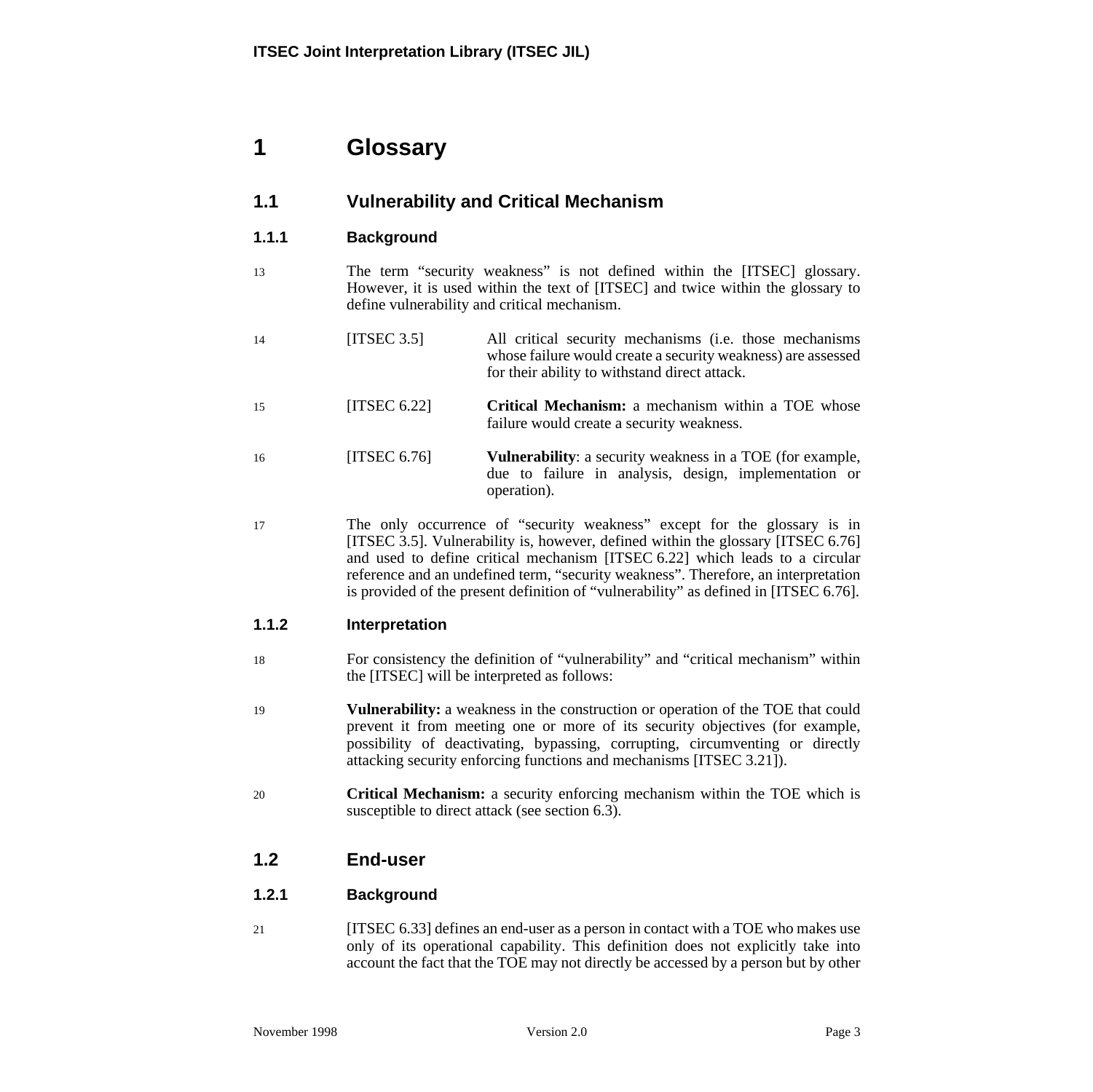external components instead. This leads to the following interpretation of the term end-user.

## **1.2.2 Interpretation**

22 A person or an active entity in contact with a TOE that makes use only of its operational capability.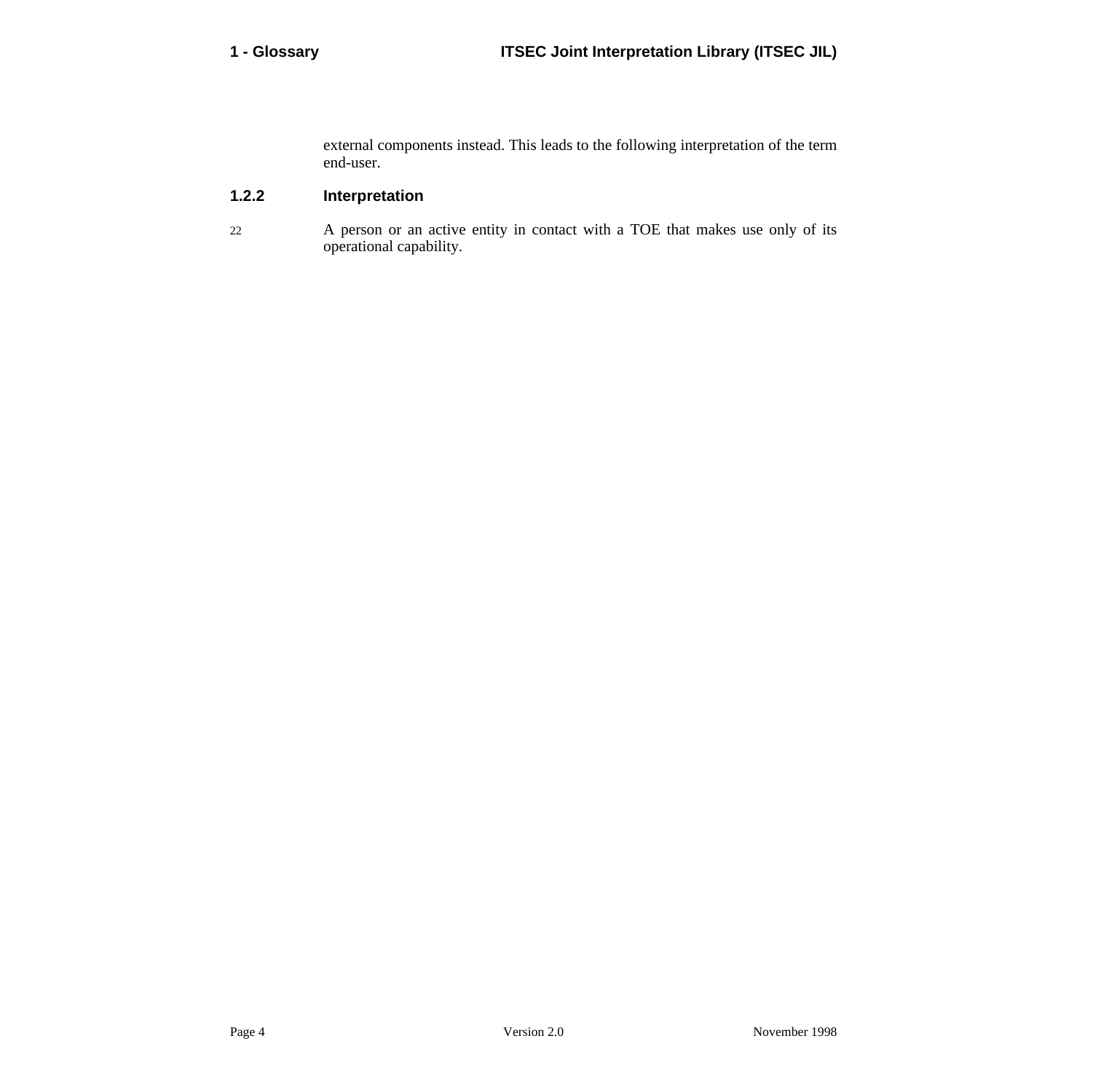# **2 Rigour**

# **2.1 Background**

## 23 The [ITSEC] stipulates:

- in section 0.12 that "the verbs state, describe and explain are used within criteria to require the provision of evidence of increasing levels of rigour. *State* means that relevant facts must be provided; *describe* means that the facts must be provided and their relevant characteristics enumerated; *explain* means that the facts must be provided, their relevant characteristics enumerated and justifications given."
- and in section 4.14 that "There is a general need for greater rigour and depth in the evidence provided at higher evaluation levels. This is reflected in the progressive use of the verbs *state*, *describe* and *explain* at different levels in many criteria for content and presentation which do not otherwise change."
- 24 An evaluation is based on the evaluation deliverables provided by the sponsor/ developer. These deliverables provide information through which the evaluators are able to understand the TOE and evidence by which the evaluators gain sufficient confidence that the TOE meets the evaluation criteria.
- 25 The accepted principles of [ITSEC] link assurance levels (which characterise the rigour of the evaluation results) with the production of evidence which in itself becomes more detailed and formal as the evaluation level increases. This principle is demonstrated in the description of the TOE, which is itself refined for the description of the architectural design/detailed design and implementation. Such descriptions are required, as the evaluation level increases, to show an increase in the level of rigour through the use of the verbs state/describe/explain.
- 26 The specified level of rigour provided by the sponsor/developer in the documentary evidence is firmly aligned in the [ITSEC] criteria to the evaluation levels. At the highest level of rigour "explain" means that the evidence must be complete and the solution justified in a culture shared by both developers and evaluators (meaning of the terms, everyday notions, logic of the predicates, set theory).
- 27 At the lowest level of rigour, the verb "state" means that the evidence provided by the sponsor/developer need only be specified to the most abstract form in respect of the properties of non-ambiguity, consistency and completeness. For example a procedure (delivery, generation, start-up) may be specified by a set of abstract actions in the form of a list (of functions, tests, mechanisms). Such a list is required to be exhaustive in stating all elements but does not need to contain any other information.
- 28 The limits of rigour involving "state" and "explain" have been set in the previous paragraphs. The verb "describe" lies between the two meanings in that the evidence must be complete building on that which would be provided for "state" in the most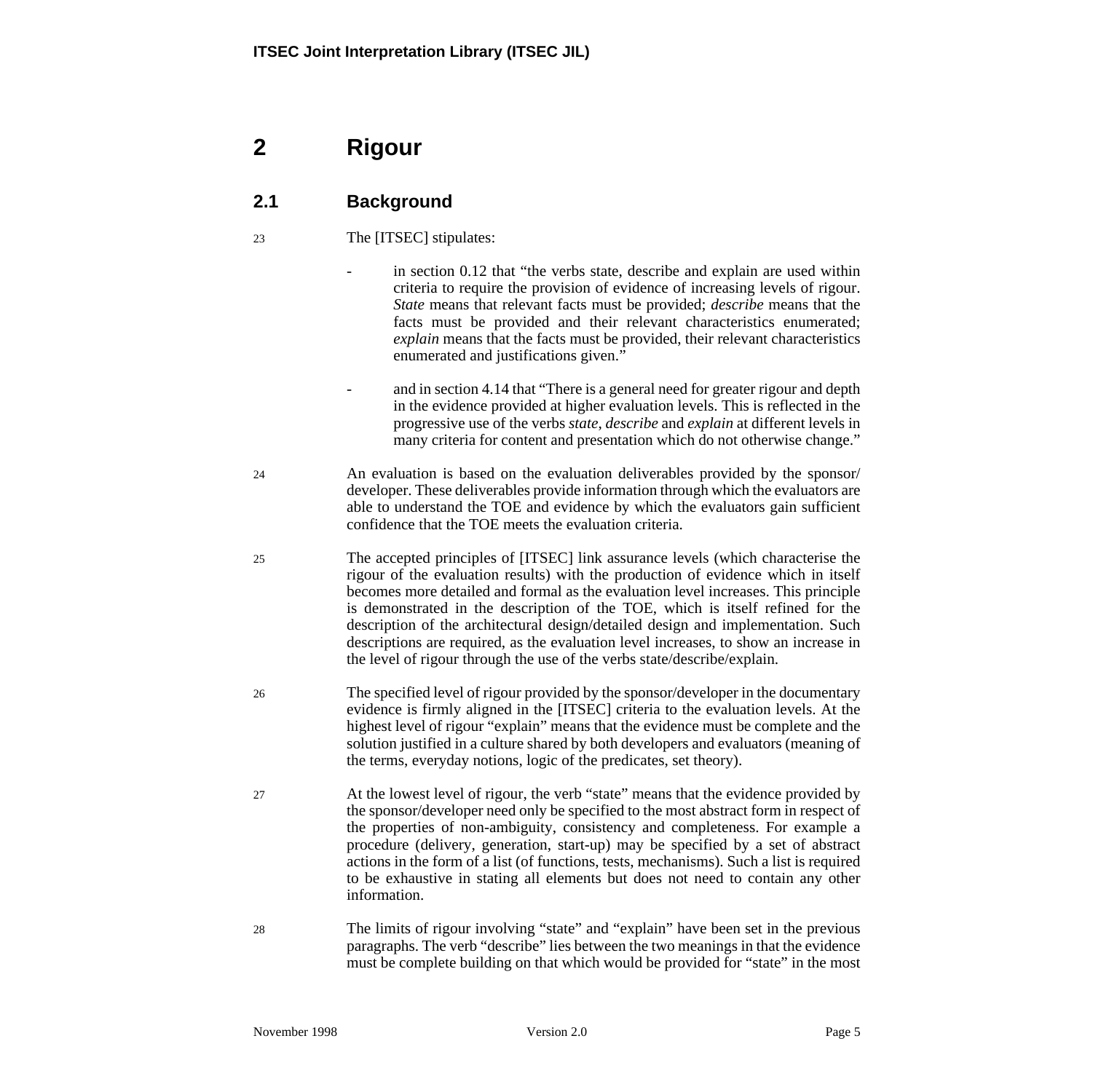abstract form in respect of the properties of non-ambiguity, consistency and completeness, excluding any evidence that would provide justification. The evidence must be provided at a level of detail that can be used as a basis for the implementation of the concept.

## **2.2 Interpretation**

- 29 The verbs "state", "describe" and "explain" are used to ensure that precise information is provided for the appropriate level of rigour:
- 30 "State" means that all relevant facts are listed.
- 31 "Describe" means that all relevant facts are listed **and their characteristics are fully detailed. Information provided on the solution must be refined to a level of detail that can be used as a basis for the implementation of the concept**.
- 32 "Explain" means that all relevant facts are listed and their characteristics are fully detailed. Information provided on the solution must be refined to a level of detail that can be used as a basis for the implementation of the concept. **In addition, a complete justification of the solution must be given**.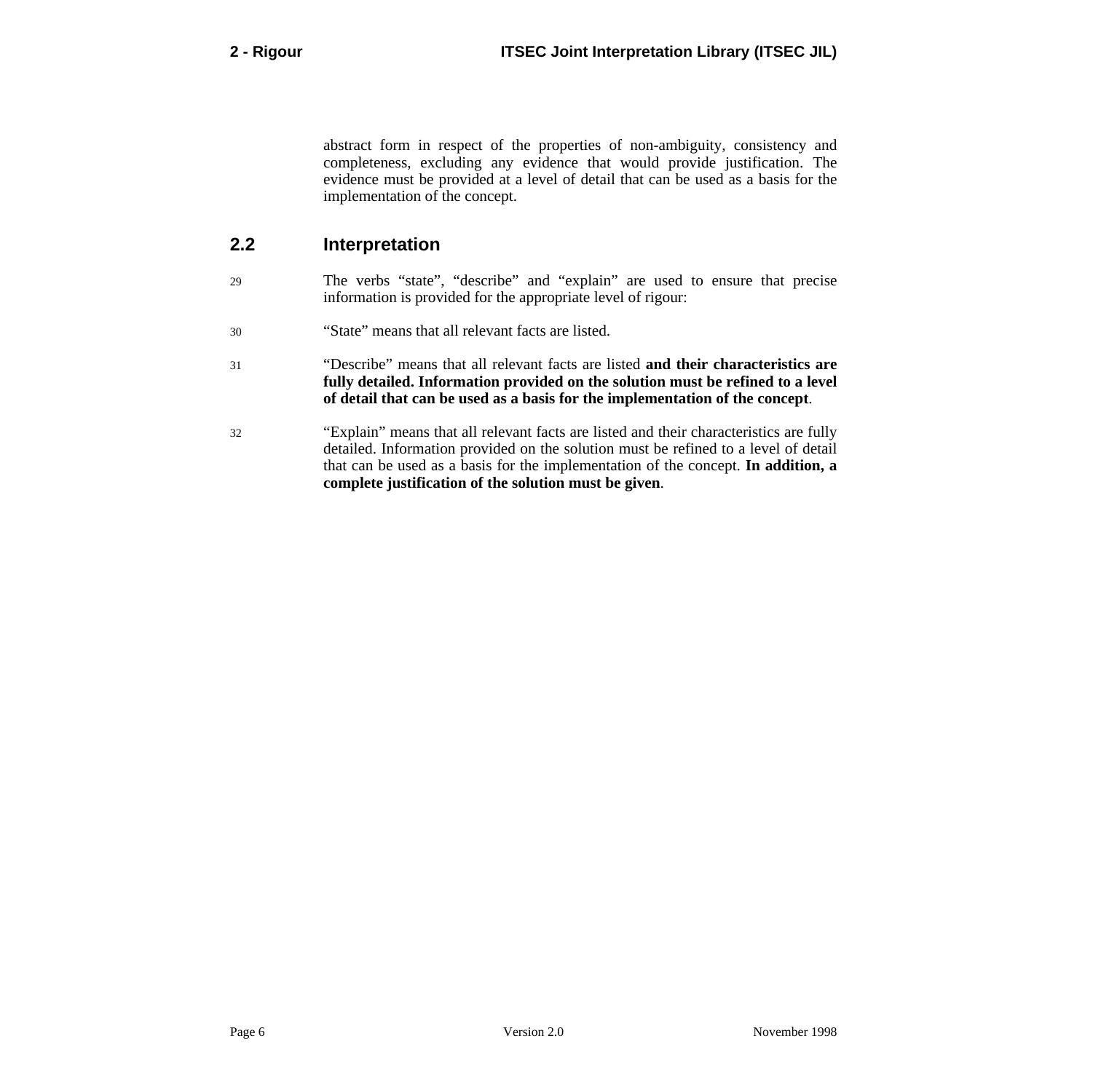# **3 ITSEC Figure 4**

# **3.1 Background**

33 [ITSEC 3.4] introduces [ITSEC figure 4]: "As a minimum, the sponsor's vulnerability analysis must consider all the information specified in figure 4 for the evaluation level in question" (i.e. a search for vulnerabilities is to be performed using part of the total information provided by the sponsor for the evaluation level).

34 It is not clear that the information contained in the detailed design must be studied when carrying out the effectiveness analysis. It is also unclear for which aspects of effectiveness analysis the detailed design is to be used at the E2 level.

- 35 The information listed in [ITSEC figure 4], which depends on the selected evaluation level, represents a minimum requirement for the information to be used. This statement is based on [ITSEC 3.4] which reads that the search for vulnerabilities is to be performed using part of the total information provided by the sponsor.
- 36 However, the following reasons can be provided for considering the detailed design in the effectiveness analysis:
	- a) the detailed design is available for E2 [ITSEC E2.8];
	- b) the mapping of the security functions to the mechanisms must be shown in the detailed design and the mechanisms must be specified; and
	- c) the [ITSEC E2.8] explicitly requires that this specification (of the mechanisms) must be sufficiently detailed to allow an analysis of the relationship between the mechanisms (binding analysis) to be made.

## **3.2 Interpretation**

- 37 The title of [ITSEC figure 4] is interpreted as "Information used in Effectiveness Analysis". Depending on the TOE, the sponsor may have to use additional documents for the effectiveness analysis.
- 38 [ITSEC figure 4] describes the documentation to be used as a minimum for producing the sponsor's effectiveness analysis. However, the evaluators shall use all documentation provided by the sponsor and the correctness analysis results.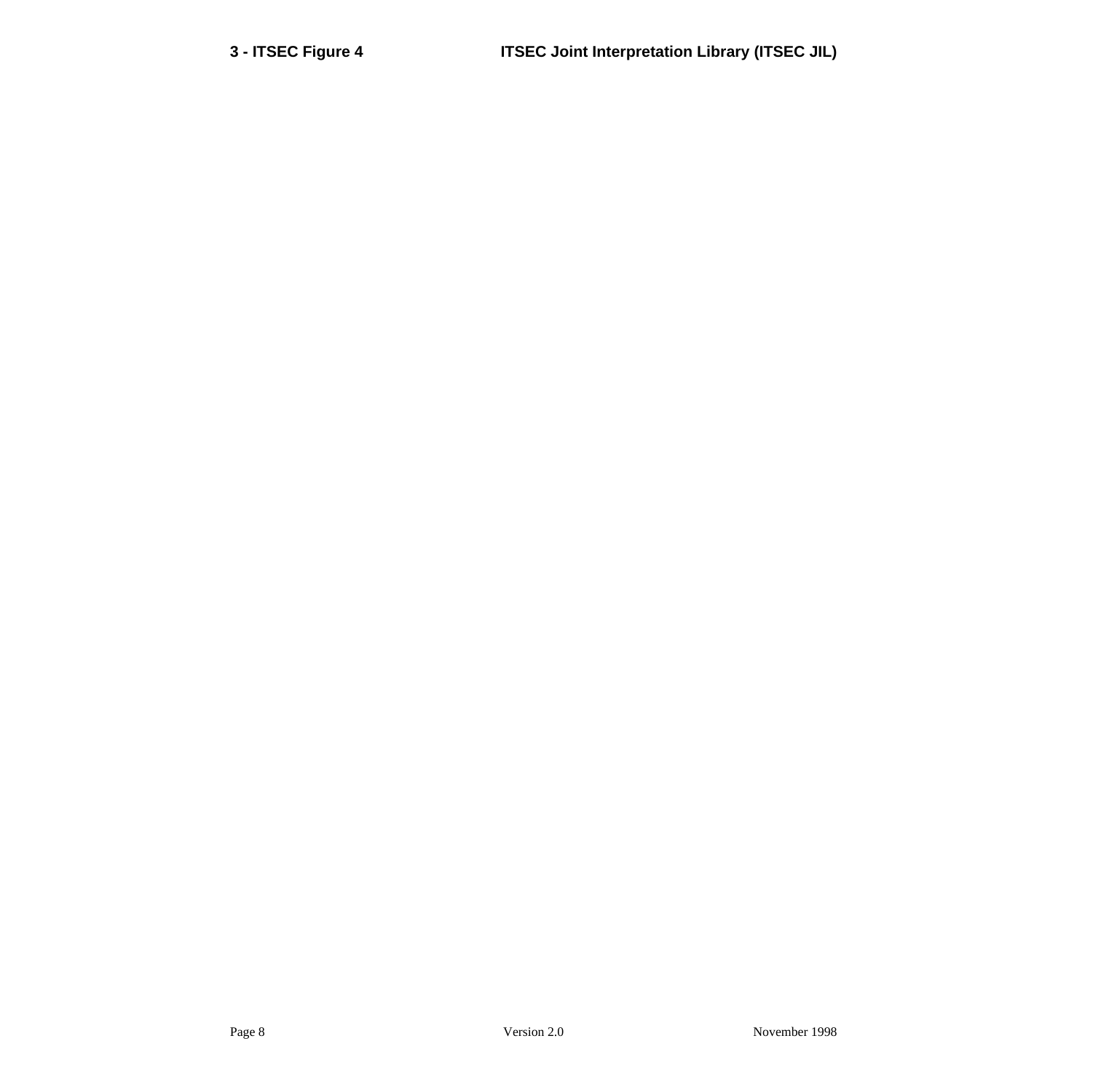# **4 Security Target**

# **4.1 TOE Description**

## **4.1.1 Background**

- 39 In [ITSEC] there is currently no explicit requirement to precisely define the scope and boundary of the TOE. This might lead to problems during the course of an evaluation. It is agreed that the exact scope and boundary of the TOE should be defined in the security target.
- 40 In order to achieve reproducibility and repeatability of evaluations, it is necessary to be able to identify precisely the system or product that undergoes evaluation. It is recognised that for a concurrent evaluation the precise information required may not be initially available. However, by the end of the evaluation the security target must be complete. The TOE should thus be uniquely identified in the Evaluation Technical Report (ETR) and also in the certification report, so that the reader knows exactly what has been evaluated.

### **4.1.2 Interpretation**

- 41 [ITSEC 2.4] must be interpreted as including information on the precise scope and boundary of the TOE, so that no ambiguities can exist between what is and what is not part of the evaluation.
- 42 The scope and boundary of the TOE must be described both in a physical way (i.e. by listing the hardware and/or software components/modules) and a logical way (i.e. by listing the functionalities offered by the TOE). All dependencies on external hardware or software components outside the TOE must be documented to the appropriate level of rigour. Where the TOE is a product the evaluation shall include any interface, but not the external component behind that interface.

## **4.2 Security Target Description**

### **4.2.1 Background**

43 In [ITSEC 2.4-2.26] a complete description is given about what should be included in a security target. In [ITSEC En.2] only part of this description is repeated. [ITSEC 2.4-2.26] applies to all E-levels.

### **4.2.2 Interpretation**

44 In [ITSEC En.2], the sentence:

"In the case of a system, in addition the security target shall include a System Security Policy (SSP) identifying the security objectives and the threats to the system. In the case of a product, in addition the security target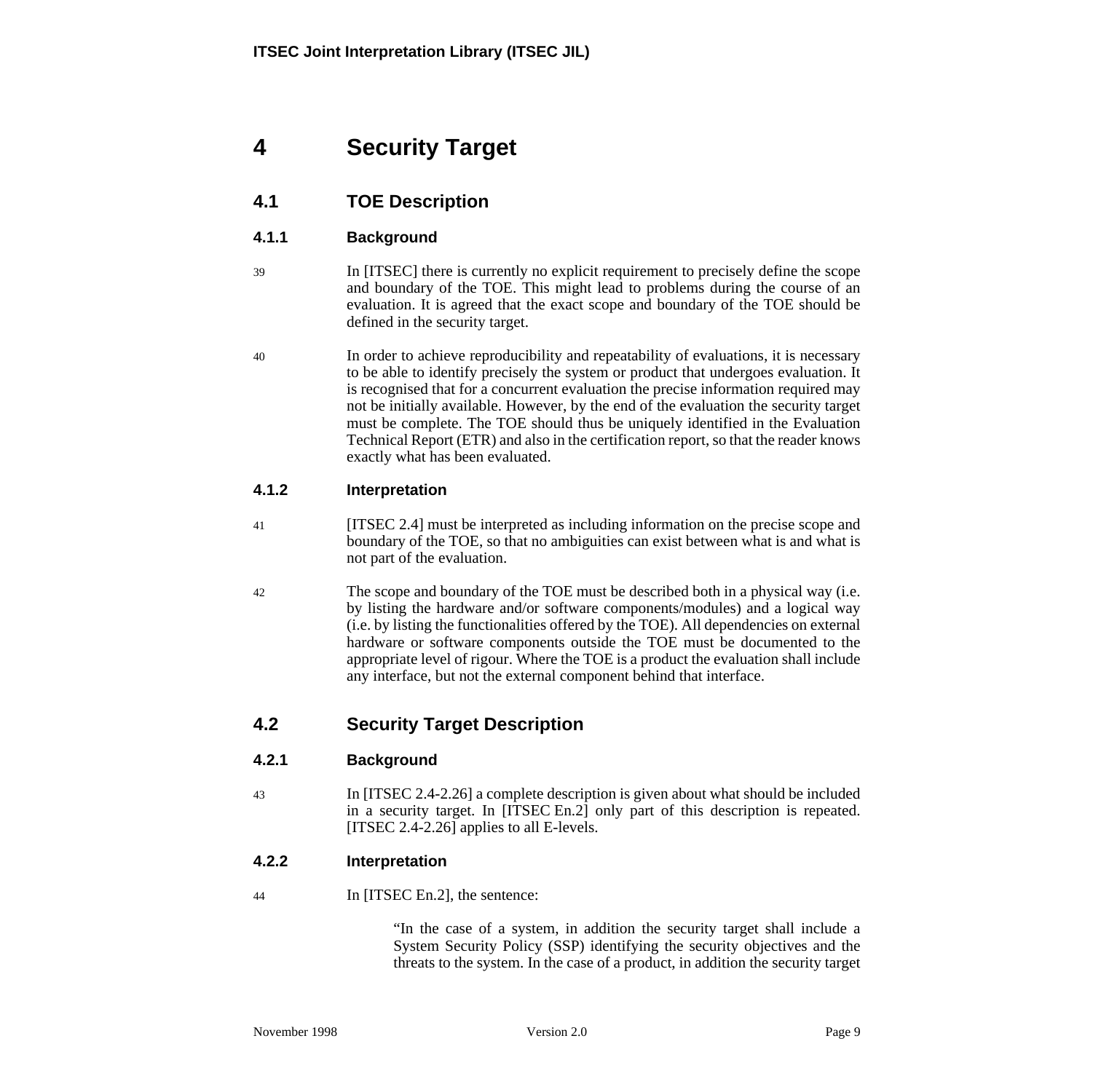shall include a rationale, identifying the method of use for the product, the intentioned environment and the assumed threats within the environment."

must be interpreted as follows:

"The security target shall fulfil the requirements described in the "security target" section of Chapter 2 (paragraphs 2.4-2.26), making sure the requirements are those appropriate for the evaluation level and the type of TOE concerned (product or system)".

## **4.3 Threats and Security Objectives**

#### **4.3.1 Background**

- 45 [ITSEC] presents an unclear view on the relationship between security objectives and threats. In particular:
	- [ITSEC 1.25-26], [ITSEC Figure 3] and [ITSEC 2.11] clearly indicate that the security objectives are derived from the identified or assumed threats.
		- [ITSEC 6.63] contradicts this view by stating (as part of the definition of a security target) "It will also specify the security objectives, the threats to those objectives..."; this indicates that the security objectives are identified first. [ITSEC 1.11] is also supportive of this view.
- 46 Clarification has been sought on the order of specifying the threats and security objectives. There is no specified order within the text of [ITSEC]. This undefined hierarchy has led in some circumstances to the circular specification of threats and security objectives within a security target. This circular referencing has led to a failure to meet the criteria for the appropriate level of rigour when matching a threat to an security objective or vice versa.

#### **4.3.2 Interpretation**

47 There are no criteria requirements on the sponsor as to the order of identifying either the threats or security objectives in the SSP within the security target. However, whichever is first specified, the latter must be specified, at the appropriate level of rigour, to a lower level of refinement to avoid the circular specification of a threat and a security objective identified to counter it.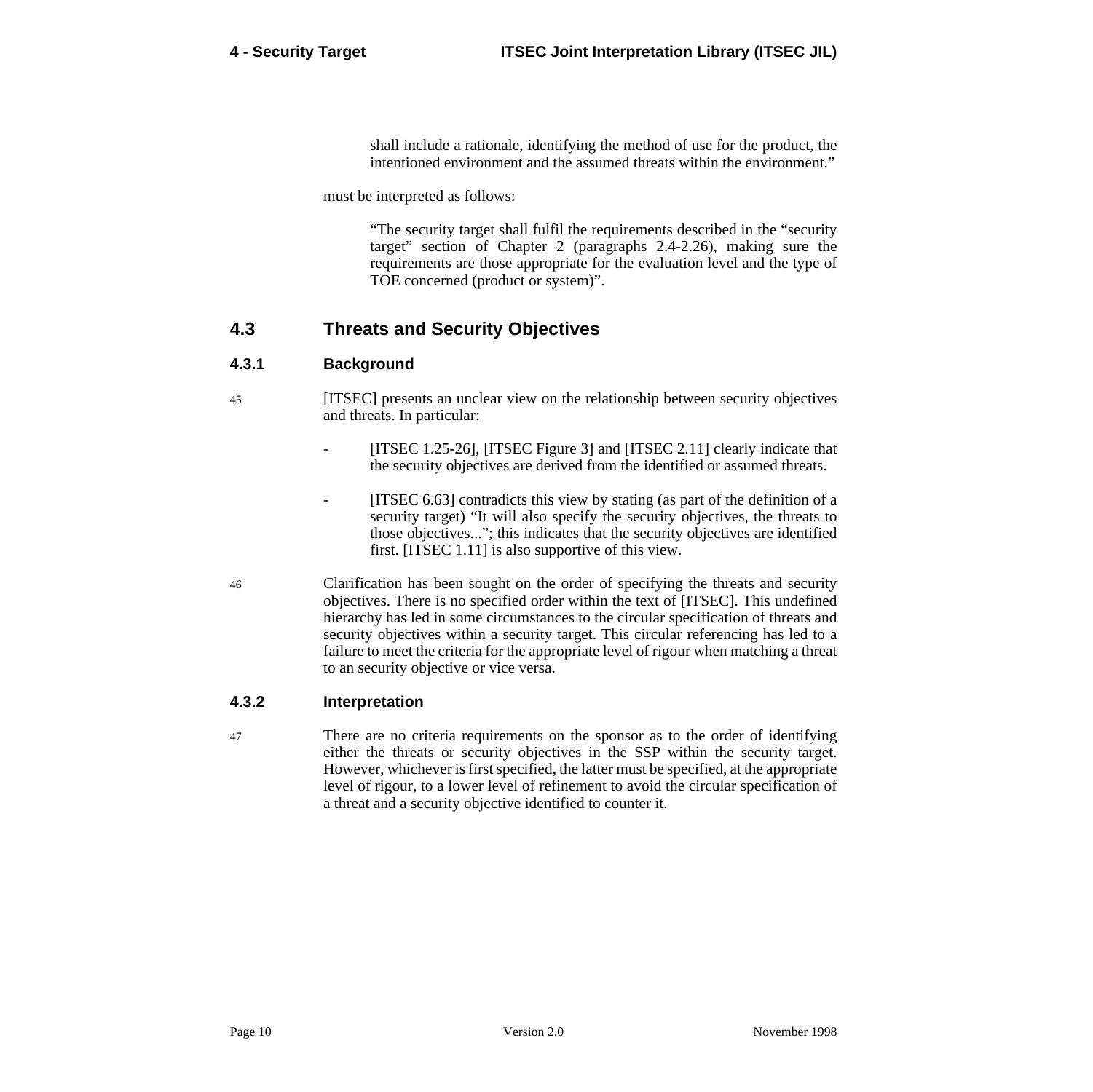# **5 Detailed Design**

# **5.1 Basic Component**

## **5.1.1 Background**

- 48 In [ITSEC 6.10] basic component is defined as "a component that is identifiable at the lowest hierachical level of specification produced during detailed design".
- 49 [ITSEC E2.15] includes the requirements "...The configuration list provided shall enumerate all basic components out of which the TOE is built..." and "...The configuration control system shall ensure that the TOE under evaluation matches the documentation provided and that only authorised changes are possible."
- 50 The requirements in [ITSEC E2.15] can lead to two problems:
	- a) in general, the basic components in a configuration control system do not necessarily match those identifiable at the lowest hierarchical level of specification produced during detailed design; and
	- b) at E2, an evaluator does not have access to the source code and hardware drawings. How therefore, can the evaluator check that "the TOE under evaluation matches the documentation provided"?

### **5.1.2 Interpretation**

- 51 At E2 and higher, the TOE documentation, including the detailed design, must be maintained under configuration control and be representative of the TOE under evaluation. Such documentation must be consistent with the TOE.
- 52 At E3 and higher, the basic components of the detailed design may be different from the basic components defined for configuration control purposes. However, traceability of the basic components at detailed design level to the basic components for configuration control must be provided [ITSEC En.11, n>2].

## **5.2 Realisation**

### **5.2.1 Background**

- 53 The exact meaning of the word "realisation" in the terms of its use within [ITSEC] is not defined in the [ITSEC] glossary. The only occurrence of "realisation" in [ITSEC] is in [ITSEC En.8,  $n>1$ ].
- 54 [ITSEC En.8, n>1] The detailed design shall state/describe/explain the realisation of all security enforcing and security relevant functions.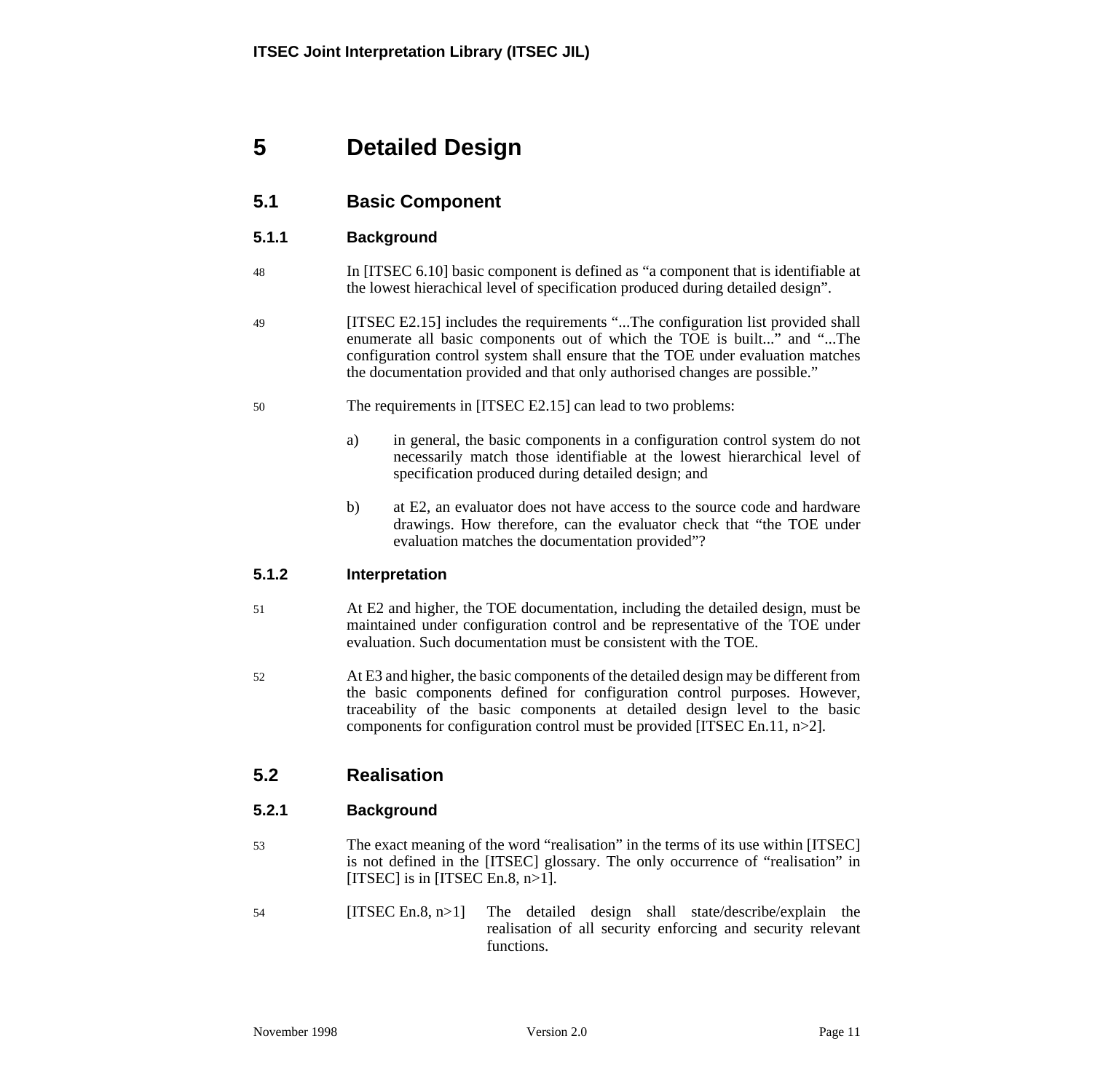## **5.2.2 Interpretation**

55 In [ITSEC En.8,n>1], realisation is interpreted as the result of the refinement from one level of representation to the next.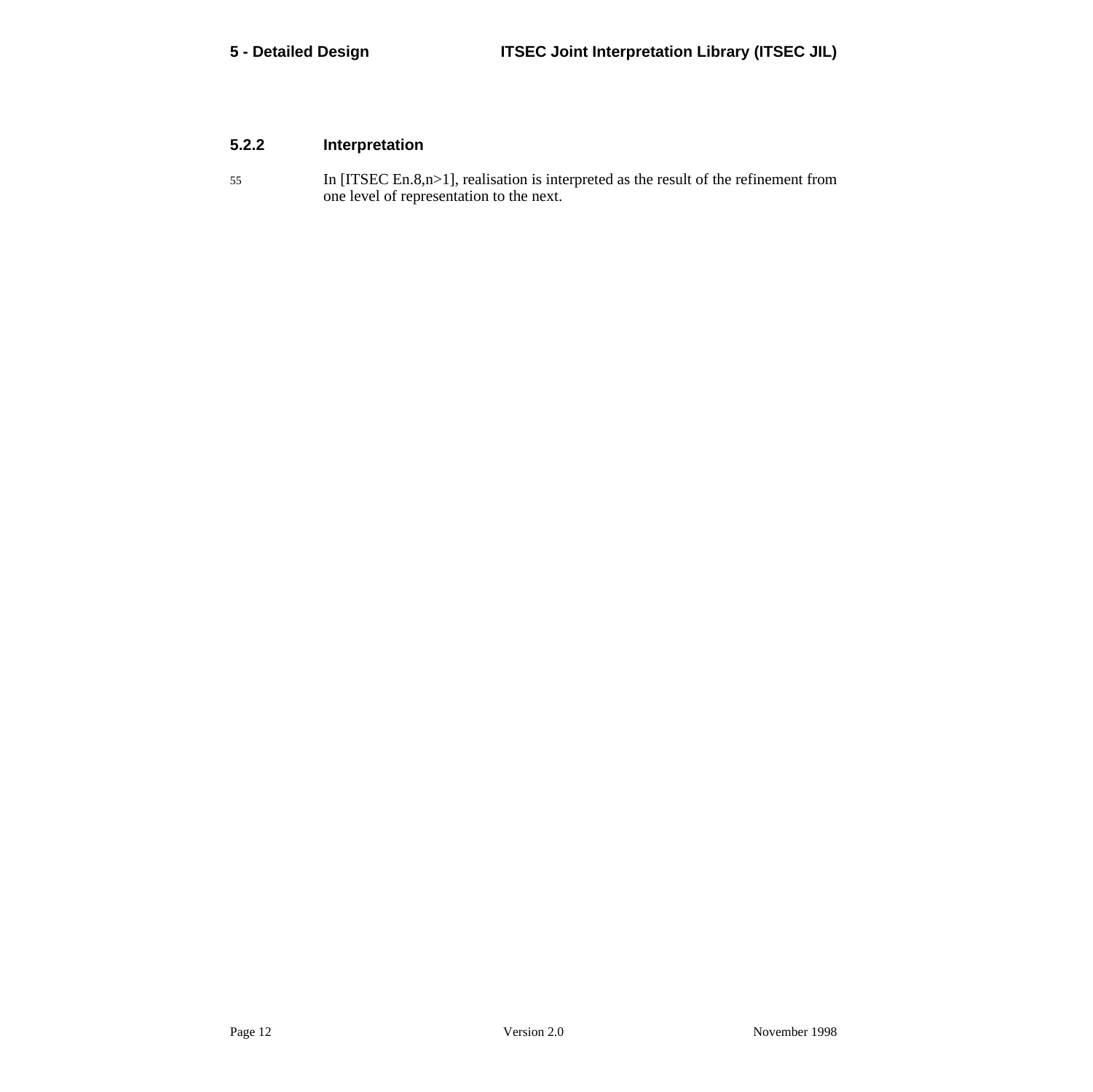# **6 Mechanism**

## **6.1 Nature of Mechanism**

### **6.1.1 Background**

- 56 The subject of mechanisms, as used in [ITSEC], has not been consistently well understood within the evaluation community. This topic attempts to promulgate a clearer understanding of the nature of mechanisms. Interpretations are provided on the distinction between security functions and mechanisms, and the distinction between mechanisms and components, and guidance is given on the use of security functions and mechanisms.
	- **Security mechanism:** is defined in [ITSEC 6.59] as "the logic or algorithm that implements a particular security enforcing or security relevant function in hardware and software."
	- **Component:** is defined in [ITSEC 6.14] as "an identifiable and selfcontained portion of a Target of Evaluation. "

#### **6.1.2 Interpretation**

- 57 The following interpretations are provided:
	- **Security Functions and Mechanisms:** Security functions specify *what* security functionality is required. Security mechanisms specify *how* it is to be provided. Security mechanisms give an abstract realisation of Security functions.
	- **Mechanisms and Components:** Security mechanisms specify *how* security functionality is to be provided. Components specify *where* it is to be provided. Thus, whilst mechanisms give a logical model of the TOE, components provide a basis for coding and production of operational documentation detail.

#### **6.1.3 Guidance**

- 58 The following guidance is provided on the use of security functions and mechanisms.
- 59 Within correctness, mechanisms occur predominantly in the Detailed Design and Implementation work packages.
- 60 [ITSEC En 8.9,  $n>1$ ] the Detailed Design is required to identify and specify security mechanisms and specify how the security mechanisms provide the security enforcing functions. The identification and specification of security mechanisms within the Detailed Design contributes to the traceability of security functions and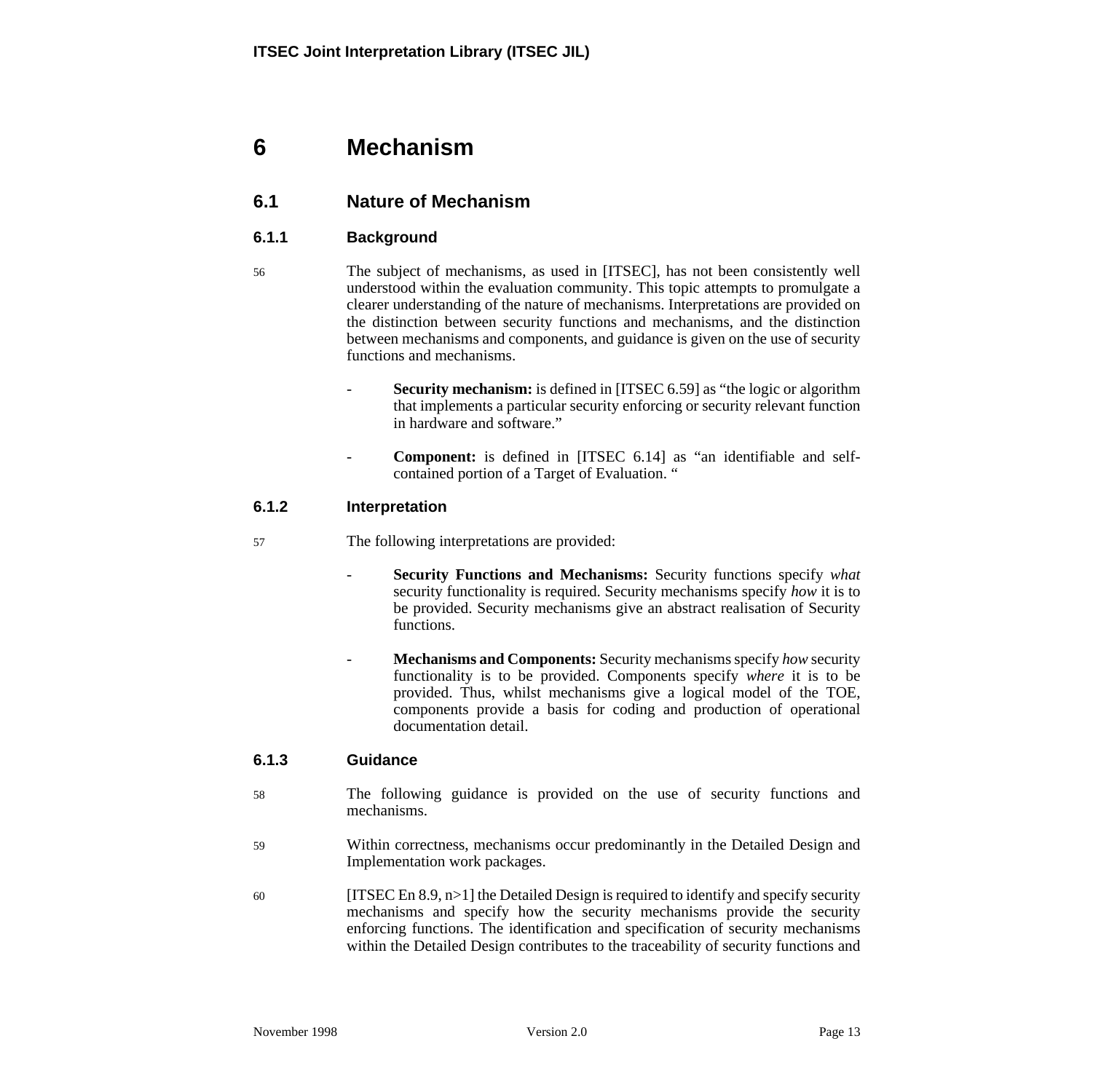provides a basis for the employment of mechanisms within the effectiveness analyses.

- 61 [ITSEC En.13, n>2] requires (after requirements for correspondence in [ITSEC En.12]) that tests cover not only all security functions but also all security mechanisms. This dual requirement assumes particular significance where there is not a one to one mapping between functions and mechanisms; e.g. if a security enforcing function is implemented by a pair of mechanisms then it is necessary for both mechanisms to be tested.
- 62 [ITSEC] mentions mechanisms in the context of all effectiveness work packages except the Operational Vulnerability Assessment. Within Suitability, Binding, Construction Vulnerability Assessment and Ease of Use [ITSEC] mentions mechanisms in conjunction with security enforcing functions (mechanisms providing the abstract implementation of security enforcing functions). However, in cases where there is not a one to one mapping of a security enforcing function to a mechanism, the criteria should be applied to both security enforcing functions and mechanisms. In extension of [ITSEC 3.21 to 3.25] the Strength of Mechanism is concerned with all mechanisms susceptible to direct attack (see section 6.3[\)](#page-22-0)
- 63 As it may be possible to have a security function implemented by one or more security mechanisms, it is necessary to consider the binding of one or more of these mechanisms and the possibility of deactivating at least one of them.

## **6.2 Mechanism Types**

#### **6.2.1 Background**

- 64 [ITSEC] introduces the following concepts:
	- **Security Mechanism:** this term only occurs under correctness aspects, and is defined in [ITSEC 6.59] as "the logic or algorithm that implements a particular security enforcing or security relevant function in hardware and software".
	- **Security Enforcing**: it is defined in [ITSEC 6.58] as "that which directly contributes to satisfying the security objectives of the TOE".
	- **Critical Mechanism**: as defined in [ITSEC 6.22] it is "a mechanism within a TOE whose failure would create a security weakness".

### **6.2.2 Interpretation**

- 65 The following interpretations are provided:
	- **Security Enforcing Mechanisms:** this is a subset of security mechanisms. It consists of those security mechanisms which directly contribute to satisfying the security objectives of the TOE.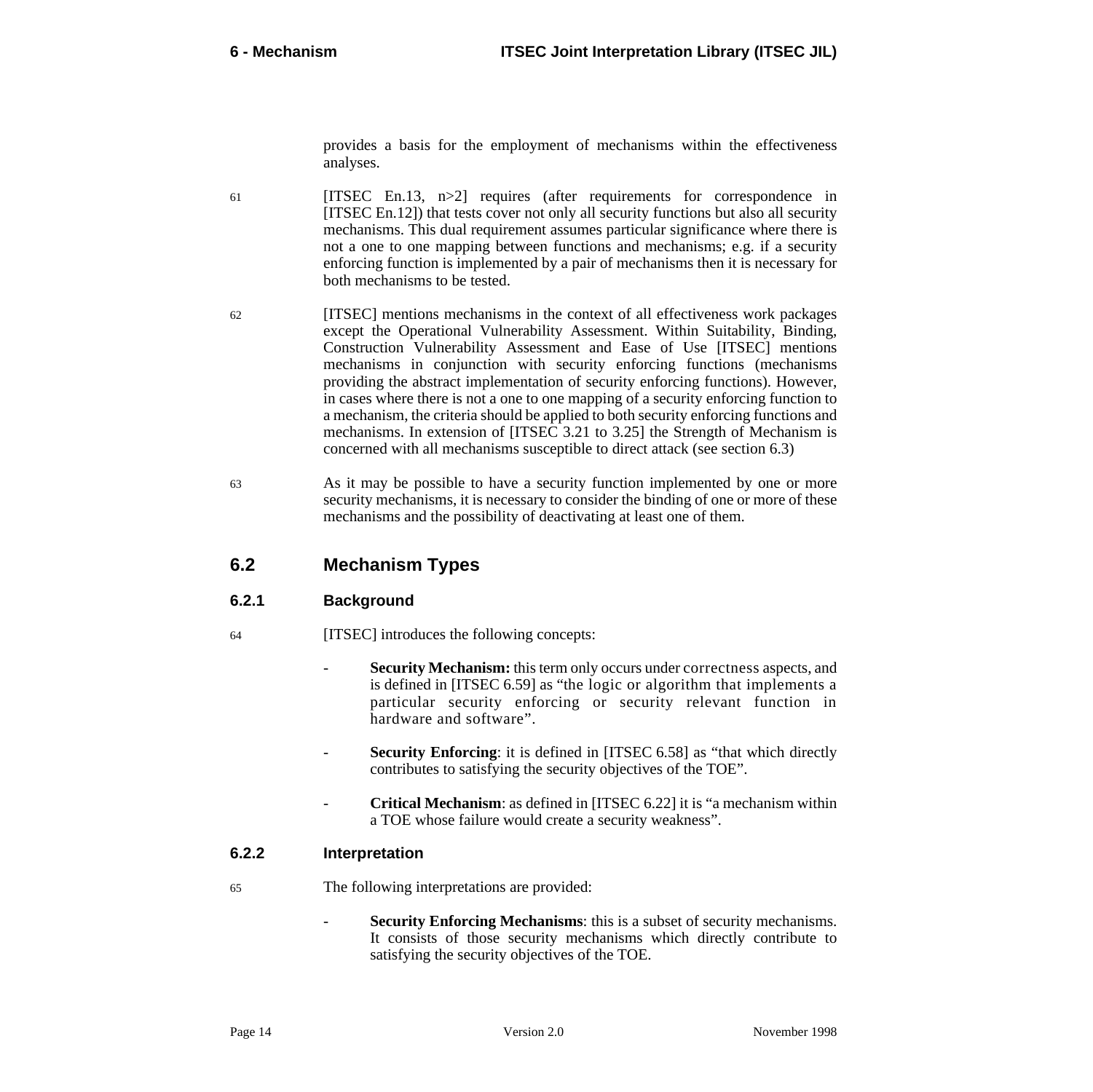- <span id="page-22-0"></span>**Critical Mechanism**: this is interpreted in section 1[.1.2 o](#page-10-0)f this document.
- **Supporting Protection Mechanism**: this is a mechanism used by the TOE which contributes to the security of the TOE but is not part of the TOE [ITSEC 4.20, En.5  $n>1$ ].
- 66 These relationships are expressed in the following diagram:



*Fig. 6.1 -Relationships between types of mechanisms*

67 In accordance with this interpretation, it is possible to have a TOE without critical mechanisms. In this case, the strength of mechanisms analysis is limited to a rationale (at the appropriate level of rigour) which justifies why security enforcing mechanisms are not considered to be critical. However, the claimed minimum strength of mechanisms is also used in the vulnerability analysis according to [ITSEM 3.4.20], "The search for exploitable vulnerabilities is limited by the amount of information provided according to the evaluation level and the level of expertise, opportunity, and resources corresponding to the claimed minimum strength of mechanisms" (see section 6.[4 of](#page-24-0) this document).

## **6.3 Direct Attacks**

### **6.3.1 Background**

68 The construction correctness analyses check the correct realisation of individual security enforcing functions from their specification in the security target to their implementation in code or hardware. The construction effectiveness analyses first check the adequacy of the security enforcing functions to counter the threats, and the ability of the combination of the security enforcing functions and their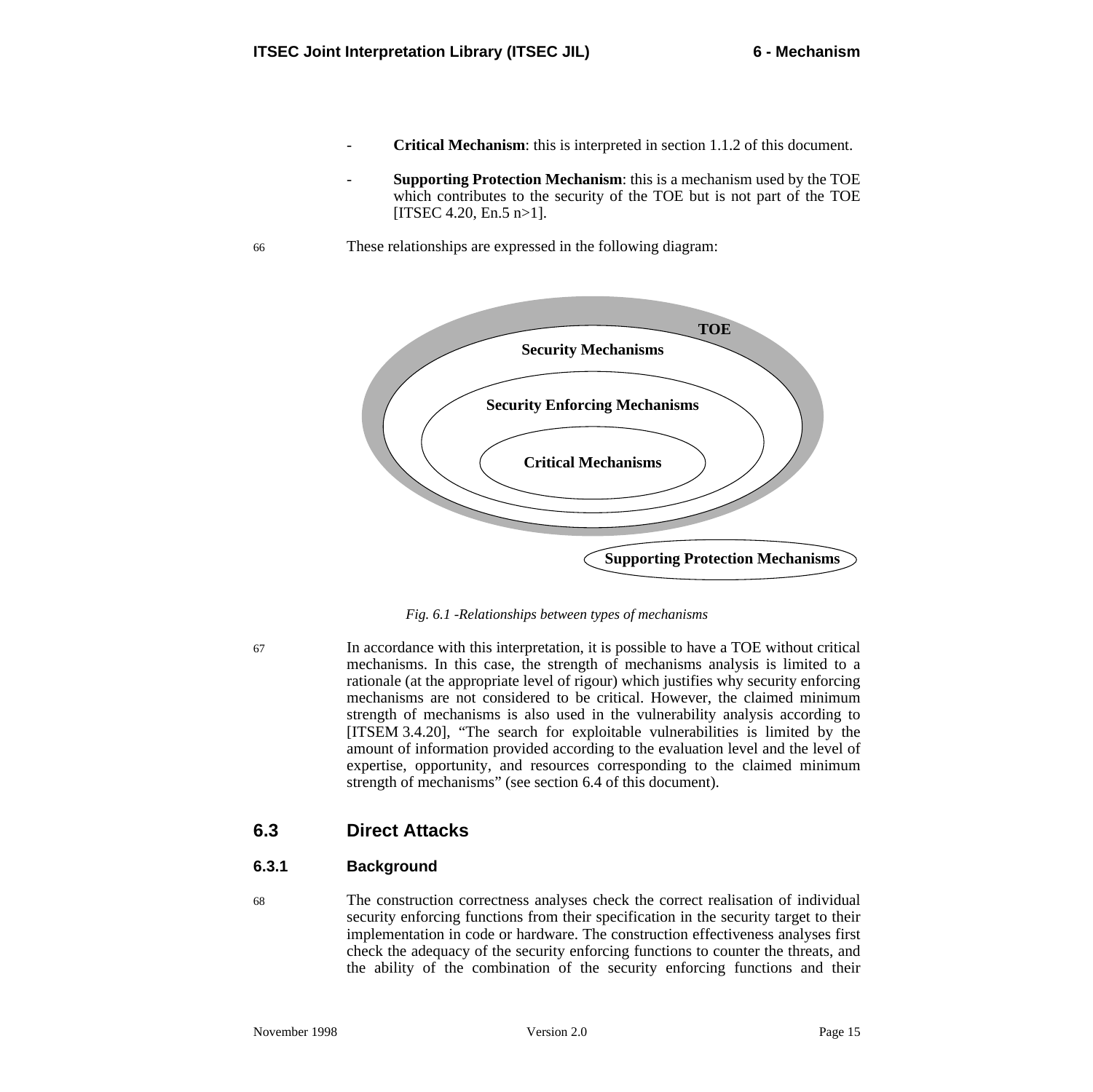realisation to provide a secure, integrated whole. This still leaves the possibility that a weakness might exist in the form of a mechanism which, because of the nature of its conception, can be overcome by direct attack. The strength of mechanisms analysis is required to identify such mechanisms and assess their ability to withstand direct attack. Note that the strength of mechanisms analysis thus assesses the conception of mechanisms conceived to provide particular security functionality, rather than considering vulnerabilities which may result from the inadequacy, poor combination or incorrect realisation of security enforcing functions.

- 69 The claim for a minimum strength of mechanisms is seen to complement the specified assurance level, by making a claim in respect of those mechanisms which, by nature of their essential conception, each contain a weakness which leaves them vulnerable to direct attack.
- 70 According to [ITSEC 3.21 to 3.25] the strength of mechanisms analysis applies to security enforcing mechanisms only. The following discussion therefore first confines its attention to security enforcing mechanisms. However the role of security relevant mechanisms in the context of the minimum strength of mechanisms claim is then considered.
- 71 In general an attack is an attempt to violate the TOE's security objectives by exploiting a weakness of one of the following types:
	- a) a flaw in traceability and implementation (i.e. where the TOE is not correct),
	- b) the inability of countermeasure(s) to adequately counter a threat (i.e. where the TOE is not suitable),
	- c) failure of the TOE's security enforcing functions and mechanisms to provide an integrated and effective whole (i.e. where the TOE is not effectively bound),
	- d) a mechanism which, because of the essential nature of its conception, possesses a residual weakness in its underlying algorithm, principles or properties,
	- e) insecure operation which is not easily detectable by the authorised user (i.e. where the TOE's ease of use is not effective).
- 72 Direct attack typically involves manipulation of inputs to and/or outputs from the mechanism which are within its specification.

#### **6.3.2 Interpretation**

73 Therefore by inference, a direct attack is understood to be an attempt to violate the TOE's security objectives by exploiting a weakness in the underlying algorithm, principles or properties of a particular mechanism.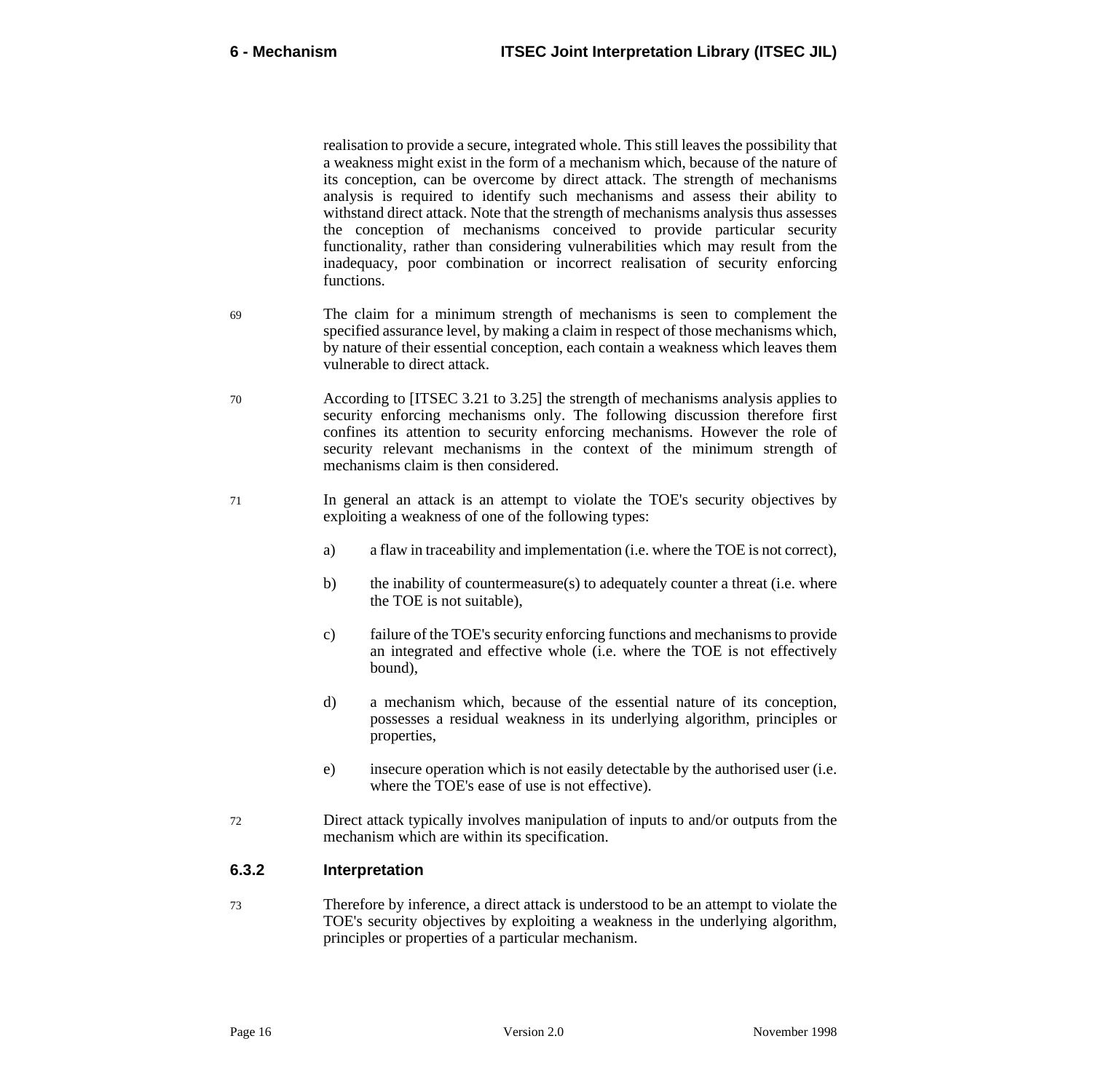- <span id="page-24-0"></span>74 Direct attacks can be carried out on critical mechanisms and on specific security mechanisms not security enforcing but security relevant. The strength of mechanisms analysis is required for critical mechanisms. However the same analysis is also appropriate for those security relevant mechanisms that are susceptible to direct attacks.
- 75 As part of evaluator actions required by [ITSEC 3.24], the evaluator shall check that:
	- all attacks relevant to the individual TOE are listed taking into account the different types of weaknesses outlined in section [6.3.1](#page-22-0). Direct attacks are to be identified;
	- all critical mechanisms are identified:
	- all security relevant mechanisms that are susceptible to direct attack are identified;
	- a rationale is provided why other mechanisms within a TOE are not susceptible to the identified direct attack and thus need not to be analysed under the strength of mechanisms analysis and
	- all direct attacks are analysed under the consideration of the strength of mechanisms claim even those on security relevant mechanisms that are susceptible to direct attacks.

## **6.4 Strength of Mechanisms**

#### **6.4.1 Background**

- 76 According to [ITSEC 2.25], "Every security target shall specify a claimed rating of the minimum strength of the security mechanisms of the TOE against direct attack". The question is whether this also applies to a TOE that does not contain any critical mechanisms.
- 77 At the requirements stage, there is not sufficient evidence provided to determine, whether the TOE contains any critical mechanisms or not. The relevant evidence is provided in the strength of mechanisms analysis.
- 78 According to [ITSEM 3.4.20], "The search for exploitable vulnerabilities is limited by the amount of information provided according to the evaluation level and the level of expertise, opportunity, and resources corresponding to the claimed minimum strength of mechanisms."
- 79 In [ITSEM 6.C.30 b)] no allowance is made to include study time in mechanisms analysis. There may be instances where the application of study time is questionable.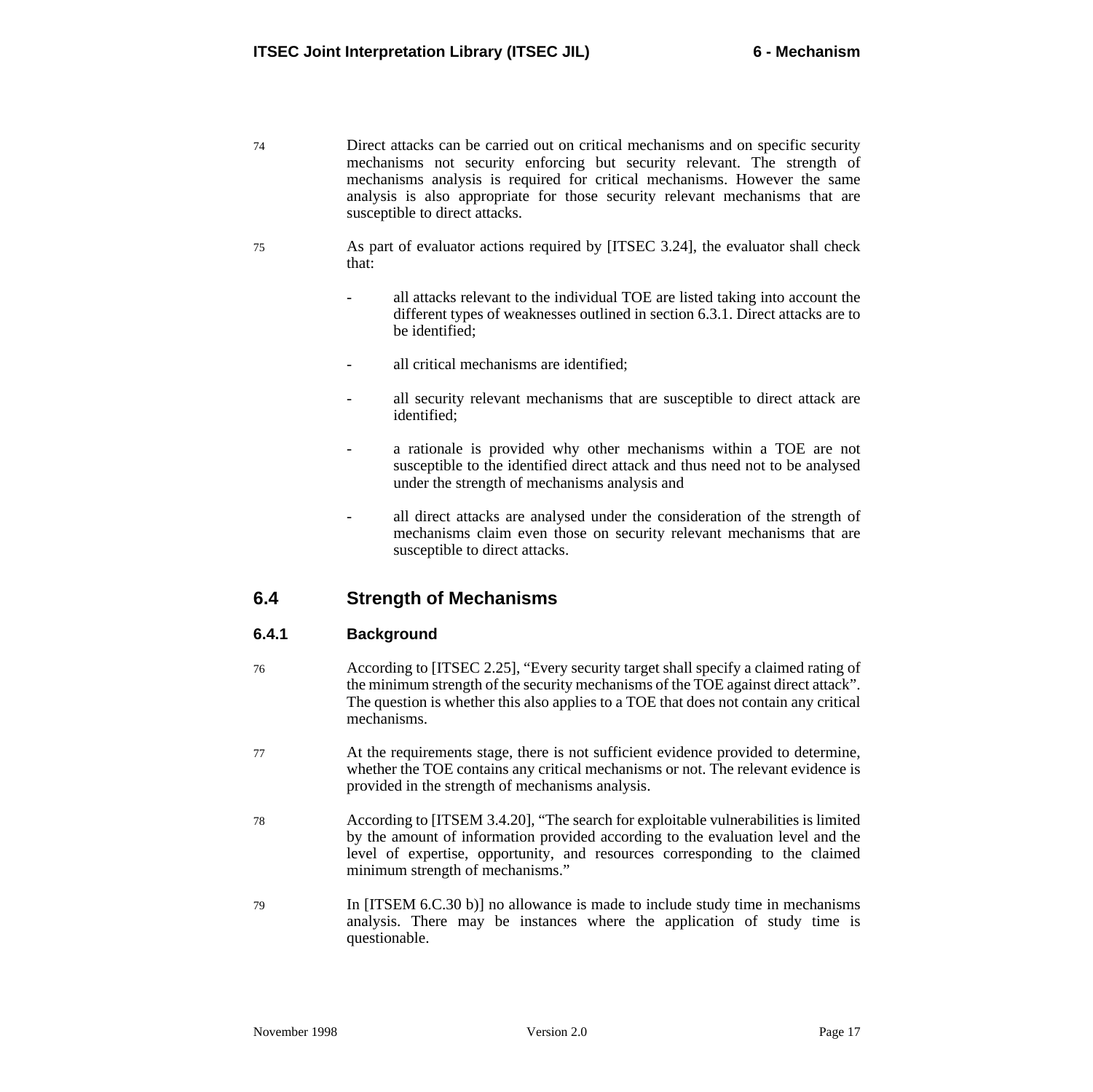#### **6.4.2 Interpretation**

- 80 Given the above, a minimum strength of mechanisms claim shall be provided in the security target for all TOEs even if there are no critical mechanisms.
- 81 Should the TOE contain critical mechanisms, the rating for strength of mechanisms shall be recorded in the certificate and certification report.
- 82 Should the evaluation determine that the TOE does not contain any critical mechanisms, this shall be stated in the certificate. The claim for strength of mechanisms shall be stated as a minimum in the certification report in the context of effectiveness to indicate that the vulnerability analysis has been performed accordingly.
- 83 The minimum strength of mechanisms claim also provides a scale which shall be used to determine whether or not vulnerabilities in the TOE generally are exploitable in practice.This means, as a minimum, the examination of known and potential vulnerabilities is to be performed according to the level of expertise, opportunity and resources corresponding to the claimed minimum strength of mechanisms. Determination of whether or not a vulnerability is exploitable in the TOE's environment involve consideration of the levels of expertise, opportunity and resources required for its exploitation.
- 84 There are instances where study time could be a factor and should be considered in the strength of mechanisms analysis.

## **6.5 Strength of Mechanisms at E1**

#### **6.5.1 Background**

85 At E1, there is no requirement to provide detailed design documentation. Since the specification of mechanisms is part of detailed design, the evaluator does not have the necessary information to evaluate the strength of mechanisms claim.

#### **6.5.2 Interpretation**

86 As stated in [ITSEC 3.22], the sponsor must provide evidence to support a strength of mechanisms assessment. Such evidence may require more documentation than the requirement given in [ITSEC E1.1], in which case a description of the detailed design of those mechanisms will be required.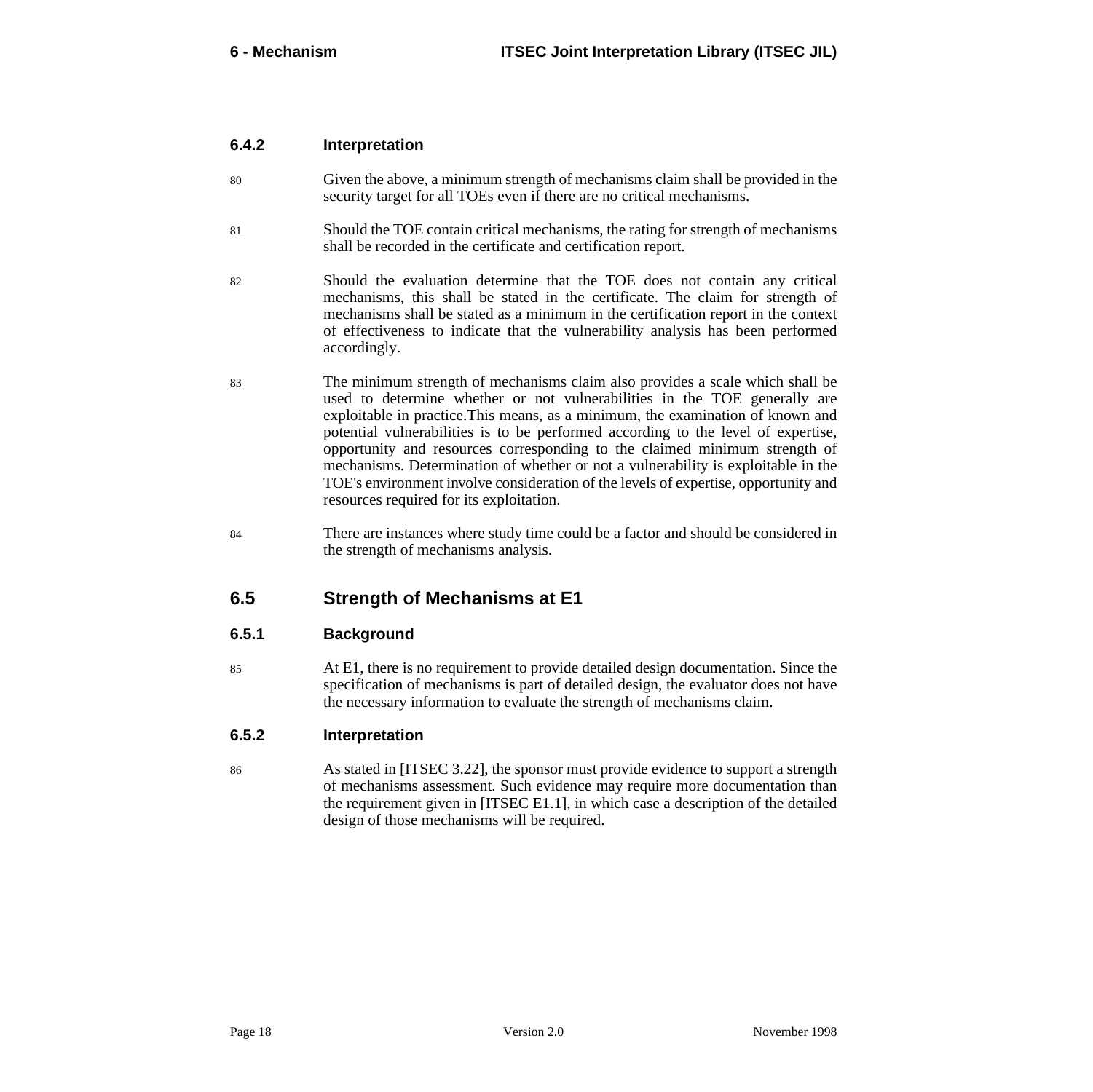# **7 Source Code**

# **7.1 Background**

- 87 This chapter interprets the [ITSEC] in terms of what are the evaluation requirements for the analysis of source code? In the same context [ITSEC] also refers to hardware drawings. While hardware drawings, are not considered within this chapter, it is likely that the same approach could be taken as that applied to source code.
- 88 At E3, no explicit effectiveness analysis of source code and hardware drawings is required. This appears to be an inconsistency in the correspondence between E3 level and B1 TCSEC class; the B1 class requires a systematic analysis of vulnerability at the source code level. However, it is acknowledged that the mapping between [ITSEC] and [TCSEC] given in [ITSEC 1.39] is only one of general correspondence.

## **7.2 Interpretation**

- 89 At E3 and above, source code is a required [ITSEC] deliverable for evaluations. At E4 and above, source code must be considered in effectiveness analyses.
- 90 Source code shall be used in the following parts of evaluation:
	- a) Correctness analysis (at E3 and above) where the source code is checked in traceability and test coverage analysis;
	- b) Effectiveness analysis (at E4 and above) according to the [ITSEC figure 4].

#### **7.2.1 Correctness Analysis of Source Code**

- 91 There is no requirement for detailed examination of the source code as a feature of correctness evaluation. Source code is provided to check the traceability of functions to their physical representation.
- 92 At E3 and above, the availability of source code provides increased scope for devising penetration tests and additional functional tests. This does not involve evaluating the source code as such, but using relevant parts of it as a means of understanding how best to carry out such tests.
- 93 According to the hierarchical concept of assurance in [ITSEC] there is a general need for greater rigour and depth in the evidence provided at higher evaluation levels [ITSEC 4.14, 4.22]. At E5 and E6, this principle is reflected at the implementation level in requirements for additional characteristics. These characteristics are the complete structuring of the source code into small, comprehensible and separate sections [ITSEC En.11, n>4], and the exclusion of unnecessary functionality from security relevant and security enforcing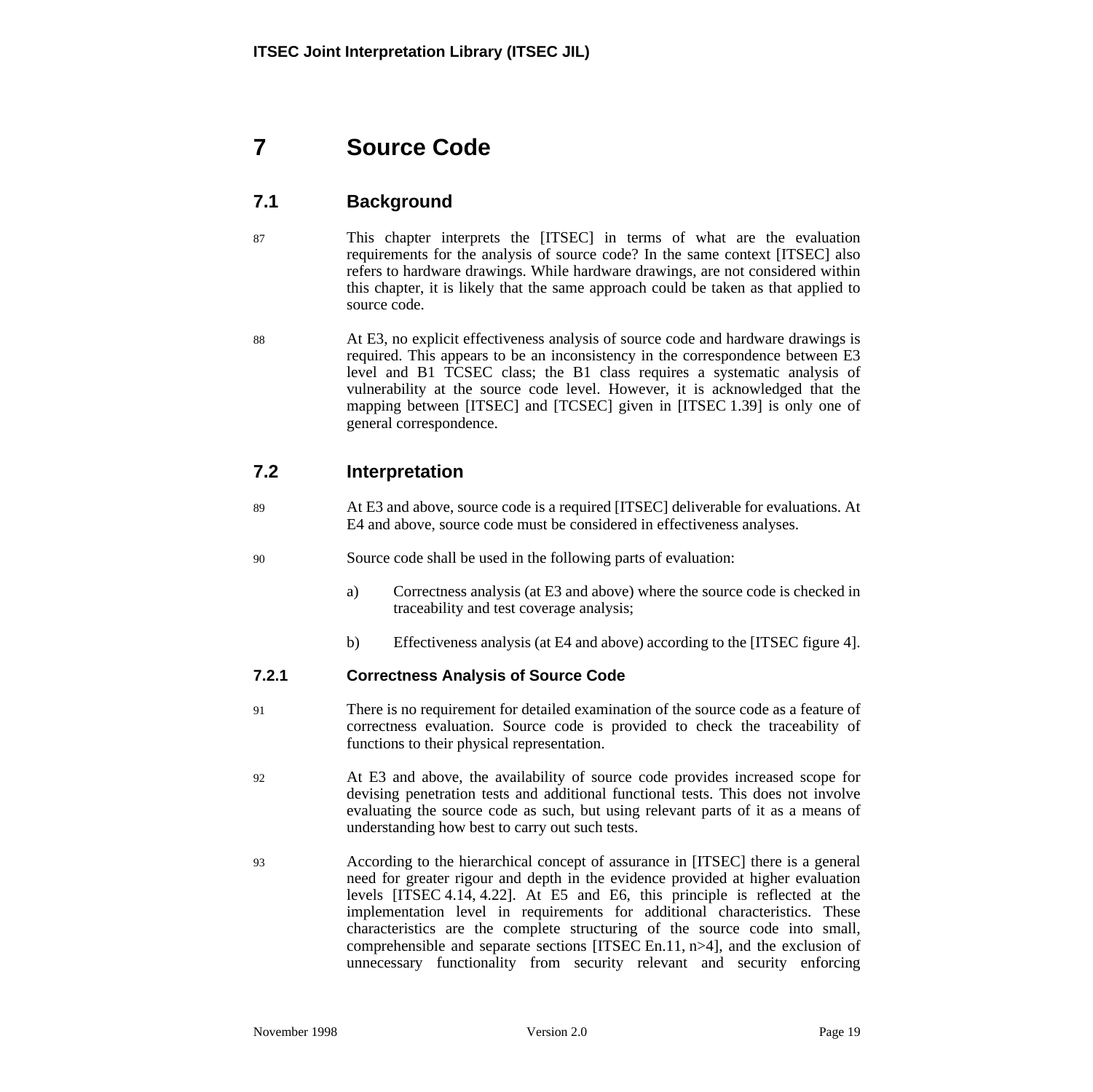components according to [ITSEC En.8, n>4]. Since the absence of functionality cannot be checked by functional testing, this could be supplemented by source code analysis.

- 94 E5 and E6 also permit a more detailed analysis, such as determining branching conditions, which allows a higher level of assurance to be achieved.
- 95 At E3 and above, source code provides the basis for test coverage analysis. [ITSEM 4.5.72 a)] suggests that the E3 requirements are met if every statement of security enforcing source code is tested at E3. The determination of which source code components are security enforcing is provided by the traceability, which is to basic components level for E3 and E4 and to the functional unit level [ITSEC 6.38] for E5 and E6. It may, nonetheless, be possible to identify specific statements within a source code component which are security enforcing (with the remainder categorised as security relevant) and which therefore need to be covered during testing. For security enforcing components, where this identification is not possible, all source code lines need to be covered during testing.

### **7.2.2 Effectiveness Analysis of Source Code**

- 96 [ITSEC figure 4] relates the information to be used to perform the effectiveness analysis to the evaluation level. Hence, the general principle of increasing rigour and depth in [ITSEC 4.14] ([ITSEM 4.5.14]) also applies to effectiveness. Although the [ITSEC] does not refer to the source code explicitly under effectiveness requirements, at E4 and above the source code has to be considered, and with increasing depth at higher levels.
- 97 Effectiveness analysis of source code concerns specifically the binding analysis, vulnerability analysis and the specification of penetration tests. [ITSEM 4.5.35] provides generic methods using source code to analyse potential vulnerabilities and to specify penetration tests.
- 98 Effectiveness analysis of source code could include, for example, the analysis of:
	- a) procedure calls;
	- b) global and local variables;
	- c) pointers;
	- d) indirect interaction mechanisms such as signals, semaphore, shared memory etc.
- 99 Binding analysis, vulnerability analysis and the specification of penetration tests from source code may also include covert channel analysis. For the other effectiveness aspects, the main use of source code would be to clarify the precise behaviour of the TOE but systematic analysis of source code would not be required.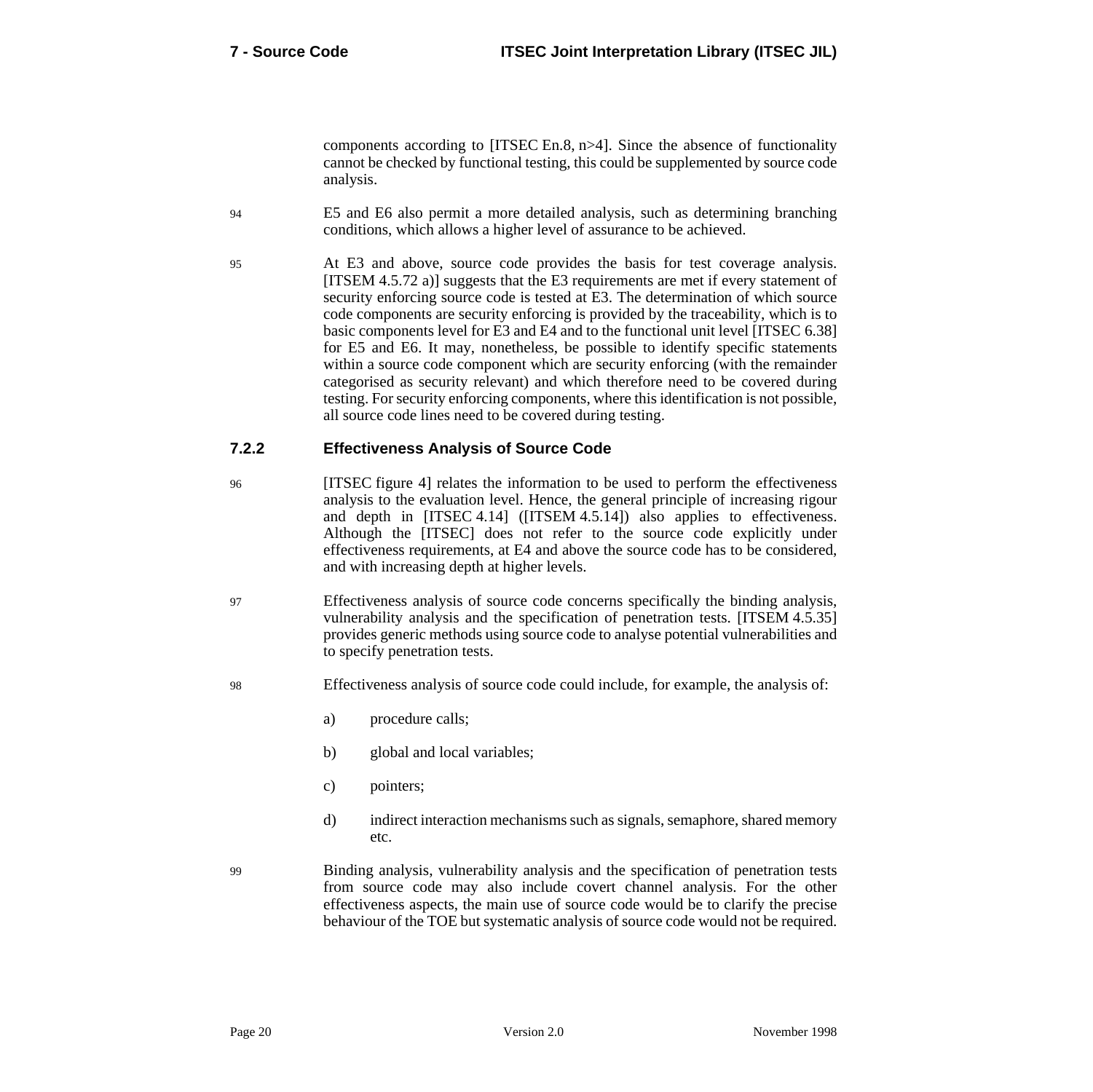# **8 Development Environment**

## **8.1 Site Visits**

#### **8.1.1 Background**

- 100 [ITSEC En.17, En.23, En.34, n>1] require that the documented procedures must be checked. This concerns the configuration control aspect, developers' security aspect and delivery procedures.
- 101 The evaluator must check the development environment procedures; at E2 and higher, this requires a check as to whether the developer of the TOE applied the documented procedures.

#### **8.1.2 Interpretation**

- 102 [ITSEC En.17, En.23, En.34, n>1] require that the evaluator checks that the "documented procedures are applied". To fulfil this requirement, the evaluator must carry out one or more development and production site inspections.
- 103 The objectives of these [ITSEC] requirements on the development and production environment (configuration control and developer's security) are to ensure the integrity of the TOE as well as the confidentiality of the development documentation.
- 104 In order to guarantee the integrity of the delivered TOE [ITSEC En.32, n>1], the evaluation of these procedures must include the production and delivery processes [ITSEC 4.23, 6.50].
- 105 [ITSEC En.22, n>1] stipulates that "The information on the security of the development environment shall state/describe/explain how the integrity of the TOE and the confidentiality of the associated documentation are maintained". If the evaluation raises serious concerns over the integrity of the TOE or confidentiality of the development documentation and problem reports or corrective measures have been ineffective, the TOE must be rated E0. If confidentiality is not an issue for the TOE, then the sponsor shall provide justification.
- 106 The first site visit has to be scheduled as early as possible. In the case of a concurrent evaluation, this will allow corrective action to be taken, if necessary. It may be necessary during concurrent evaluations to perform more than one site visit to the same site to allow the checking of all development phases. In the case of a consecutive evaluation, an early site visit permits termination of the evaluation if serious deficiencies in the applied procedures emerge. This avoids unnecessary evaluation effort.
- 107 Documented procedures to ensure the integrity of the TOE and the confidentiality of the associated documents are not linked to the evaluation level. The specification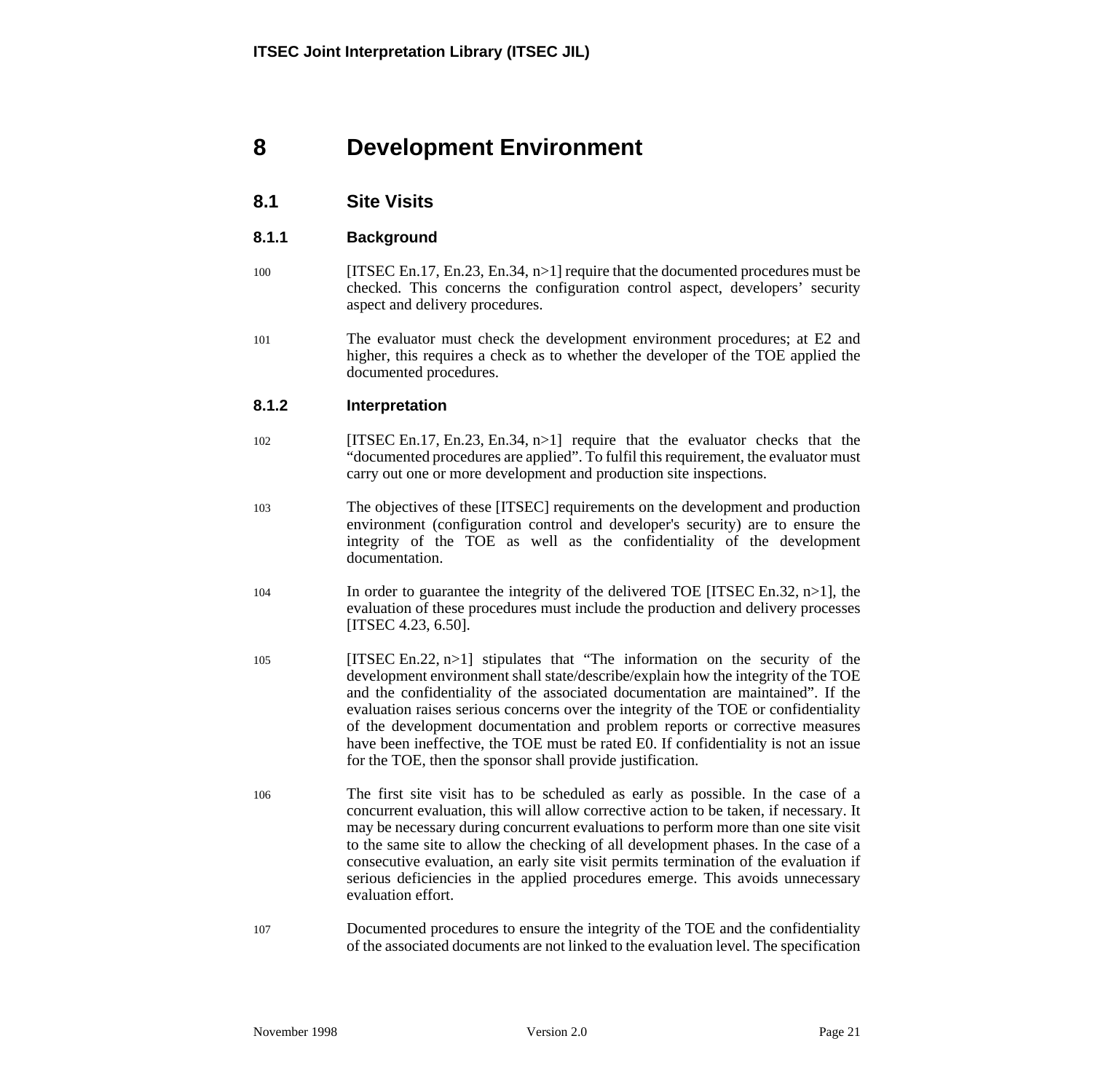of detailed requirements concerning these aspects is the responsibility of each national scheme.

## **8.2 Developer's Quality Management Procedures**

#### **8.2.1 Background**

- 108 [ITSEC En.16, n>1] states "The information on the configuration control system shall state/describe/explain how it is used in practice and applied in the manufacturing process in accordance with the developer's quality management procedures."
- 109 In accordance with chapter [16](#page-52-0) of this document, manufacturing process in [ITSEC En.16, n>1] is interpreted as development and production process.

#### **8.2.2 Interpretation**

110 The above criteria do not require that additional quality management procedures to those required by [ITSEC] are applied to the development and production process. However, the evaluator must check that the configuration control system is correctly applied in accordance with all relevant quality management procedures. The developer shall provide these relevant procedures.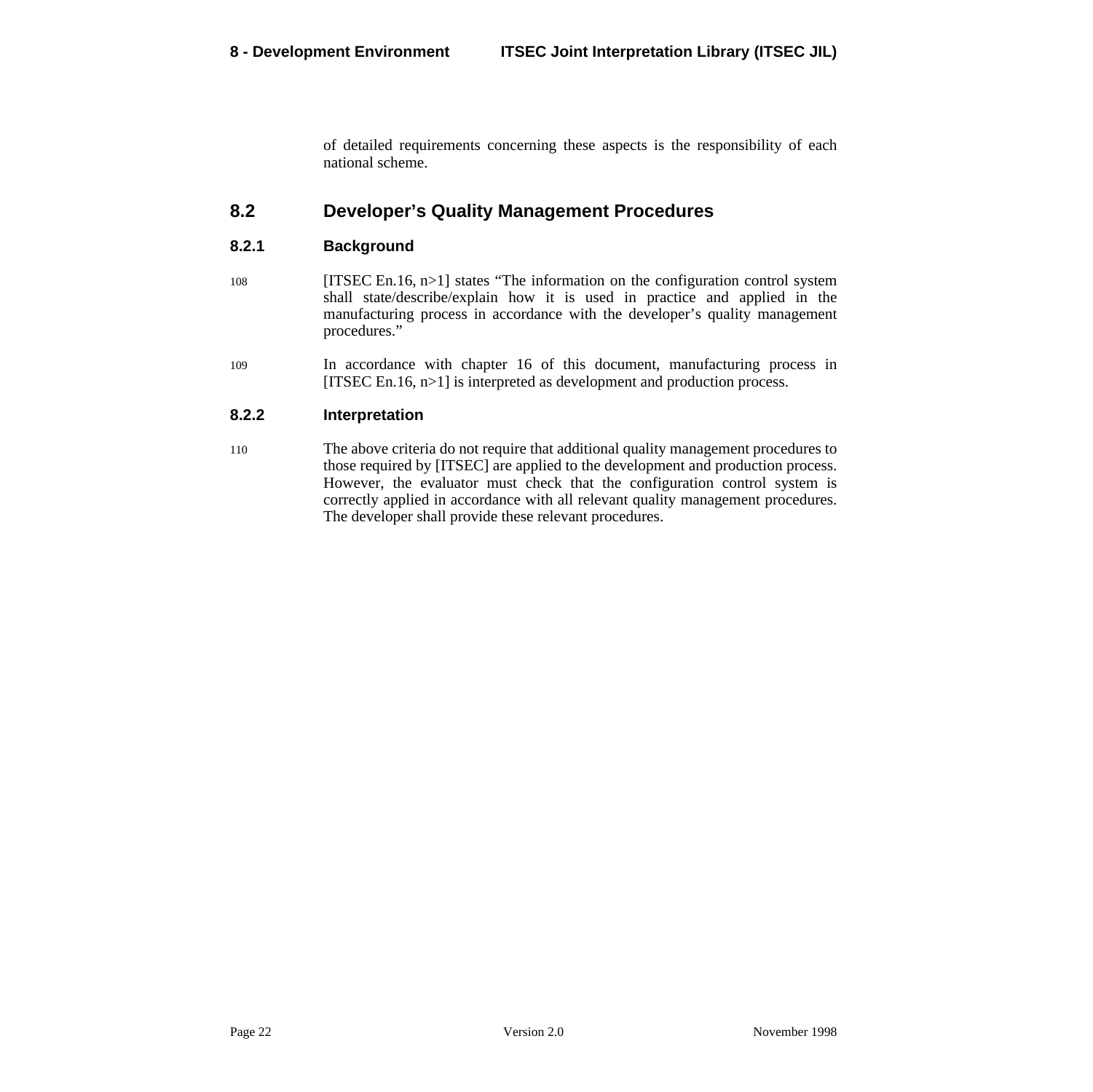# **9 Configuration Control**

# **9.1 Configuration List**

### **9.1.1 Background**

- 111 At E1, [ITSEC E1.15-E1.17] require the evaluator to check that the configuration list states how and where the TOE is uniquely identified.
- $[112$  [ITSEC En.15, n>1] requires that "the configuration list provided shall enumerate all basic components out of which the TOE is built". It is not clear if the basic components are the only elements which the configuration control system has to manage.

#### **9.1.2 Interpretation**

- 113 At E1, the evaluators must check the configuration list against the evaluated TOE. This should be understood to involve checking that the evaluated TOE is that which the configuration list assets it to be.
- 114 [ITSEC En.15, n>1] states "The configuration control system shall ensure that the TOE under evaluation matches the documentation provided and that only authorised changes are possible". To achieve this objective, it is therefore necessary to include in the configuration list anything which can cause a change in the TOE.
- 115 In [ITSEC En.15, n>1], the sentence "the configuration list provided shall enumerate all basic components out of which the TOE is built", is interpreted as "the configuration list provided shall enumerate all basic components out of which the TOE is built as well as all the elements necessary for building and testing the TOE".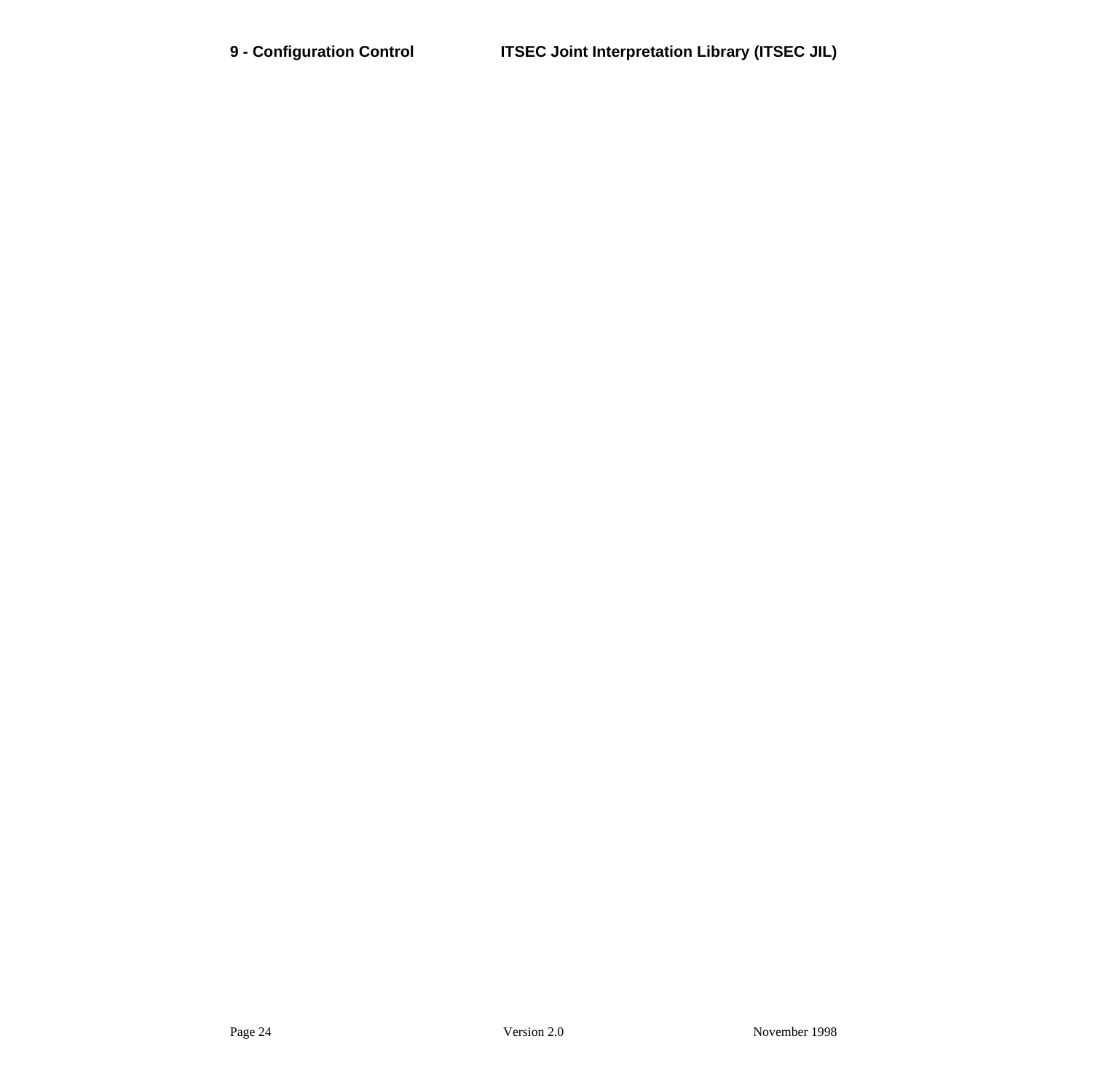# **10 Delivery**

# **10.1 Background**

- 116 [ITSEC 4.31] "Delivery and Configuration" covers the requirements for procedures to be in place to maintain the security of the TOE or its components during initial delivery and that of any subsequent modification delivered to the user. Such procedures are to ensure that the security protection offered by the TOE is not compromised during delivery from the production site to the installation site. This includes intermediate stages.
- 117 [ITSEC En.32, n>1] "A procedure approved by the national certification body for this evaluation level shall be followed". This procedure must guarantee the authenticity of the delivered TOE.

# **10.2 Interpretation**

- 118 This interpretation sets objectives for each level of evaluation:
- 119 E1 **The delivery procedure shall be documented**.
- 120 E2 The delivery procedure shall be documented **and applied. A method shall exist for the receiver to detect obvious modification which has been made during delivery.**
- 121 E3 The delivery procedure shall be documented and applied. A method shall exist for the receiver to detect obvious modification which has been made during delivery. **It shall be possible to detect that an unauthorised agent has initiated the delivery.**
- 122 E4 The delivery procedure shall be documented and applied. A method shall exist for the receiver **to detect any modification to the TOE** which has been made during delivery. It shall be possible to detect that an unauthorised agent has initiated the delivery.
- 123 E5 The delivery procedure shall be documented and applied. A method shall exist for the receiver to detect any modification to the TOE which has been made during delivery. It shall be possible to detect that an unauthorised agent has initiated the deliver. **The delivery path shall be trusted (trusted .**
- 124 E6 The delivery procedure shall be documented and applied. A method shall exist for the receiver to detect any modification to the TOE which has been made during delivery. It shall be possible to detect that an unauthorised

<sup>1.</sup> The defined path of transfer whose integrity is trusted at all stages by the originator and the receiver. The use of this transfer path can only be initiated by the originator and the receiver.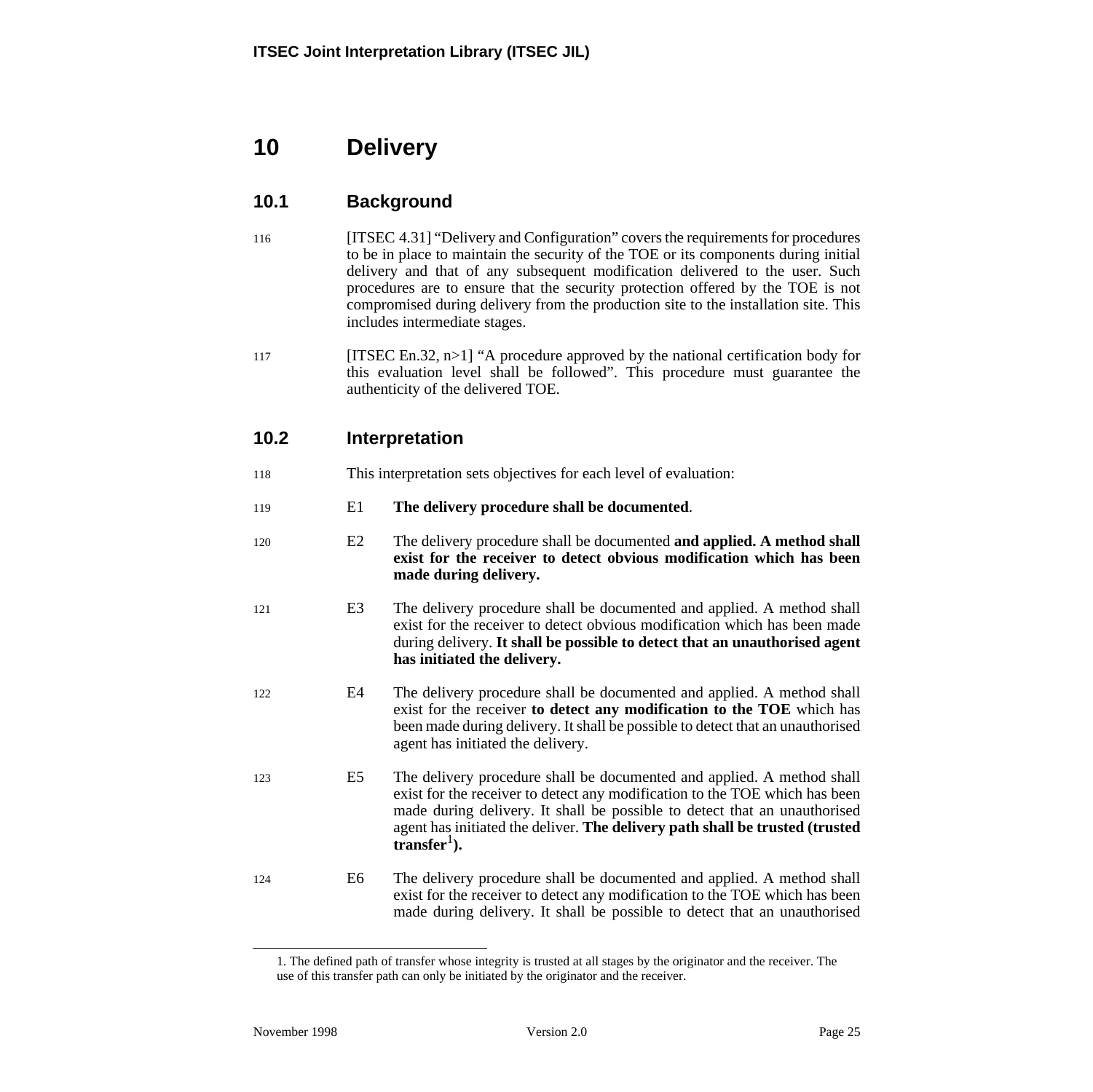agent has initiated the delivery. The delivery path shall be trusted (trusted transfer1). **The originator and the receiver shall use a method of authentication.**

<sup>1.</sup> The defined path of transfer whose integrity is trusted at all stages by the originator and the receiver. The use of this transfer path can only be initiated by the originator and the receiver.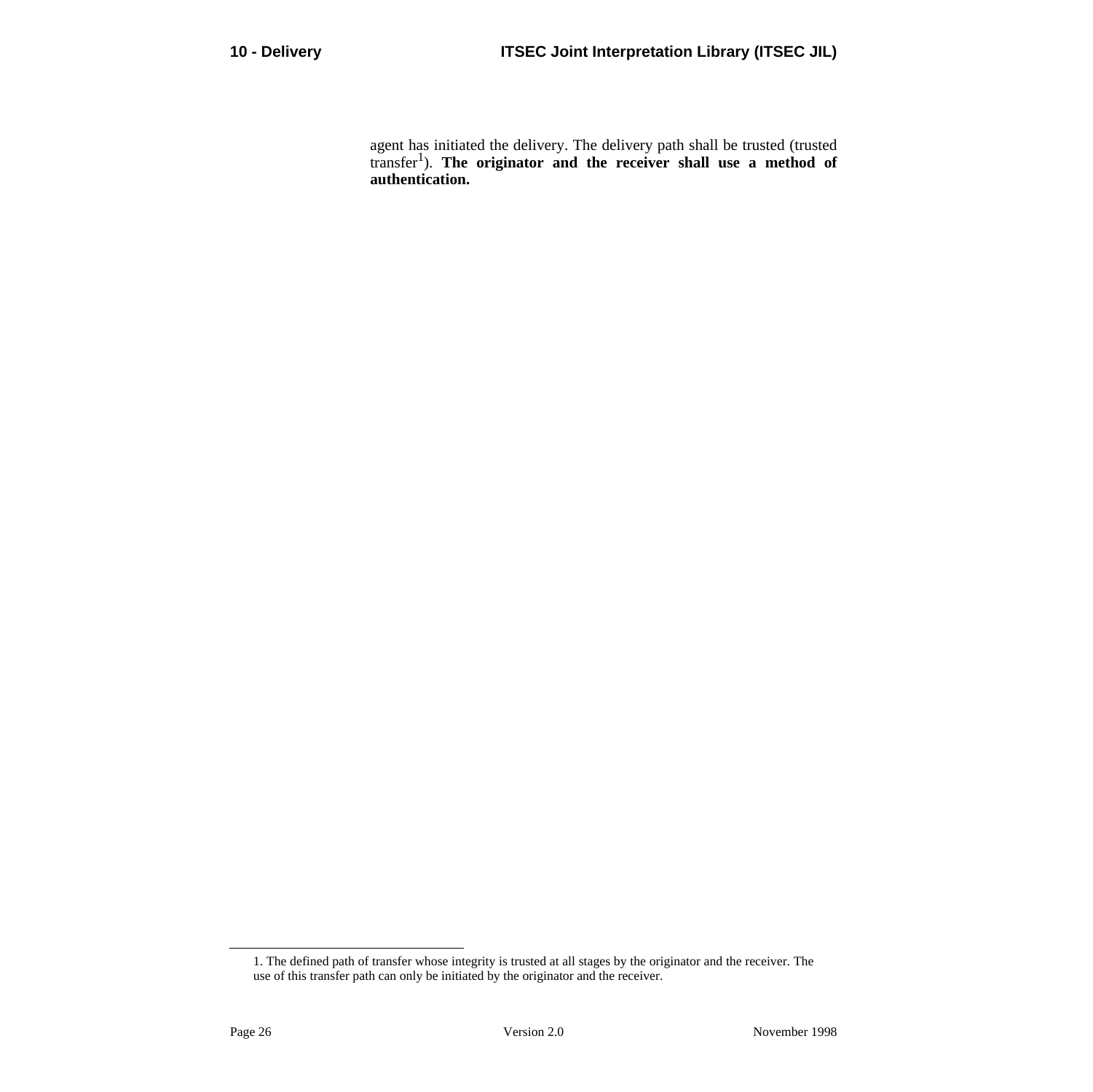# **11 Sampling**

# **11.1 Background**

125 Sampling is a defined procedure whereby some part of an evaluation deliverable is examined and assumed to be representative of the entire evaluation deliverable.

#### 126 [ITSEC] identifies two evaluator actions where sampling is explicitly acceptable:

- a) "Use the library of test programs to check by sampling the results of tests" [ITSEC En.13,  $n>1$ ],
- b) "Use the developer's tools to create selected parts of the TOE and compare with the submitted version of the TOE" [ITSEC En.1 7, n>3].
- 127 This chapter defines an approach to sampling, with the aim of allowing the ITSEFs to take a consistent approach to planning and costing evaluations. It does not provide a general mandate for sampling, neither does it state how sampling might be carried out. Rather, the aim is to set general boundaries within which acceptable approaches to sampling should lie.
- 128 Sampling needs to be justified taking into account the possible impact on security of the TOE. The impact depends on what might be missed as a result of sampling. Consideration also needs to be given to the evaluation level, the nature of the deliverables to be sampled, and the requirement not to ignore any security enforcing or relevant functionality.

## **11.2 Interpretation**

129 In effectiveness analysis, sampling is not allowed. Where sampling is allowed, the general principle of sampling is that only the lowest level of representation may be sampled.

### **11.2.1 Procedural Aspects**

- 130 The approval of the certification body must be obtained if sampling is intended to be used in any area others than those listed in this chapter.
- 131 An objective of this section is to provide the basis of a sampling plan and sampling procedure for those areas where sampling is explicitly allowed according to this chapter. The following principles must be followed whenever sampling is performed:
	- a rationale must be provided, the sample used must be recorded and agreed by the certification body prior to the work commencing (enabling the certification body to ensure sampling consistency across scheme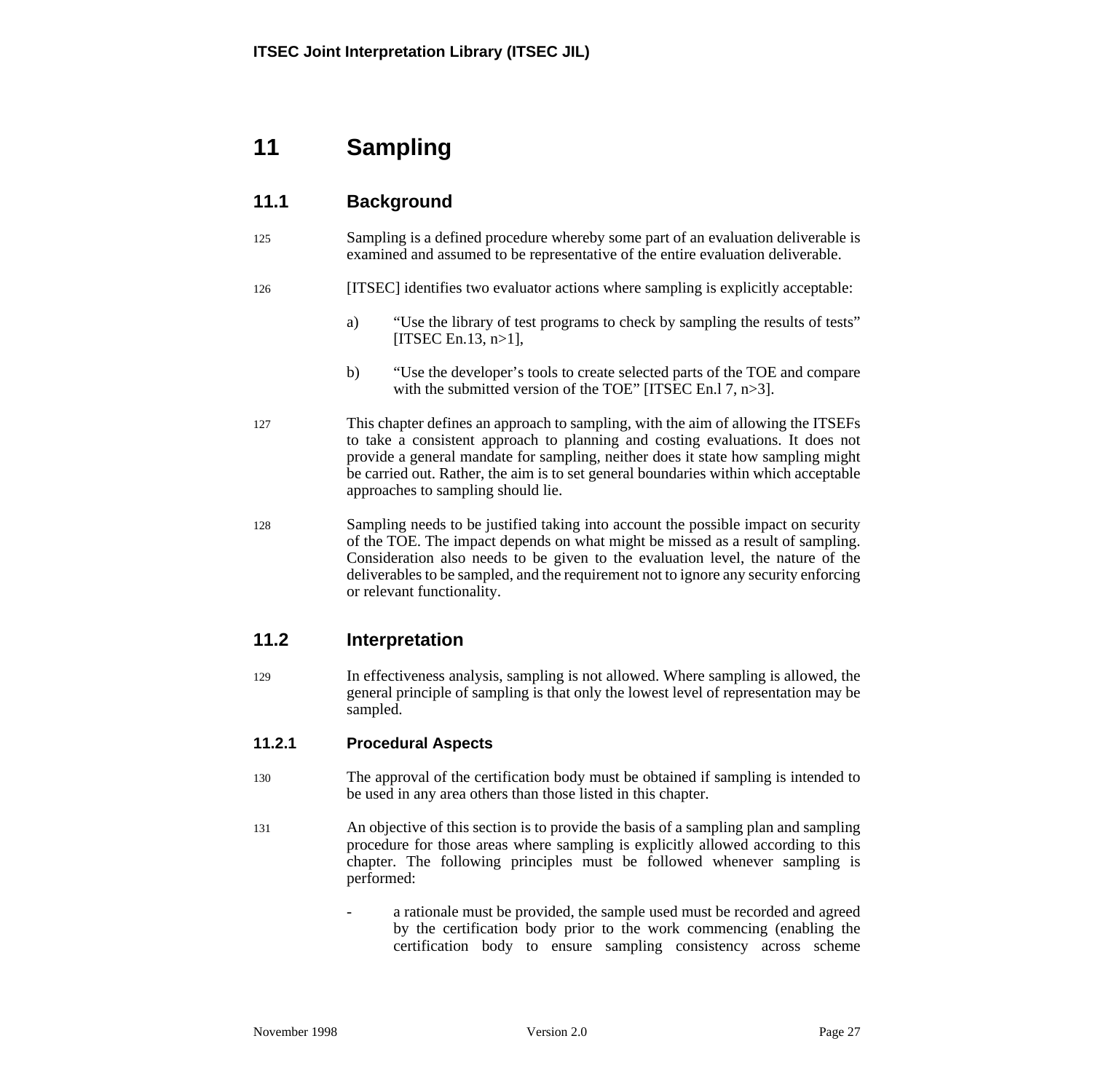evaluations); the sample size will depend on a number of TOE dependent factors, but must be as a minimum 20%;

- the sample must be representative of all aspects relevant to the areas sampled, in particular, a selection of tests covering a variety of components, security enforcing and security relevant functions, developer sites (if more than one is involved) and hardware platform types (if more than one is involved); and
- the sponsor and developer must not be informed in advance of the sample.

#### **11.2.2 Sampling the Architecture**

132 Sampling from security enforcing or security relevant parts of the architecture is not allowed.

#### **11.2.3 Sampling the Detailed Design**

- 133 Sampling is not allowed within security enforcing parts of the detailed design.
- 134 At E2, sampling may be possible within security relevant parts of the detailed design. However the evaluators must always examine the detailed design of every security relevant component. Where sampling is applied, it must be done within components, rather than between components. This means that each component still has to be checked for existence, but may be sampled for correctness.

#### **11.2.4 Sampling the Source Code or Hardware Drawings**

- 135 At El and E2, source code or hardware drawings are not a deliverable.
- 136 At E3, source code or hardware drawings are a deliverable and sampling is possible in the following way. [ITSEC E3.12] requires a *"*description of correspondence between source code... and the detailed design." Evaluators must not sample the checking of the existence of the correspondence i.e. they must verify that the description of correspondence is complete and addresses every basic component in the detailed design. However, they may sample the checking of the correctness of the correspondence. Checking the correctness of correspondence may require analysis of some of the source code or hardware drawings.
- 137 At E4 and above, sampling the correctness of correspondence is not allowed.
- 138 At E5 and above, the evaluators are required to check that the source code or hardware drawings are "structured into small, comprehensible sections". This should allow for easier traceability and understanding. The main need is to check that the same technique has been used to sensibly structure the code or drawings, a fact, that can be established without the need to consider every section. This action may therefore be sampled.
- 139 At E6, the evaluators are required to check that the correspondence "explains the correspondence between the security mechanisms as represented in the source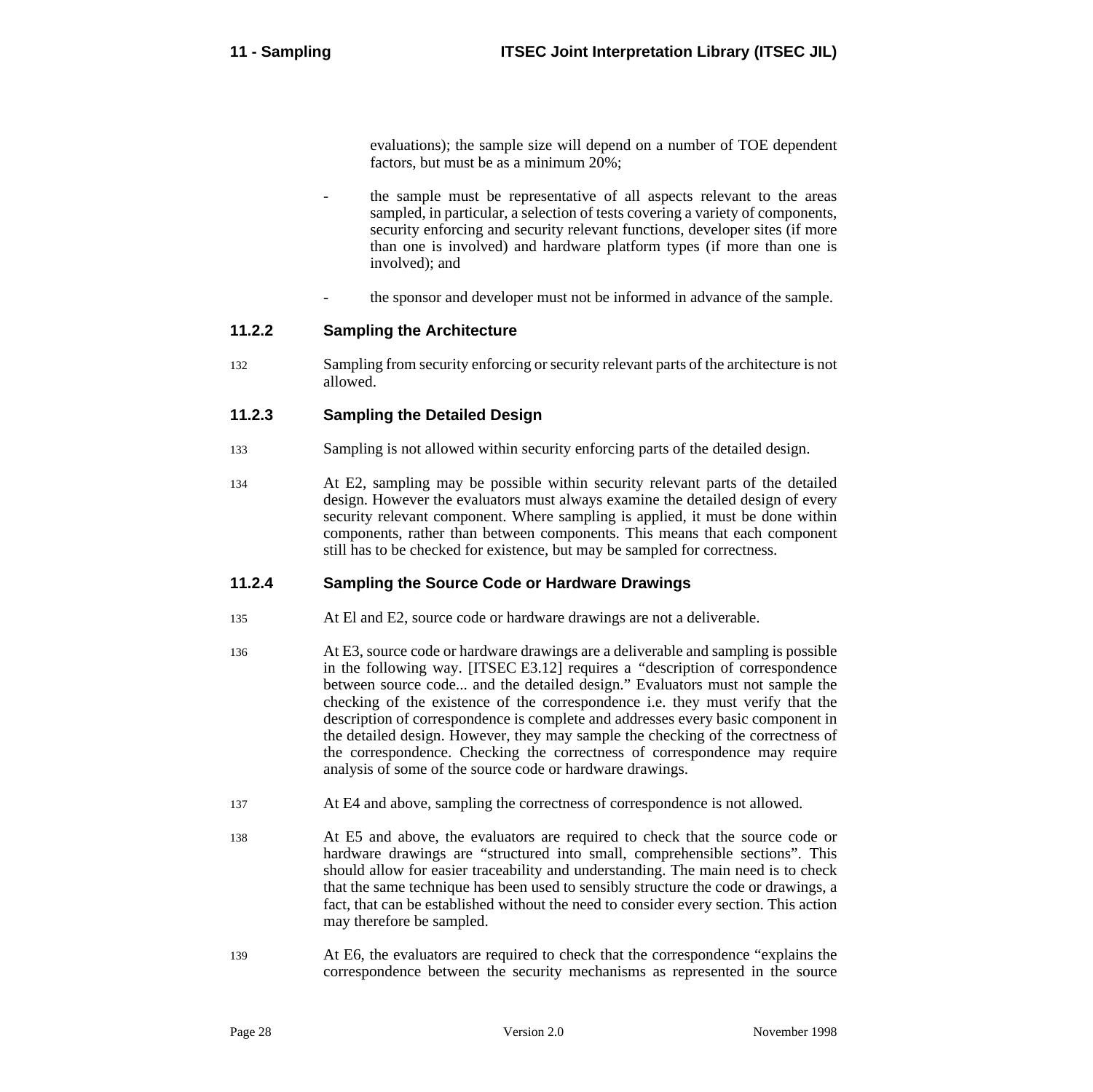code... and the formal specification of SEFs in the security target". For this action, sampling is not allowed.

## **11.2.5 Sampling the Testing**

- 140 As regards tests performed by the developer, the evaluator may sample the checking of these tests. For test coverage evidence, the evaluator may not sample the existence of the evidence but may sample the correctness of the evidence.
- 141 Should an error be detected in a sample of the developer's tests, the error must be corrected and tests re-run by the developer to confirm the correction of the error and if necessary, additional tests must be run by the developer to demonstrate the absence of side effects [ITSEC En.13, n>2]. Should further errors be found during subsequent samples from the same set of test results, then the certification body must consider the situation on a case-by-case basis as to the impact on the assurance and security of the TOE. In cases where the level of assurance or confidence in the security is brought into question, the TOE must be returned to the developer/ sponsor for a re-run of the tests.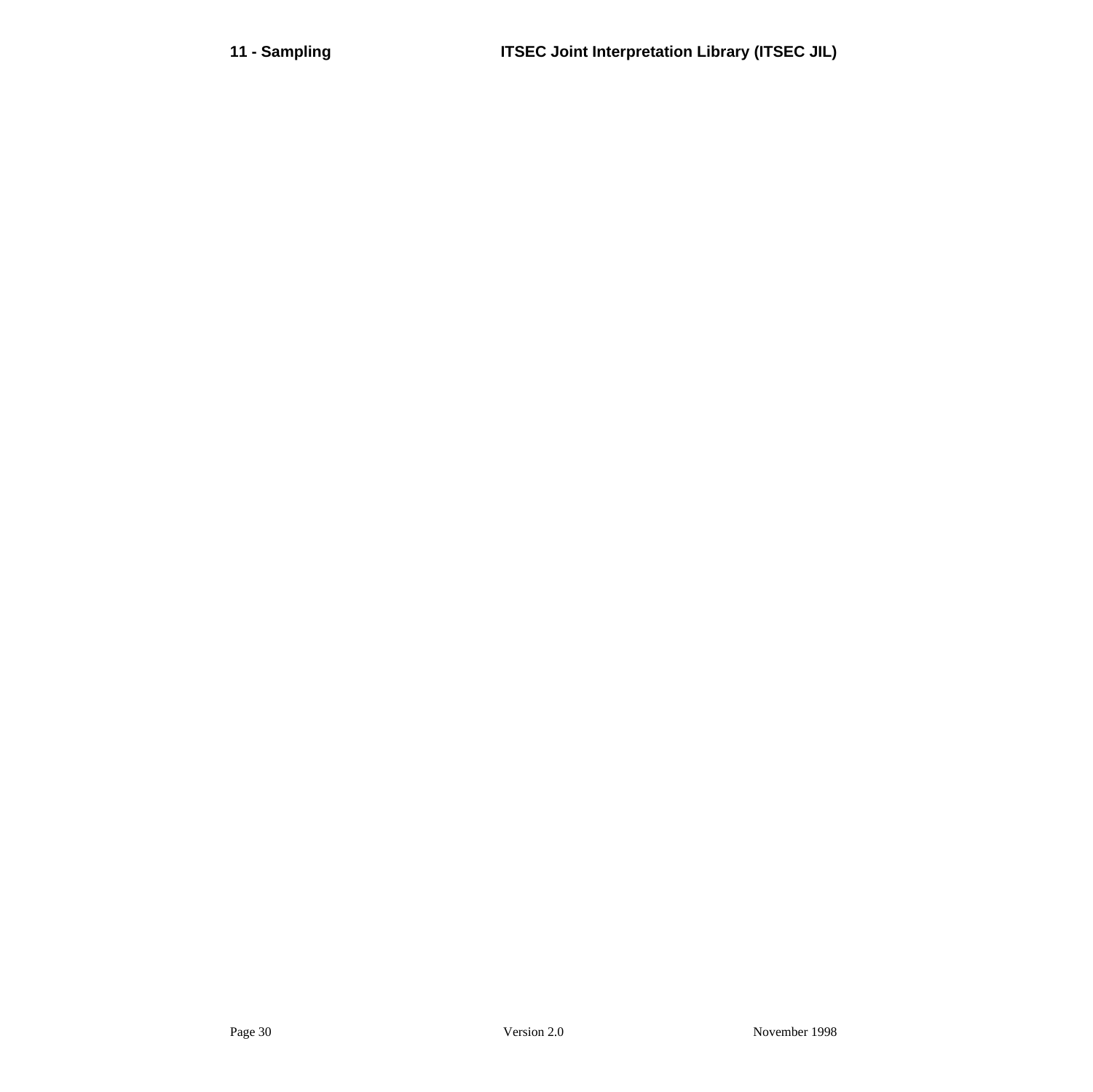# **12 Traceability Model**

# **12.1 Background**

142 [ITSEC] does not provide a definitive model of the relationship between components, functions and mechanisms. This raises the problem of providing a definitive model for traceability.

## **12.2 Interpretation**

- 143 This interpretation proposes the [ITSEC] traceability model, however, it is conceivable that other models could also be valid.
- 144 There is no explicit requirement in [ITSEC] for a stepwise refinement from the security enforcing functions through all levels of representation. However, if it is not possible to demonstrate the correct traceability through all levels of representation, the design documentation would not be a correct representation of the TOE. Also, the traceability through all levels of refinement should correspond to the development and evaluation process.
- 145 At the requirements phase, the security target specifies security enforcing functions [ITSEC En.2, En.3 and En.4]. Sponsors could also define mandatory security mechanisms [ITSEC 2.4].
- 146 At the architectural design phase, the target of evaluation is broken down into components of hardware, firmware or software. A clear and effective separation between security-enforcing and other components must be provided at this phase [ITSEC 4.20]. "The specification will distinguish between what the TOE will do (the top level description) and how it will do it (the top level design)" [ITSEC 4.20]. At the architectural design phase, the security enforcing functions defined in the security target are mapped into the security enforcing components [ITSEC En.6]. No specific refinement of the security enforcing functions is required at this level.
- 147 At the detailed design phase, the architectural design of the TOE is refined. Components of the architectural design are broken down into lower level components. Depending on the development method and complexity of the TOE intermediate levels may exist. [ITSEC 4.21] stipulates that "This phase of development process covers the refinement of the architectural design of the TOE to a level of detail that can be used as a basis for programming and/or hardware construction, i.e. all stages of design and specification below the initial top level specification. Components identified at the lowest level of specification are called basic components". In the course of refinement, functionality necessary to support security enforcing functions is introduced. These functions are called security relevant functions and the corresponding components are called security relevant components. Starting with E3, the detailed design must provide specifications down to the granularity of basic components. The specifications of basic components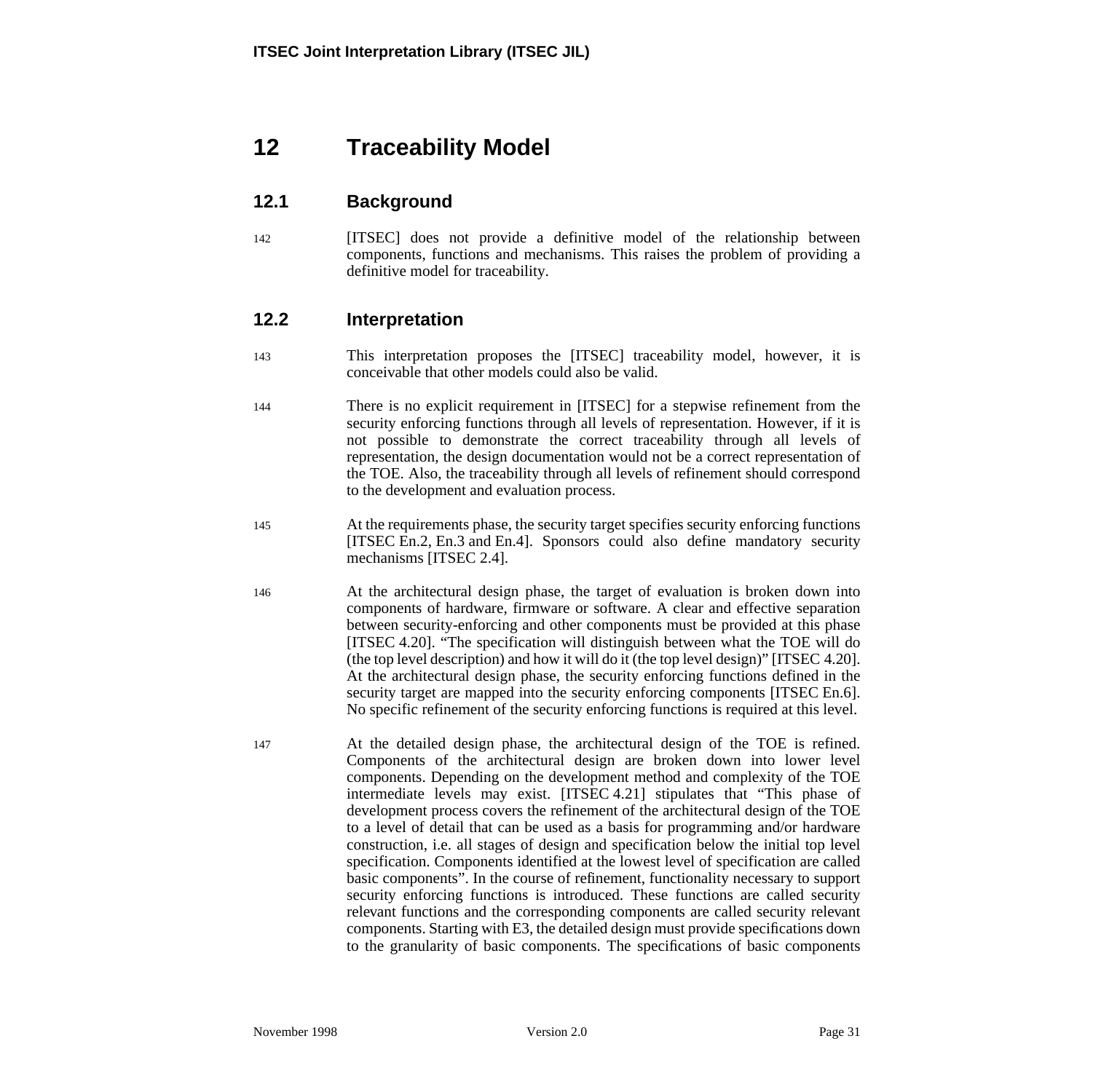must be detailed enough to be suitable for producing source code or hardware drawings.

148 The following points apply to the diagrams within this topic:

The detailed design may consist of only one level of representation.

At E1, [ITSEC] sets requirements only for the requirements and architectural design phases (for strength of mechanisms, see section 6.[5\).](#page-25-0)

At E2, [ITSEC] sets requirements only for the requirements, architectural design and detailed design phases. In particular, there is no requirement for the basic components specification but there is for specifications of mechanisms.

- 149 The legend of the diagrams within this topic is:
	- $BC = Basic Component  
	SEF = Security Enforcing$  $=$  Security Enforcing Function  $SEC = Security Enforcing Component$  $SRF = Security$  Relevant Function SRC = Security Relevant Component  $M =$  Security Mechanism

#### **12.2.1 Logical and Physical Approach**

- 150 [ITSEC] treats logical and physical design as different aspects of the development process. The result of the requirements phase is a logical design in which security enforcing functions are derived from security objectives. The architectural design breaks down the TOE into its major components (physical design). The detailed design includes a logical description of the TOE, including the specification of mechanisms (logical approach), and a physical description of the TOE, i. e. the specification of components through all levels of refinement (physical approach). A link between the logical and physical representation in the detailed design is provided because the specification of a mechanism comprises the mapping to components as well as a specification of interdependencies between these components. Starting with E3, the security enforcing and security relevant components of the TOE are decomposed down to the granularity of basic components. Then, it is possible to trace the representations of the security enforcing functions down to basic components and source code modules / hardware drawings. Implementation is the physical representation of the basic components in source code modules / hardware drawings.
- 151 The level of specification of security mechanisms is generally at the basic components level.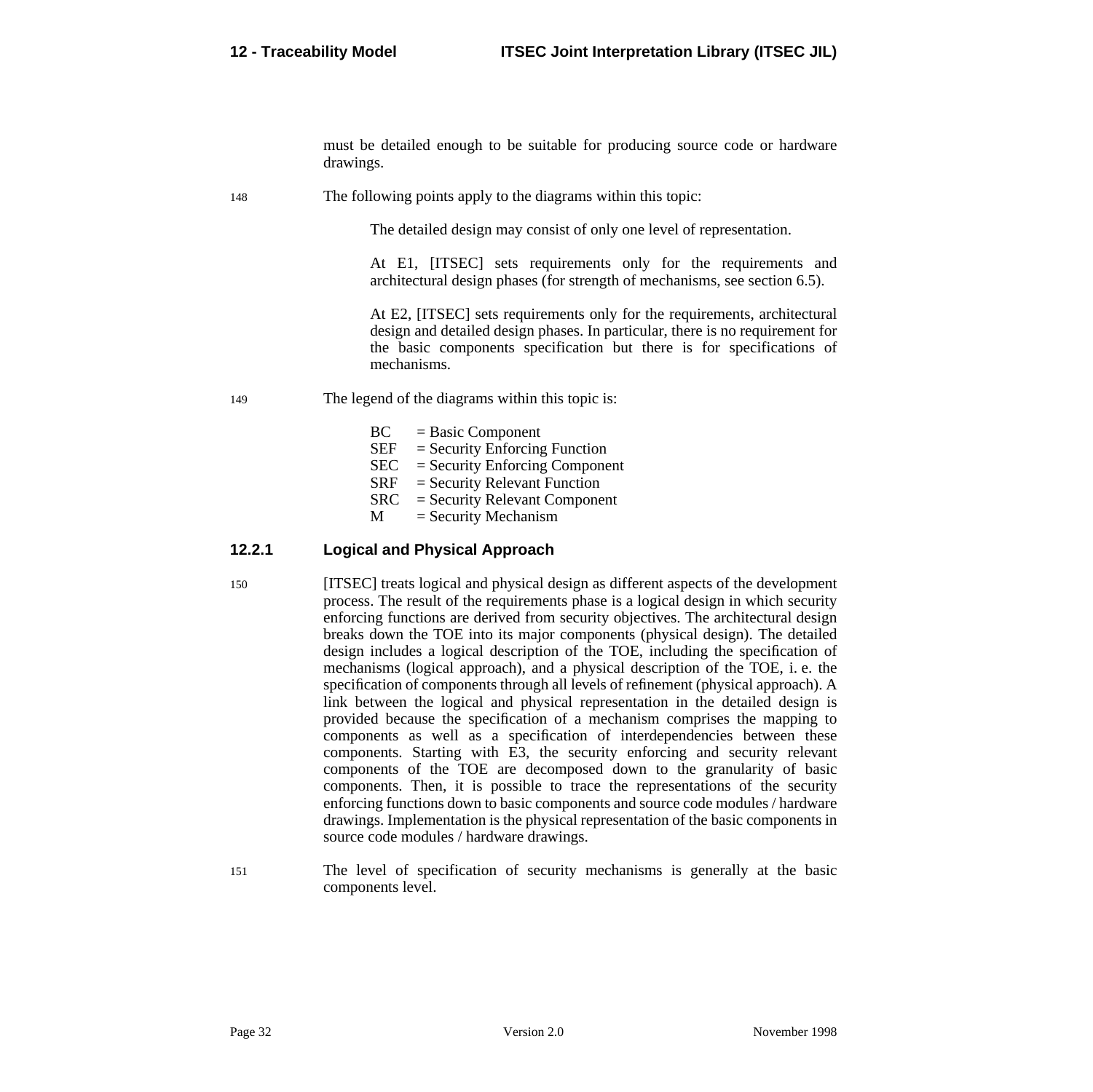

*Fig. 12.1 -Logical and physical approach*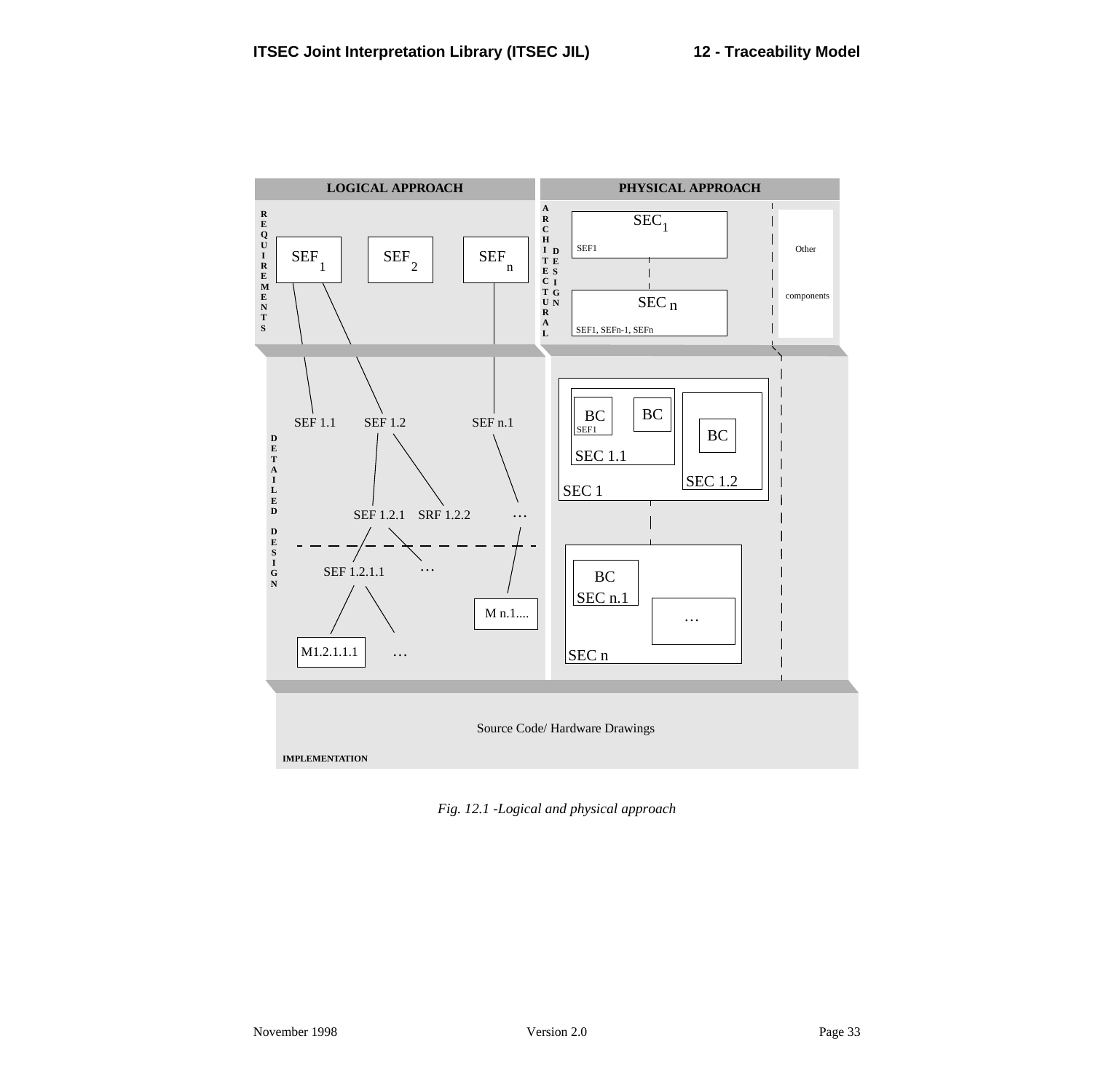

## **12.2.2 Approach to Relating the Results of Development Phases**

*Fig. 12.2 -Approach to relating the results of development phases*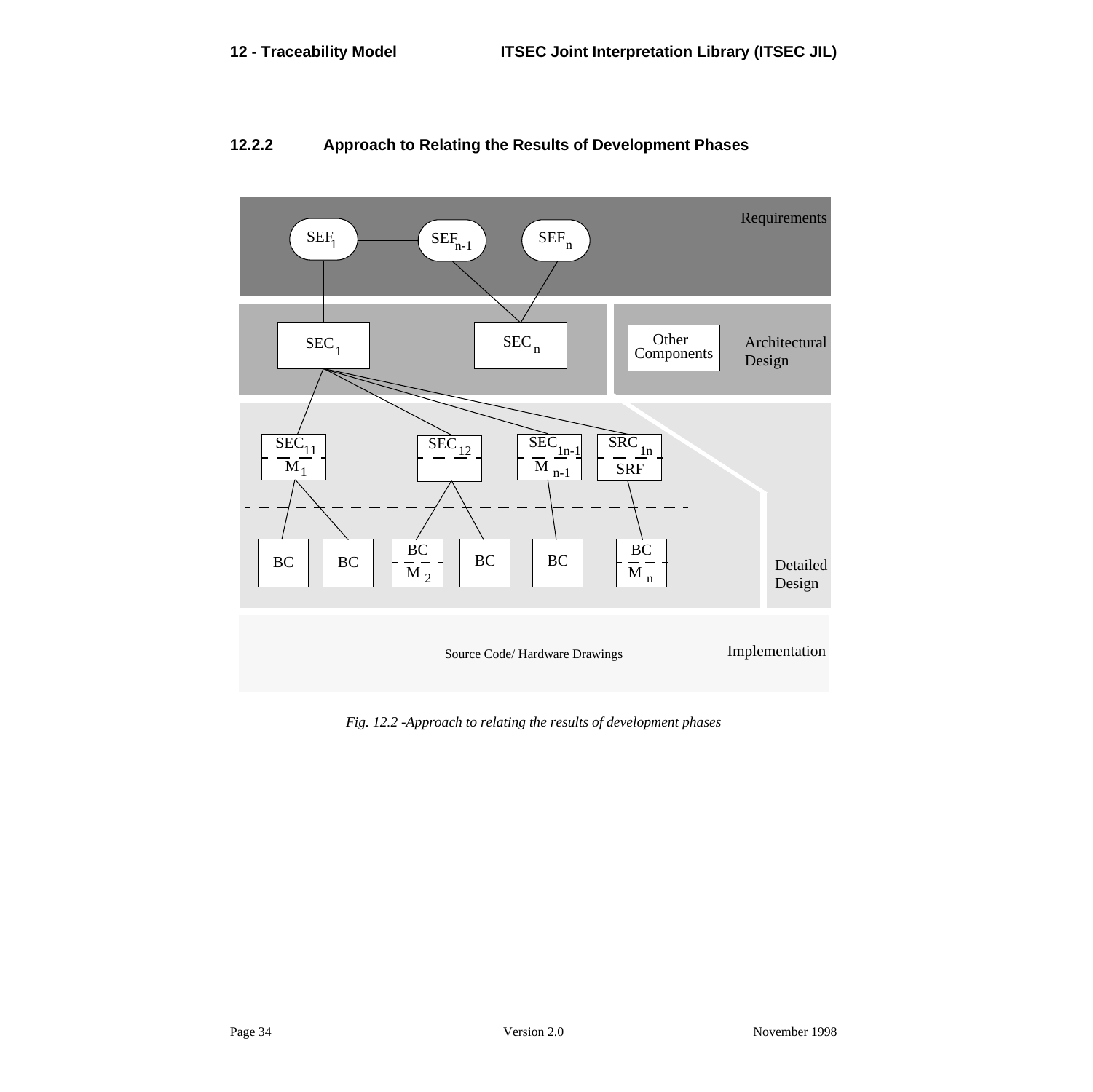# **13 Semiformal Methods**

# **13.1 Background**

152 This topic provides an interpretation on the use of semi-formal methods in TOE documentation.

#### 153 [ITSEC] require the following use of semi-formal notations:

- a) the security target shall include a semi-formal description of the SEFs at E4 and E5,
- b) a semi-formal notation shall be used in the architectural design to produce a semi-formal description at E4 and E5,
- c) a semi-formal notation shall be used in the detailed design to produce a semi-formal detailed design at E4-E6.

#### 154 [ITSEC] give the following characteristics of semi-formal notations:

- a) [ITSEC 2.66] states that semi-formal specifications reduce the possibility of ambiguity and imprecision, to which informal specifications are particularly prone;
- b) [ITSEC 2.72] states that a semi-formal style of specification requires:
	- the use of some restricted notation (or notations):
	- the use of the notation shall be in accordance with an informally specified set of conventions included or referenced from the specification; and
	- the notation shall allow the specification of both the effect of a function and all exception or error conditions associated with that function.
- 155 [ITSEC 2.72-2.75] describes and identifies examples of semi-formal styles of specification.
- 156 [ITSEM] requires the evaluators to check the following for the architectural design:
	- a) that the notations used, and the manner of their use, are appropriate [ITSEM 4.5.53]; and
	- b) that the language used is capable of expressing features relevant to security [ITSEM 4.5.55].
- 157 Note that [ITSEC] does not mandate the use of a semi-formal methodology, though such a methodology would aid in meeting the [ITSEC] traceability requirements.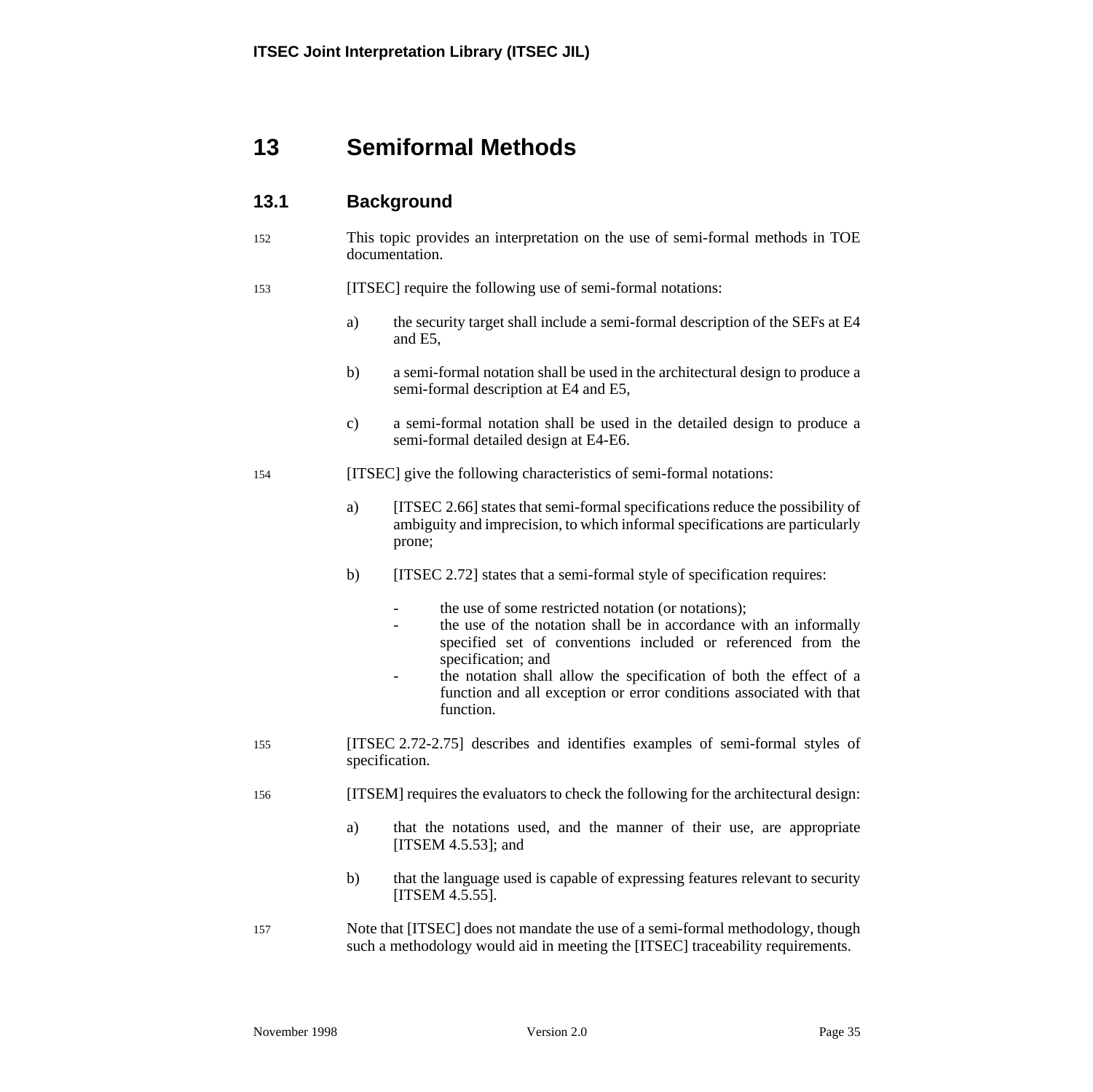## **13.2 Interpretation**

- 158 There are two reasons why [ITSEC] requires use of semi-formal notations at high assurance levels, namely:
	- a) the evaluators gain a clearer understanding of the TOE design and behaviour; and
	- b) the likelihood of refinement errors being present in the TOE is reduced.
- 159 In general, a semi-formal notation should be used in conjunction with explanatory informal text. The semi-formal notation (rather than the informal one) shall be refined correctly between levels. Where a TOE has more than one level of detailed design there shall exist, for each level, a semi-formal detailed design. Traceability through the hierarchy of the semi-formal detailed design shall be possible. For each level, of the semi-formal detailed design, the informal description shall explain the semi-formal detailed design. Any informal description shall be consistent with the semi-formal one.
- 160 While it is preferable for developers to integrate their semi-formal and informal work, they are allowed to initially do the design work informally and, later produce a semi-formal description. However, any errors found while producing the semiformal notation shall be corrected, in all notations and in all levels. A developer who chooses to produce a semi-formal description in this way therefore runs the risk of needing to perform significant rework.
- 161 The semi-formal description shall enumerate all security relevant facts pertinent to the higher level.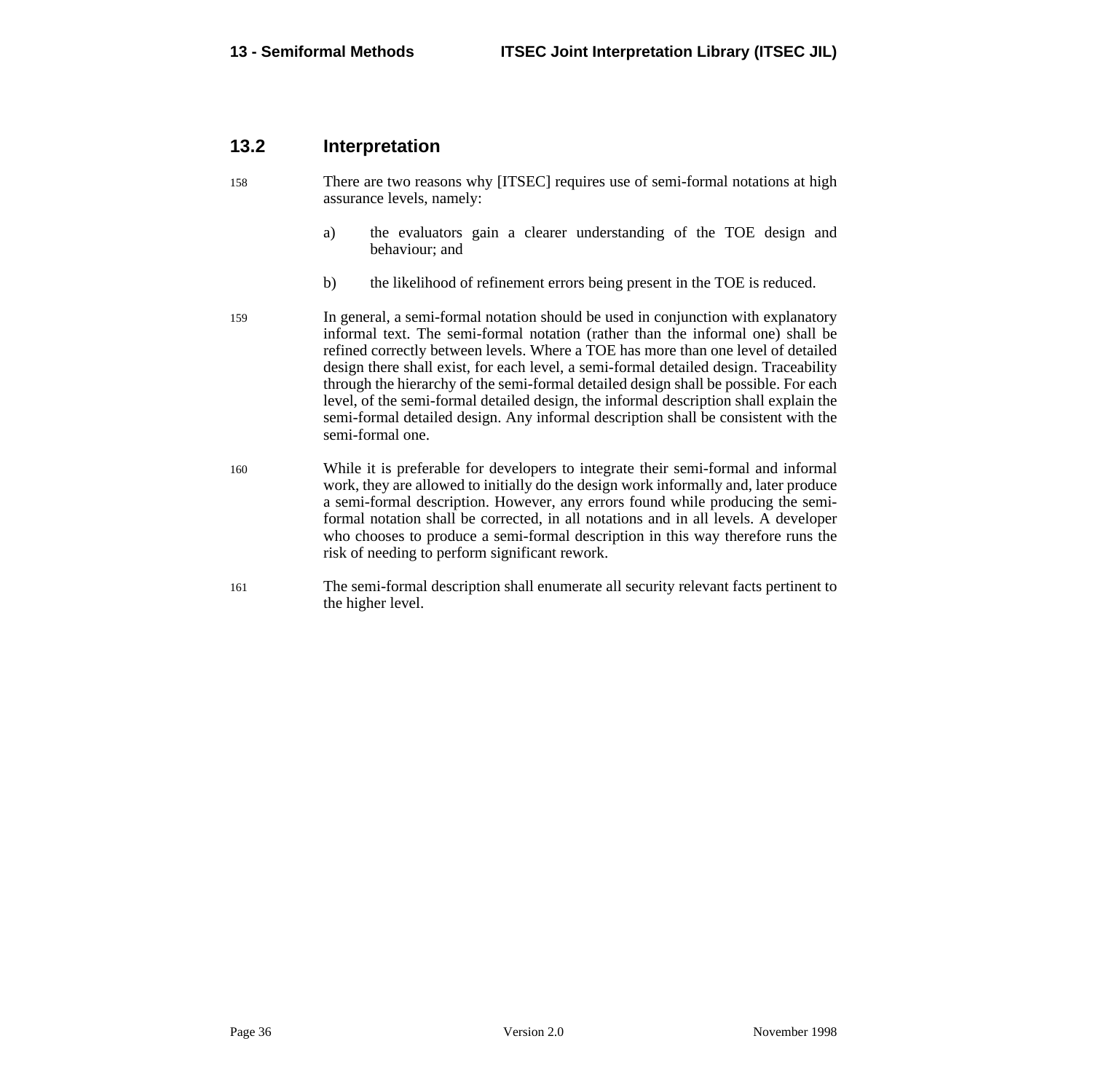# <span id="page-44-0"></span>**14 Covert Channel Analysis**

# **14.1 Background**

162 In [ITSEC] the requirements for covert channels are not clearly defined. If due to the nature of the TOE, or some specific functionality (e.g. a one-way function), it is obvious there is a potential vulnerability due to a covert channel, then as a minimum there should be some evidence that the issue has been considered. This will typically be an informal argument as to why the covert channel is not exploitable or why it does not represent a significant risk.

# **14.2 Interpretation**

163 If a security target specifies requirements for covert channels (e.g. it specifies a maximum bandwidth), then work is required under correctness. Should the security target specify specific threats from covert channels, then work is required under effectiveness. However, even if there are no specific statements relating to covert channels, the subject should be still addressed under effectiveness.

164 The following is required for covert channel:

- a) a description of known covert channels (both storage and timing); the method used for identifying the covert channels will be described, clearly indicating that the problem has been carefully considered;
- b) an estimate of the bandwidth of each identified channel, together with the basis of the estimate; and
- c) arguments on the exploitability of each channel in practice, and any remedial measures taken or recommended.
- 165 At E5, a systematic search for covert channels will need to be demonstrated, together with a thorough approach to the estimation of channel bandwidth and channel exploitability.
- 166 At E6, a much more rigorous approach is required, for example the use of Kemmerer's shared resource matrix methodology, [ITSEM 4.5.32] to search for covert channels. A more rigorous engineering approach to estimating channel bandwidth will also be required, which in some cases will involve taking actual measurements. Thorough and complete arguments on exploitability will be required. This may require consideration of combinations of channels.
- 167 It is of secondary importance under which aspects of effectiveness the analysis is performed. [ITSEM] for example, mentions covert channels under both construction vulnerability and binding analysis.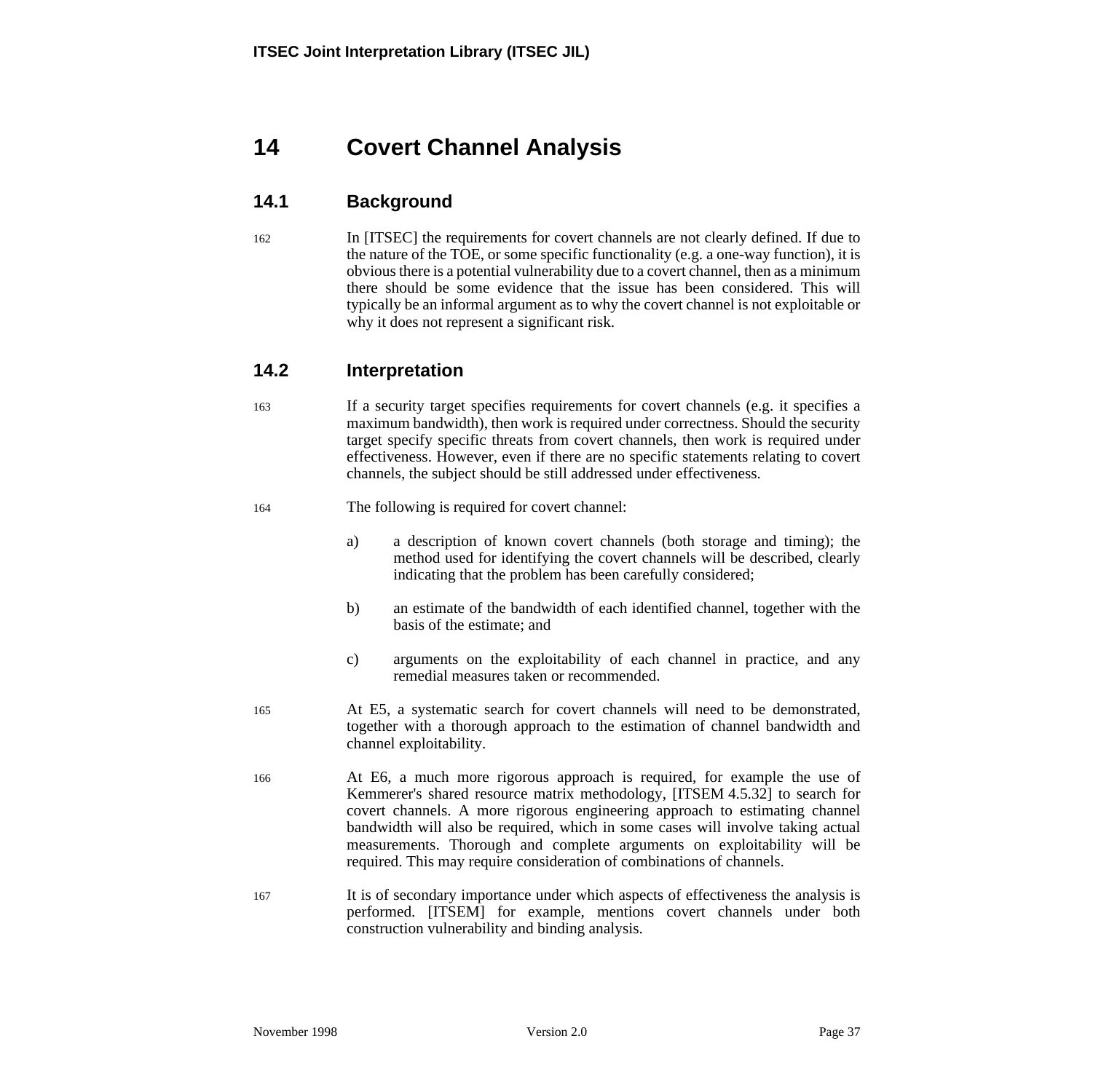- 168 The example functionality classes F-B2 and F-B3 of [ITSEC, Annex A] contain requirements on covert channels. These requirements should be addressed under correctness.
- 169 Where claims are not made in the security target for the maximum bandwidth of any covert channels then the exploitability arguments should take the estimated bandwidth into account. For some TOEs a very small bandwidth covert channel may represent a serious problem. The [TCSEC] guidance states that storage channels of more than 100 bps should not exist, that those between 100 and 10 bps should be audited, and those below 1 bps need not be considered. This guidance should not be taken as default [ITSEC] criteria and should be reconsidered in light of the current technology.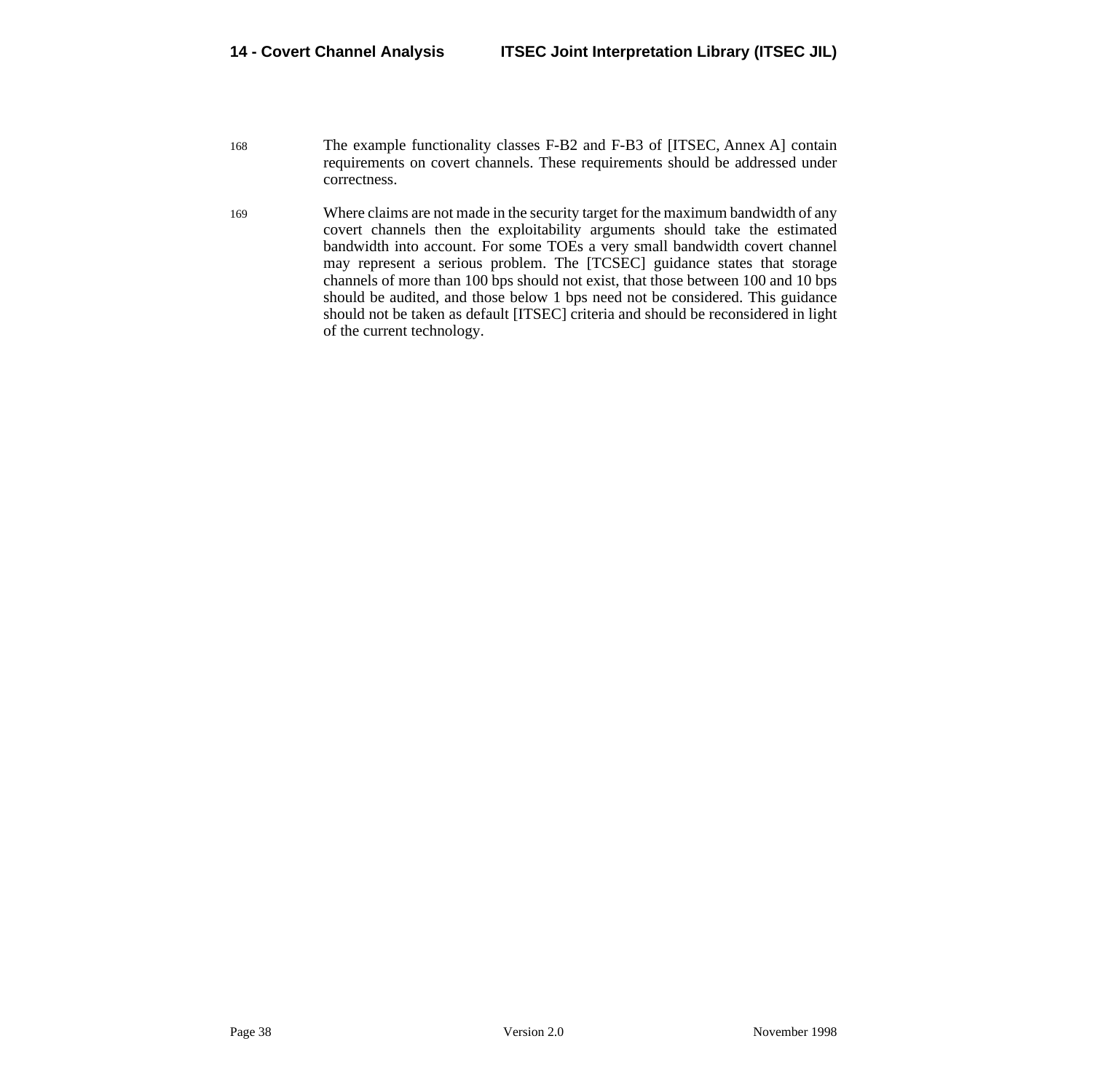# **15 Functionality Classes**

# **15.1 Use of Functionality Classes in Security Targets**

### **15.1.1 Background**

- 170 The [ITSEC 2.59-2.64] criteria permit reference within the security target to predefined classes of security enforcing functions  $(SEFs)^1$  called functionality classes.
- 171 Predefined functionality classes may be referenced for a variety of technical and commercial reasons. They are often claimed by developers when users are expected to be conversant with the [TCSEC] or when they might facilitate comparison between products. They are also specified by users who are required to meet particular computer security standards.
- 172 Predefined functionality classes are sets of SEFs. Functionality classes permit standardisation and provide the sponsor with a shorthand way of expressing claims for the TOE.
- 173 A number of example functionality classes have been defined to correspond closely to the functionality requirements of [TCSEC] classes C1 to A1. They are included, as F-C1 to F-B3, amongst the example functionality classes given in [ITSEC Annex A]. It should be noted that the examples there have not been formally validated and their presentation is not suitable for traceability analysis work. None of the functionality classes currently available meet all the requirements of [ITSEC 2.59-2.61].

## **15.1.2 Interpretation**

#### **References to Functionality Classes**

- 174 Where the sponsor wishes to claim a referenced functionality class, the claim should be stated under the specification of the security enforcing functions (The statement may then be conceptually replaced with statements from the referenced class.). The statement should in the form "The TOE shall implement all the security enforcing functions of functionality class F-nn as specified in Reference x". The claim should clearly state that the TOE meets one or more predefined functionality classes. There should be no need to provide further elaboration, e.g. by incorporation of the text from the [ITSEC] (but see below).
- 175 The SEFs described by the relevant functionality class will therefore form part or all of the specification of the SEFs in the security target. The TOE may then be evaluated against the security target as expanded by the functionality class.

<sup>1.</sup> also known as functionality requirements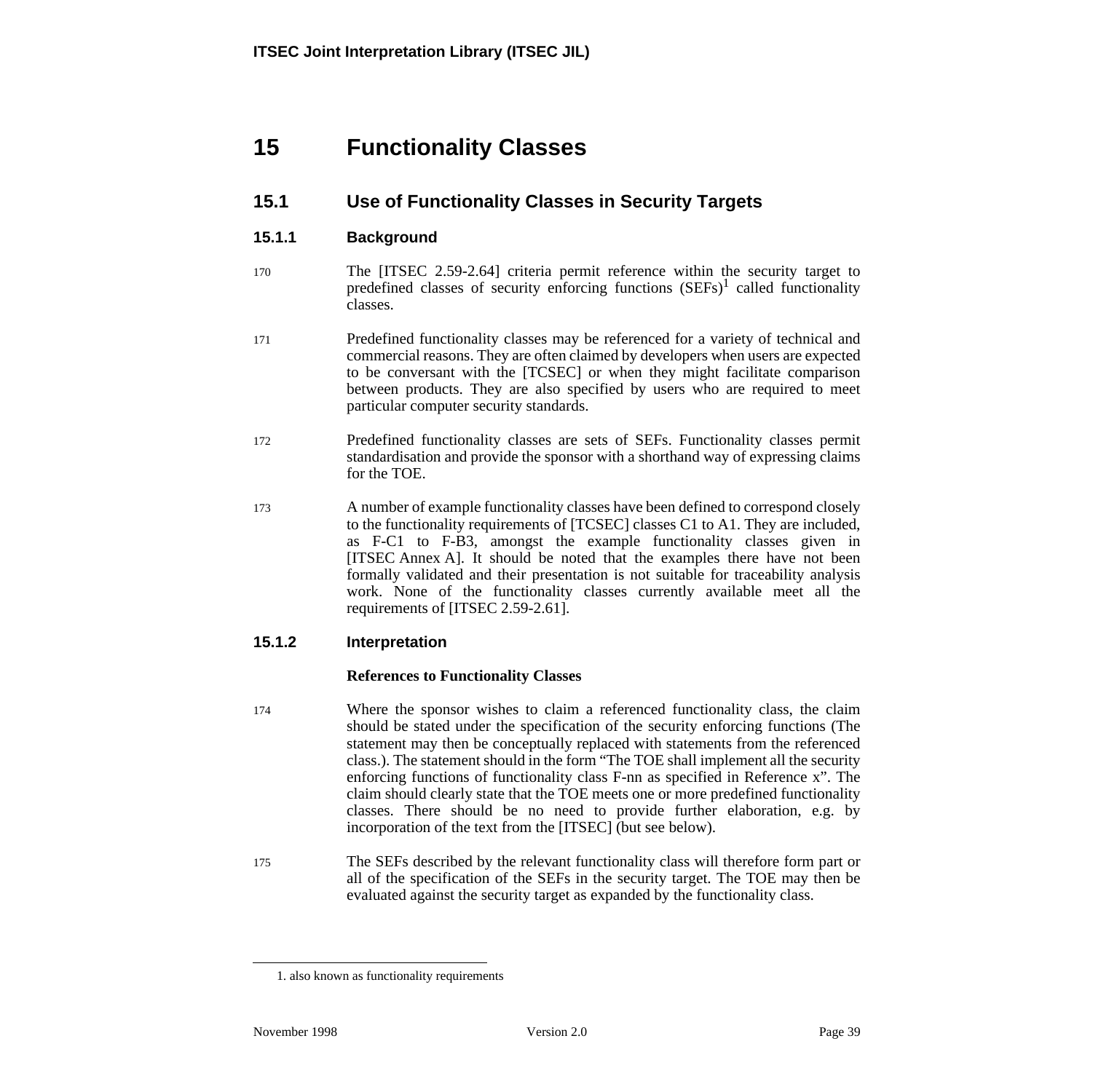- <span id="page-47-0"></span>176 A functionality class shall be referenced as a whole. It is unacceptable to claim that a TOE meets part of a functionality class, or to claim that it meets a functionality class when used in combination with some other product outside the TOE.
- 177 Wherever possible, functionality classes should be referenced within the ST. Where the sponsor sees a benefit in including the functionality class text, the text shall be copied verbatim to the security target and its origin clearly stated. The reason for the inclusion shall be stated, for instance, it may be to allow traceability by uniquely labelling the individual statements in the functionality class.
- 178 The sponsor may wish to claim functionality additional to that in the functionality class. The additional functionality shall be expressed separately from the functionality class claim under the normal SEF generic headings of identification and authentication, access control, etc. The sponsor may claim any combination of functionality class and evaluation level.

#### **Effect of Evaluation Level**

- 179 At E1 and E2, the SEFs shall be stated. The informal style of the [ITSEC] example functionality classes is therefore sufficient.
- 180 At E3 and E4, SEFs shall be described. This requires the sponsor to provide more information than appears in the functionality class; in effect, the sponsor shall describe how the SEFs are to be provided for the particular TOE. This description shall be traceable to the statements in the functionality class.
- 181 At E5 and E6, the SEFs shall be explained. This interpretation shall be traceable to the functionality class statements.
- 182 At E4-E5 a semi-formal specification of the SEFs is required in addition to the informal one; at E6, a formal specification is required. Again, these parallel specifications shall be traceable to the functionality class.

#### **ITSEC Example Functionality Classes - Evaluator Actions**

- 183 As the [ITSEC] functionality class examples have not yet been validated, validation work will be required before certification of such claims. Such validation can be undertaken during the evaluator action to check that there are no inconsistencies in the security target. Validation must include:
	- a) checking the consistency of statements within the class; and
	- b) checking that TOE-specific class dependencies have been identified, including generic terms such as authorised user, subject and object, which must be defined elsewhere in the security target.
- 184 Individual statements within the functionality class shall be labelled to facilitate traceability.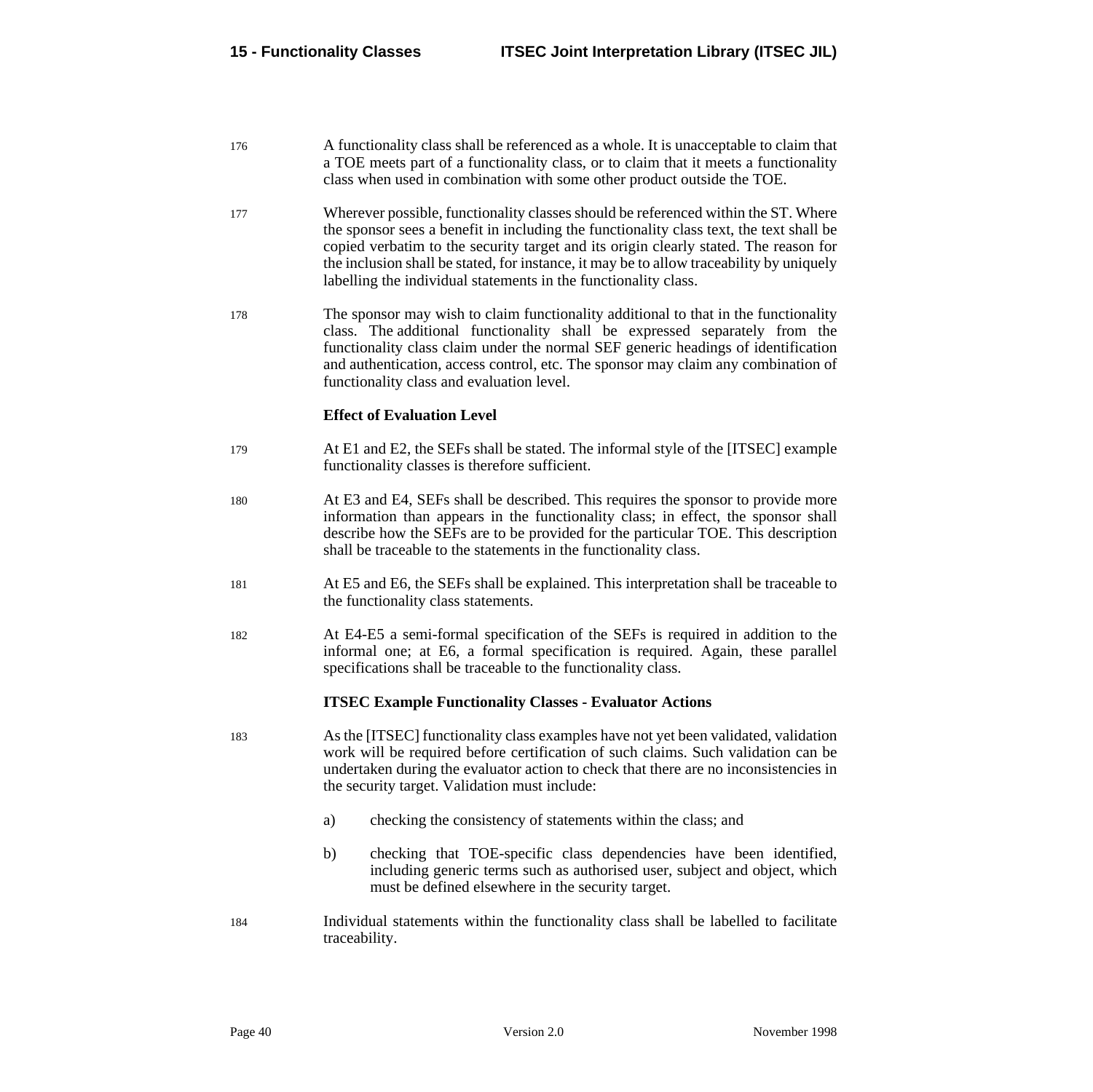- 185 Any generic problems arising from the use of example functionality classes should be documented and forwarded to the certification body. Any task involving an example functionality class should contact the certification body for a list of known problems and TOE-specific dependencies.
- 186 The ITSEF is required to report in the ETR on the extent to which the TOE meets the claimed functionality class.
- 187 Where the security target merely references the functionality class, no additional evaluator effort is necessary. The functionality class is treated as part of the security target and evaluated as normal.
- 188 Where the security target provides more than a reference to a functionality class, some additional work will be necessary. As a minimum, the evaluators shall check that the sponsor's derived functionality class text in the security target is a correct copy of the [ITSEC] functionality class.
- 189 Where the sponsor does not follow the guidance in this section, it will be necessary to provide additional evidence that the TOE's SEFs are consistent with the claimed functionality class. In many cases, further guidance will be required from the certification body, and it may not be possible for the certificate/certification report to confirm explicitly that the claimed functionality class has been met. Normally the minimum evidence required will be a cross-reference between statements in the security target and statements in the [ITSEC] functionality class, including interpretations/explanations of any difference in key terms. This evidence shall be presented in a separate annex to the security target.
- 190 In all cases, the evaluation work programme shall specify how the necessary checks will be performed, and the ETR shall present the results of these checks.

## **15.2 F-C1 and F-C2 Requirements in Regard to Discretionary Access Control**

## **15.2.1 Background**

- 191 A hierarchical dependency will develop among the operating system specific functionality classes F-C1 to F-B3 as further functional requirements are introduced for each class. For requirements relating to discretionary access control (DAC) this means additional requirements, concerning the granularity of the access rights, that are to be administered by the TOE.
- 192 In the following paragraphs the hierarchical property of the functionality classes is used to detail the requirements of the various functionality classes. The specification for each class is highlighted by contrasting it with that of a higher functionality class. Additional requirements introduced in a higher functionality class are not applicable to the lower class.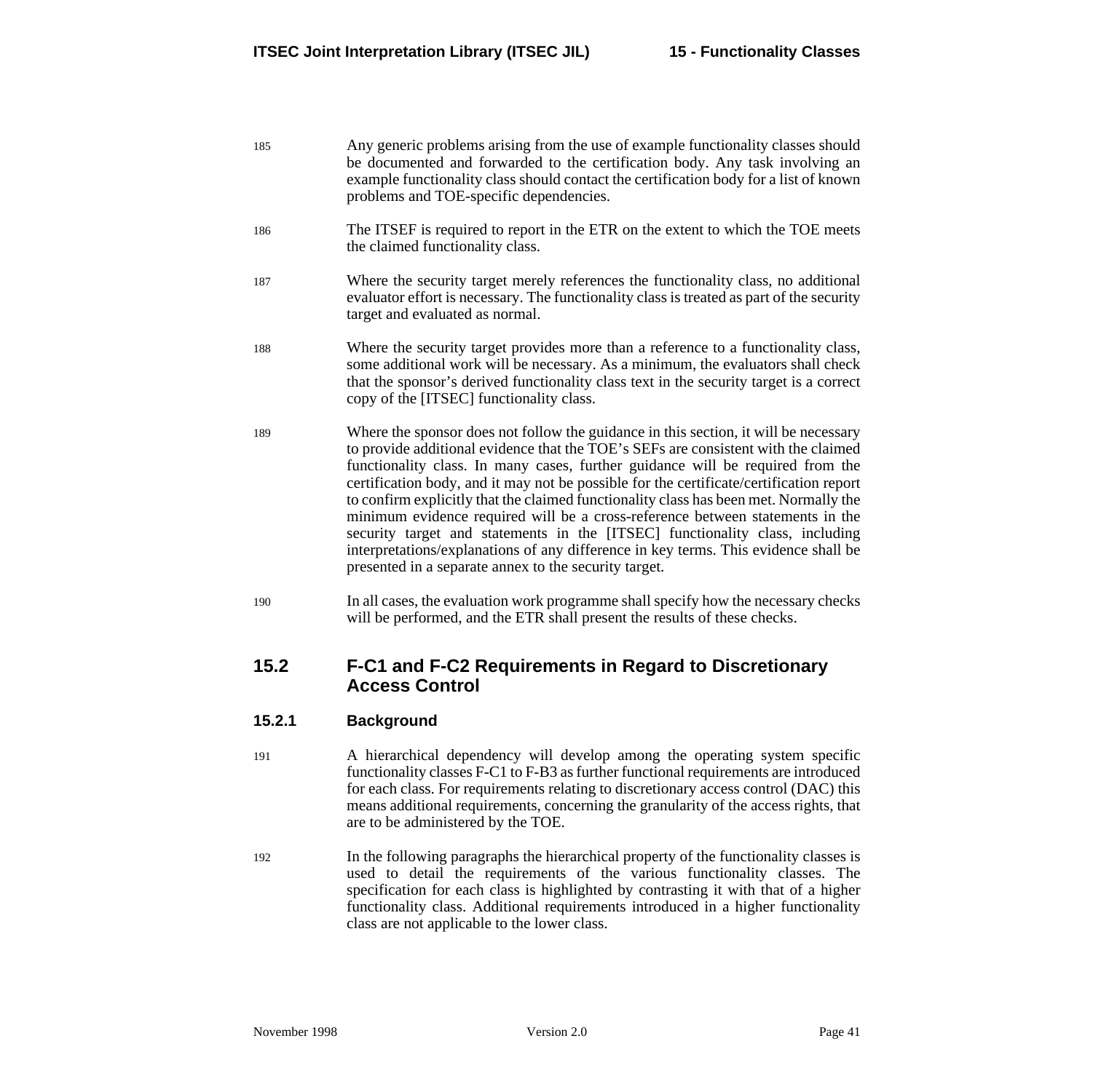#### <span id="page-49-0"></span>**15.2.2 Interpretation**

#### 193 **F-C1-Requirements Contrasted with Those of F-C2:**

- a) Starting with F-C2 [ITSEC A.12, first sentence], it is required that the TOE identifies and authenticates a user uniquely.
- b) Starting with F-C2 [ITSEC A.12, 5th sentence], it is required that the TOE is able to establish the identity of a user for every interaction.
- c) Starting with F-C2 [ITSEC A.13, 4th sentence], it is required to be able to grant access rights for an object down to the granularity of an individual user.
- d) Starting with F-C2 [ITSEC A.15], accountability for events down to the granularity of an individual user (User Id) is required.
- 194 Paragraph 193 a) implies that for F-C1 [ITSEC A.8], a unique identification and authentication of an individual user is not yet required. Rather, successful identification and authentication of a user demonstrates being a member of a certain user group.
- 195 Paragraphs 193 a) to b) imply that a structure of rights based on individual users is not yet required for the functionality class F-C1. Access rights to objects under the administration of rights are granted to user groups. Hence, for the functionality class F-C1, the subjects of the administration of rights are user groups.
- 196 Paragraphs 193 [b\)](#page-47-0) to c) imply that the granularity of user groups as subjects is adequate since accountability and the granting of access rights down to the granularity of an individual user are not required.

#### 197 **F-C2 Requirements Contrasted with Those of F-B2 and F-B3:**

- a) The requirements in regard to discretionary access control do not change at  $F-R1$ .
- b) Starting with F-B2 [ITSEC A.39, 3rd and 4th sentence], it is required to permit granting different access rights to the operator and the system administrator concerning an object of the system administration.
- c) Starting with F-B3 [ITSEC A.61, first sentence], this requirement is extended to all subjects and objects under the administration of rights. This results from the requirement of being able to supply for each object which is under the administration of rights, a list of users and user groups with their associated access rights.
- 198 The F-C2 references in paragraph 193 imply that, for the functionality class F-C2, the subjects of the administration of rights are user groups and individual users.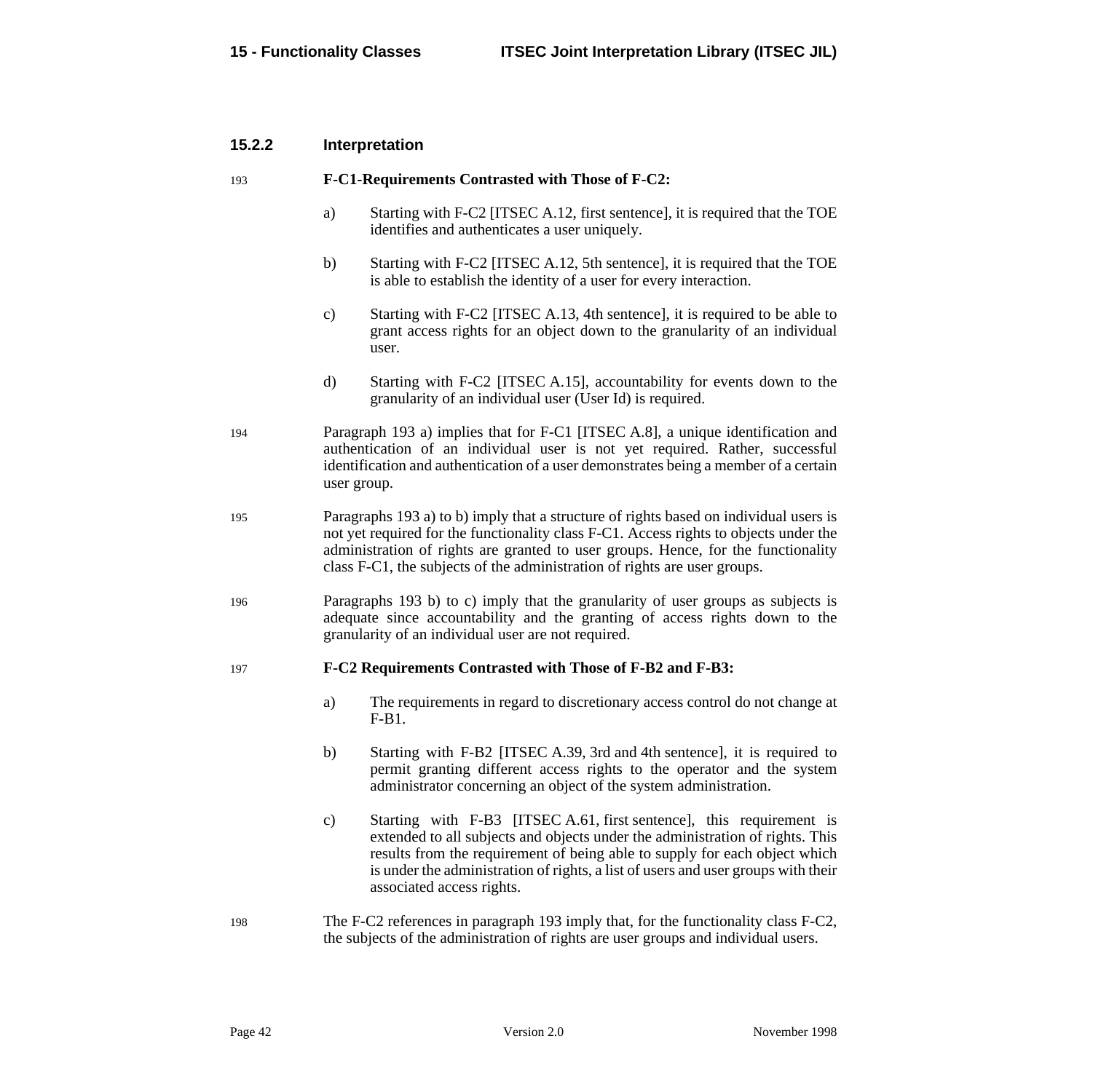199 Paragraphs [197](#page-49-0) [b\)](#page-49-0) and [197](#page-49-0) [c\)](#page-49-0) imply that it is not required for F-C2 to permit granting each individual user different access rights for an object. It is only required for F-C2 to permit granting an access right to each user.

#### **Discretionary Access Control by Means of the "Protection Bits" Mechanism**

- 200 The realisation of access control by means of the "protection bits" mechanism, as in UNIX operating systems, meets all functional requirements of the functionality class F-C2 with regard to discretionary access control.
- 201 When realising access control by means of the "protection bits" mechanism, different access rights can be defined for the owner ("owner"), a user group ("group") and all other users ("other"), by setting the protection bits (owner, group, other) of an object. Individual users may belong to multiple user groups. It is therefore possible, to grant access rights down to the granularity of a single user [ITSEC A.13, 4th sentence] by assigning the user to a user group with the relevant access right or by granting the relevant access right to "other". Since it is not required for F-C2 to permit granting different access rights for each individual user to an object under the administration of rights, the "protection bits" mechanism meets all functional requirements of F-C2 with regard to discretionary access control.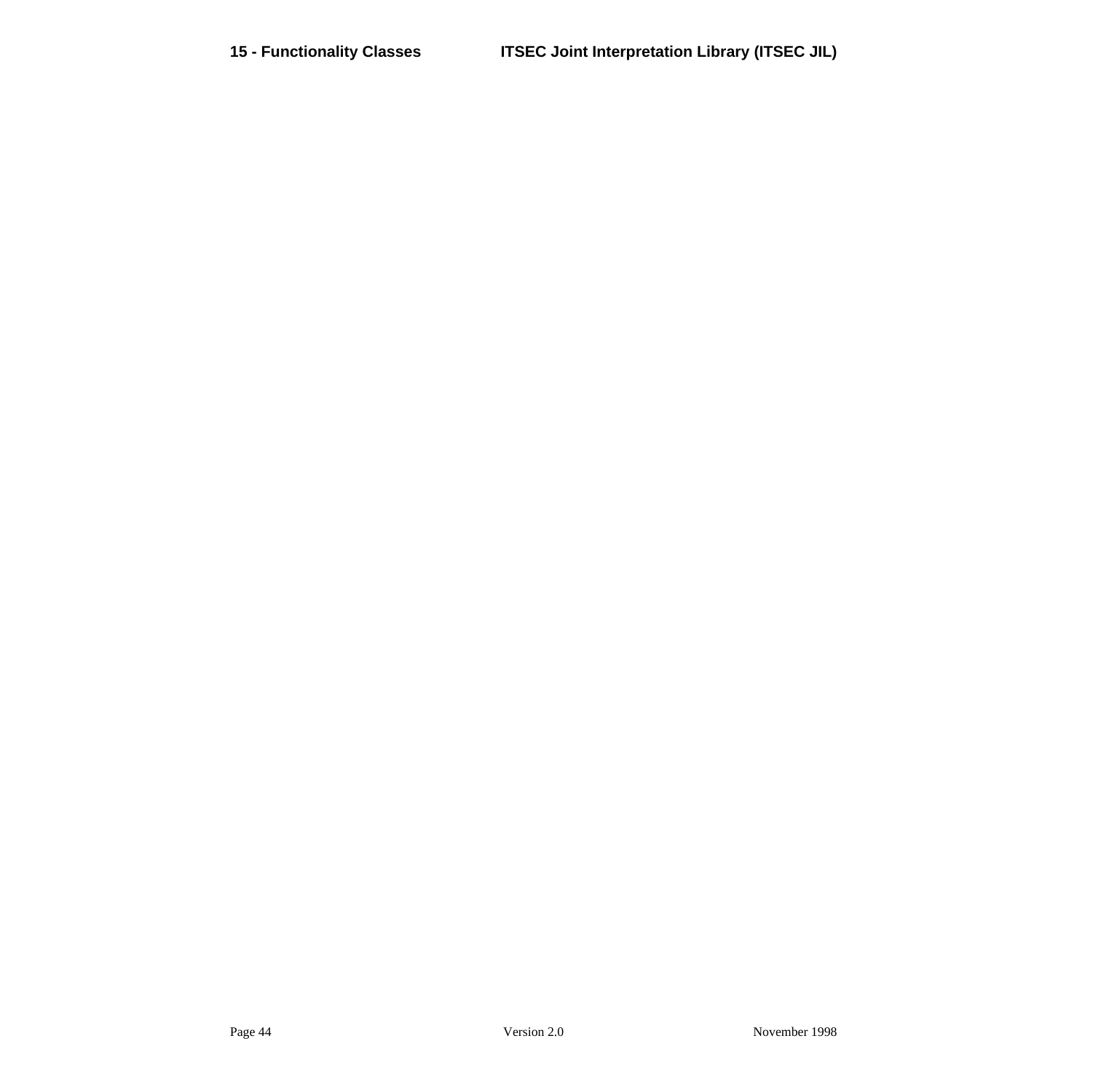# <span id="page-52-0"></span>**16 Generation of the TOE**

## **16.1 Background**

202 The production phase is not adequately described in the [ITSEC] and it is not clear what is meant by the terms "manufacturing", "generation", "installation", and "configuration".

#### 203 The [ITSEC] alludes as follows to:

Installation:

[ITSEC 2.3]"...managing, purchasing, installing, configuring, operating and using the TOE...".

[ITSEC 4.30]"...concerned with secure delivery, installation and operational use of a TOE...".

[ITSEC 4.31]"...to configure the TOE during installation...during installation and configuration at the user's site.".

[ITSEC En.28] "... how the system/product shall be installed and how, if appropriate it shall be configured.".

Configuration (see also Installation):

[ITSEC 3.33]"...any configuration and installation procedure...".

[ITSEC 6.16]"**Configuration:**theselectionofoneofthesetsofpossible combinations of features of a TOE".

#### Generation:

[ITSEC En.32] "...procedures for delivery and system generation shall be stated/described/explained".

[ITSEC 6.50]"**Production:** the process whereby copies of the TOE are generated for distribution to customers".

#### 204 **"Installation" and "Configuration":**

In [ITSEC 4.31, En.28] it is indicated that "installation" and "configuration" may belong together and that sequence between the two activities cannot be fixed. In order to determine a sequence it may be necessary to decide, on a case-by-case basis or the decision may depend on whether the TOE is a product or a system. Further, the question is whether there is always a configuration phase in addition to the installation phase [ITSEC En.28].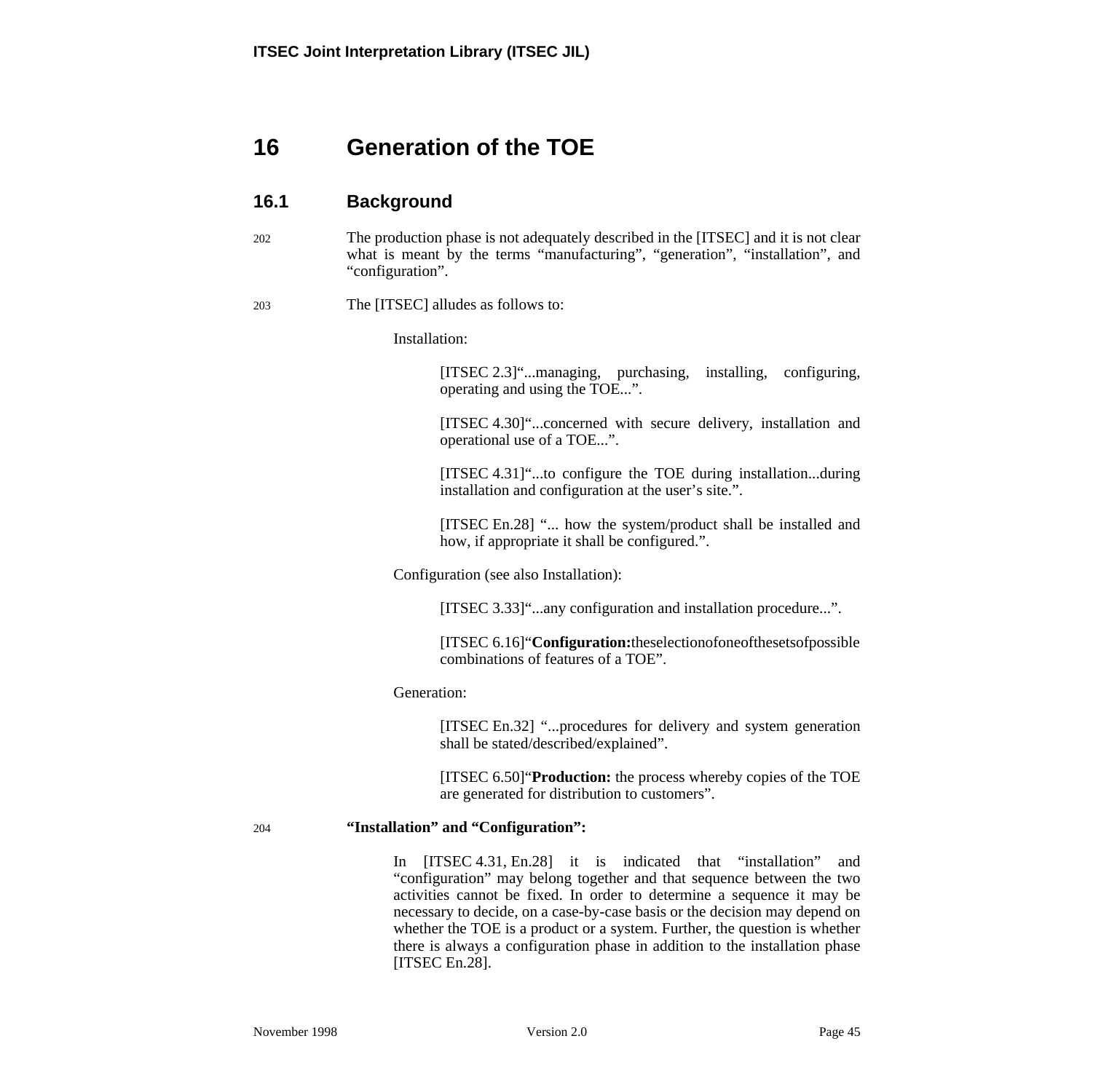#### 205 **"Generation":**

Considering [ITSEC E.32, 6.50], it is not clear whether generation takes place before or after the delivery.

#### 206 **"Manufacturing":**

While checking the [ITSEC] for manufacturing/manufacturer it seems that "manufacturing" means the same as "production" or comprises "development" and "production" (see also [ITSEC 6.26] "Developer...").

## **16.2 Interpretation**

207 Considering the sequence of these terms in [ITSEC 2.3] and [ITSEC 4.30] the following figure is proposed:

| Phases              | <b>Results/actions</b>                                                                                            |  |
|---------------------|-------------------------------------------------------------------------------------------------------------------|--|
| <b>Development</b>  | Develop master copy of the TOE.                                                                                   |  |
| <b>Production</b>   | Produce copies of the TOE.                                                                                        |  |
| <b>Delivery</b>     | Transfer copies of the TOE from the<br>production site to the installation site<br>including intermediate stages. |  |
| <b>Installation</b> | Configuration, generation.                                                                                        |  |
| <b>Operation</b>    | Configuration.                                                                                                    |  |

#### 208 **Production**:

Within [ITSEC], development is interpreted as including production [ITSEC 4.23, 4.24]. This means the development environment/process is interpreted as covering the development and production environment/ process.

Examples are:

The title "Construction - The Development Environment" is interpreted as "Construction - The Development and Production Environment".

The title "Aspect 3 - Developer Security" is interpreted as "Aspect 3 - *S*ecurity of Development and Production Environment".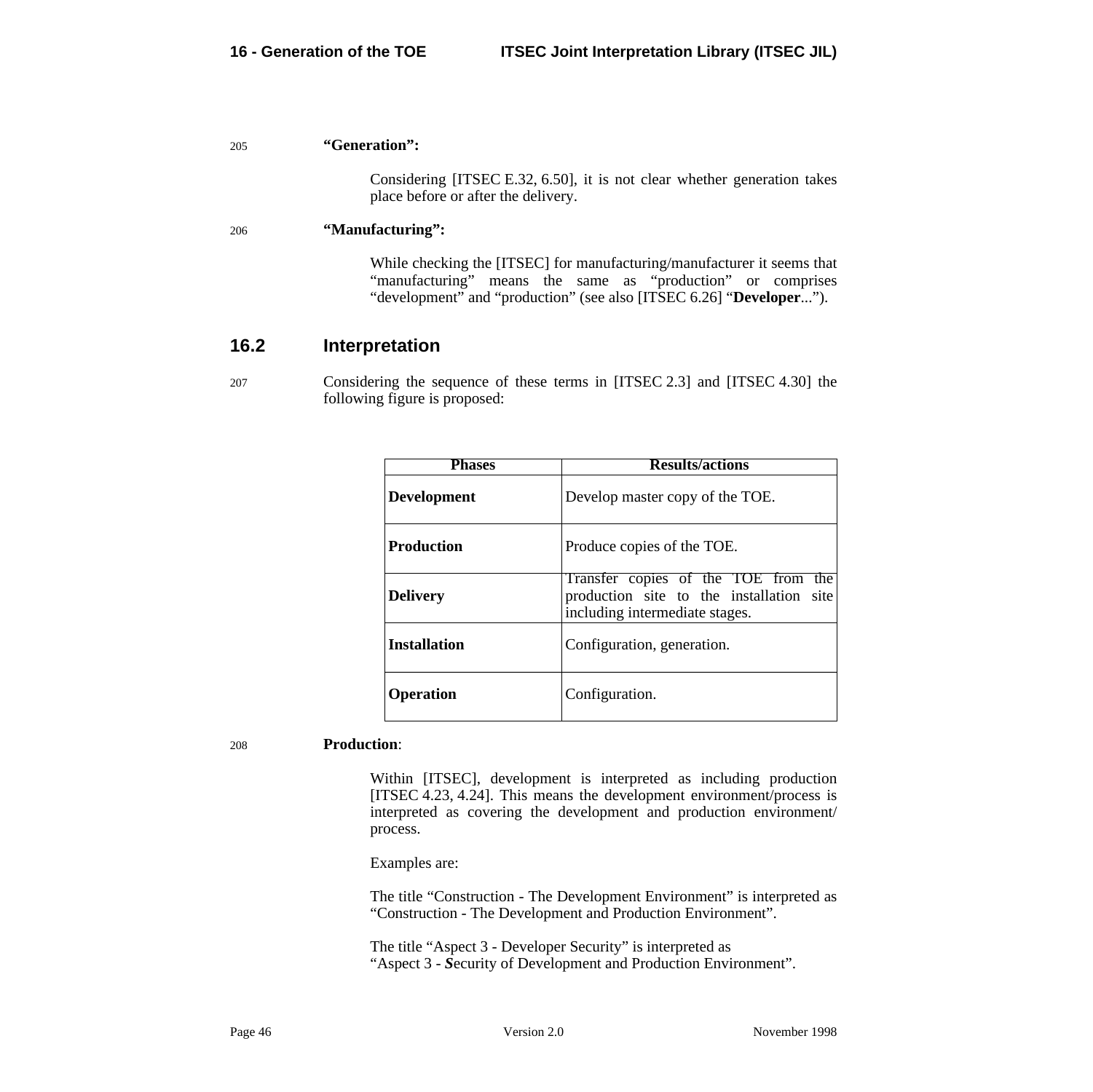| 209 | [ITSEC En.21 and En.22, $n>1$ ]:                                                                                                                                                                                                                                                                                                                                                                                                                                                                                                                                                                                                   |  |
|-----|------------------------------------------------------------------------------------------------------------------------------------------------------------------------------------------------------------------------------------------------------------------------------------------------------------------------------------------------------------------------------------------------------------------------------------------------------------------------------------------------------------------------------------------------------------------------------------------------------------------------------------|--|
|     | The term "development environment" is interpreted as "development and<br>production environment".                                                                                                                                                                                                                                                                                                                                                                                                                                                                                                                                  |  |
| 210 | <b>Manufacturing:</b>                                                                                                                                                                                                                                                                                                                                                                                                                                                                                                                                                                                                              |  |
| 211 | [ITSEC En.16, $n>1$ ]:                                                                                                                                                                                                                                                                                                                                                                                                                                                                                                                                                                                                             |  |
|     | The term "manufacturing process" is interpreted as "development and<br>production process".                                                                                                                                                                                                                                                                                                                                                                                                                                                                                                                                        |  |
| 212 | <b>Installation, Generation and Configuration:</b>                                                                                                                                                                                                                                                                                                                                                                                                                                                                                                                                                                                 |  |
| 213 | [ITSEC Aspect 1]:                                                                                                                                                                                                                                                                                                                                                                                                                                                                                                                                                                                                                  |  |
|     | The title "Aspect 1 - Delivery and Configuration" is interpreted as<br>"Aspect 1 - Delivery and Installation".                                                                                                                                                                                                                                                                                                                                                                                                                                                                                                                     |  |
| 214 | In [ITSEC En.32, En.34], the term "generation" is used. This term is always<br>interpreted as "installation".                                                                                                                                                                                                                                                                                                                                                                                                                                                                                                                      |  |
| 215 | [ITSEC En.32, $n>1$ ] is interpreted as:                                                                                                                                                                                                                                                                                                                                                                                                                                                                                                                                                                                           |  |
|     | If different configurations are possible, the impact of the configurations on<br>security shall be (stated/described/explained). The procedures for delivery<br>and installation shall be (stated/described/explained). A procedure<br>approved by the national certification body for this evaluation level shall be<br>followed, which guarantees the authenticity of the delivered TOE. While<br>installing the TOE, any configuration options and/or changes shall be<br>audited in such a way that it is subsequently possible to reconstruct exactly<br>how the TOE was initially configured and when the TOE was installed. |  |
| 216 | [ITSEC En.34, $n>1$ ] is interpreted as:                                                                                                                                                                                                                                                                                                                                                                                                                                                                                                                                                                                           |  |
|     | The sentence "Search for errors in the system generation procedures" is<br>interpreted as "Search for errors in the installation procedures".                                                                                                                                                                                                                                                                                                                                                                                                                                                                                      |  |
| 217 | In [ITSEC En.35] the impact of different configurations must be taken into<br>consideration for secure start-up and operation.                                                                                                                                                                                                                                                                                                                                                                                                                                                                                                     |  |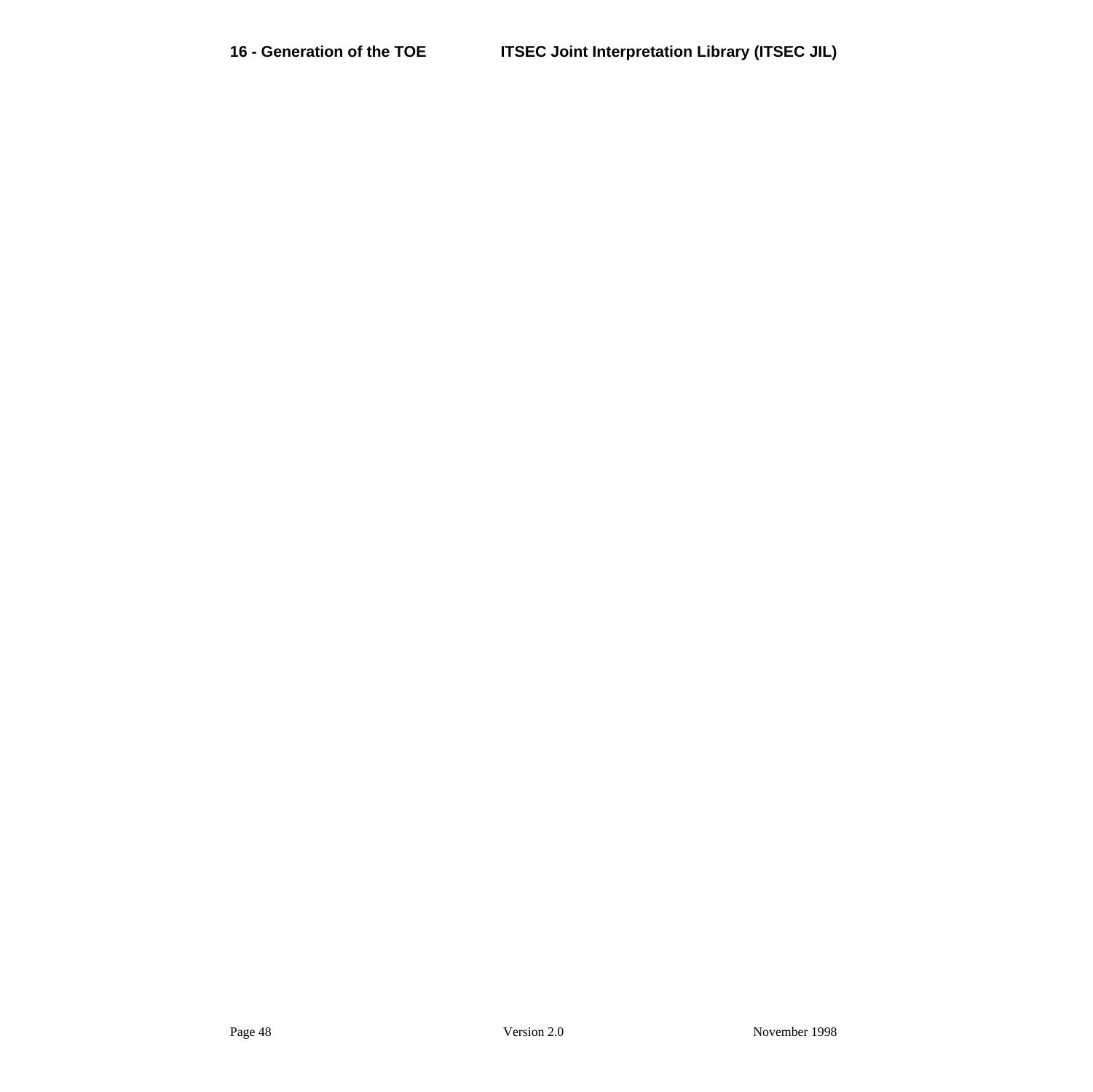# <span id="page-56-0"></span>**17 Hardware TOE**

# **17.1 Background**

- 218 [ITSEC] has been designed to address both software and hardware TOEs.
- 219 [ITSEC 1.2] stipulates that "these criteria have been designed so as in the main part to be equally applicable to technical security measures implemented in hardware, software or firmware. Where particular aspects of evaluation are intended only to apply to certain methods of implementation, this is indicated as part of the relevant criteria."
- 220 The [ITSEC] concepts are directly applicable to hardware TOEs, but its application may be different.
- 221 When applying the criteria to hardware TOEs, some aspects of correctness and effectiveness require interpretation. This is especially true for aspects of the architectural design, detailed design, binding analysis and the strength of mechanism analysis.

# **17.2 Interpretation**

- 222 When applying the [ITSEC] to hardware TOEs, two types can be considered:
	- type 1: TOEs composed of separate identifiable physical units (e.g. PC cards)
	- type 2: TOEs which are physically one integrated circuits (IC) but may contain one or more logically separate units (e.g. Smart card ICs).
- 223 The distinction between these two types of TOE may assist the evaluator in subsequent interpretation and application of [ITSEC] to hardware TOEs.

## **17.2.1 Requirements**

- 224 The interpretation concerning the scope and boundaries of the TOE as stated in JIL section [4.1](#page-16-0) applies. No specific interpretations are required for hardware TOEs.
- 225 The technical and technological properties of hardware TOEs should be specified as security enforcing functions preferrably at an abstract level, independent of implementation details and to be taken into account during the evaluation.

## **17.2.2 Architectural Design**

226 [ITSEC 4.20] stipulates that the "Architectural design covers the overall top level definition and design of the TOE".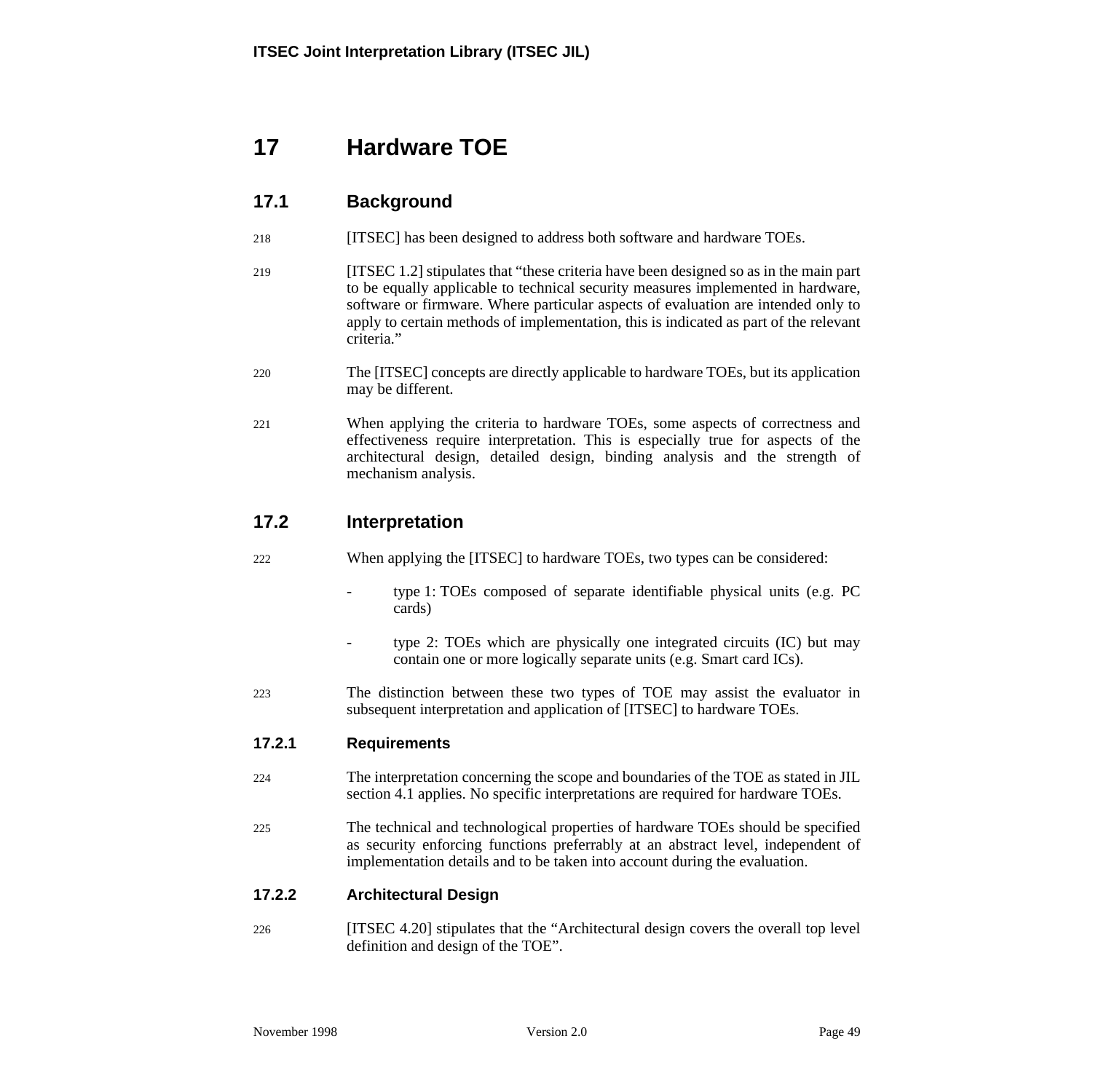227 This phase of the development process is essential to define the major components of the TOE, the basic structure of the TOE, its external interfaces and for E2 and above its separation between major "hardware and software" components.

- 228 For type 1 TOEs it is acceptable to map the major architectural components to the physical devices performing specific functions (e.g. CPU, RAM, ROM, Bus and I/O chips). For type 2 TOEs a refinement step is necessary, to map major architectural components to an IC's internal logical devices.
- 229 The [ITSEC En, n>1] criteria related to the separation between security enforcing components and the others may be achieved in a type 1 hardware TOE by using different hardware devices with a specified interface (e.g. a device composed of an IC, a battery and a communication component).
- 230 For type 1 and 2 hardware, the mapping of the security enforcing functions to physical components in order to identify the security enforcing components may not be easy to do (e.g. which component really does process the SEF, the CPU or a CPU in conjunction with its associated memory and bus?). Due to this difficulty in mapping, it may be easier for some hardware TOEs to consider all TOE components as security enforcing components.
- $231$  [ITSEC En.6, n>3] requires that "The architectural design shall describe/explain how the chosen structure provides for largely independent security enforcing components". The objective of this requirement is to minimise the interrelationships between the TOE security enforcing components and the others. Due to the physical nature of the TOE, the interfaces between components are fully specified, particularly the possible interfaces between the security enforcing components and the others. The level of interdependency must be justified in order to satisfy the requirements, in accordance with the chapter 2 interpretation on the level of rigor ("describe/explain").
- $232$  [ITSEC En.6, n>4] requires that "The architectural design shall explain why the interrelationship*s* between the security enforcing components are necessary". The objective of this requirement is to minimise any interrelationships between the security components in order to facilitate testing. Each interface between security components must be fully justified.
- 233 As for the definition of the supporting protection mechanisms implemented in hardware or firmware, the following explanations are provided. For hardware TOEs it is important to distinguish between internal mechanisms (identified in the detailed design) from those mechanisms external to the TOE which shall be identified as supporting protection mechanisms.

## **17.2.3 Detailed Design**

- 234 There are two ways of designing hardware TOEs:
	- through a classical process of hardware drawing: the development process depends essentially on the technologies used (specific method and tools)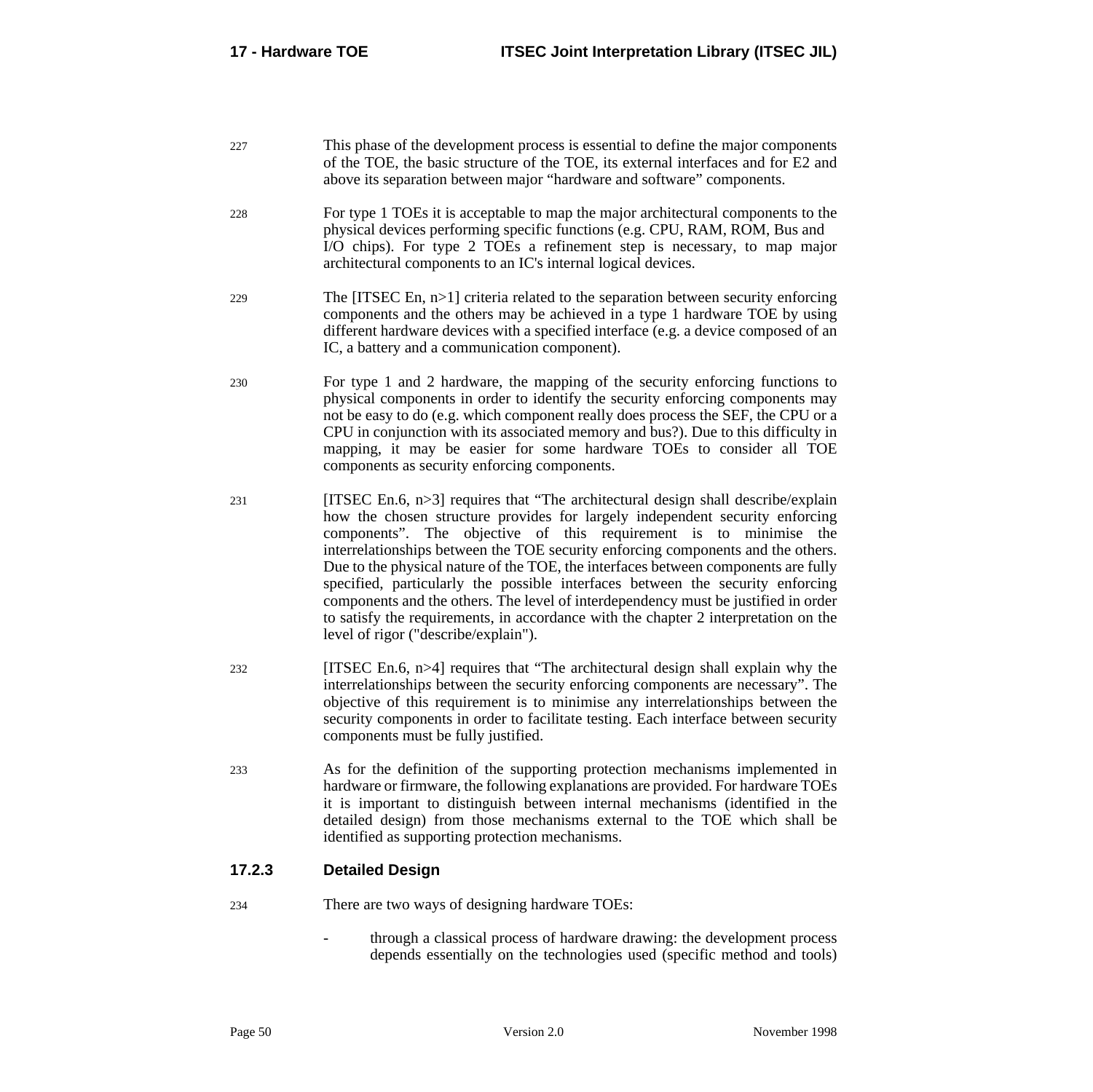and can be described by refining architectural design into a sufficient level of detail to implement the TOE;

- through a hardware description language (HDL) : the detailed design being similar to software.

#### **17.2.4 Implementation**

- 235 Typically, the two main steps in testing a hardware TOE are:
	- the "TOE prototype" tests (which are called "characterisation tests"),
	- the acceptance tests performed on each TOE at the end of the production phase.
- 236 The characterisation tests can be considered to provide evidence for the correct implementation of security enforcing functions and mechanisms. The evaluators shall check the developers manufacturing process has appropriate acceptance tests to confirm and verify the correct operation of the TOE and the components of which it is constructed during its manufacture. In order to check the results of characterisation and acceptance tests where specialist test equipment is essential the evaluator may have to witness and verify the tests rather than personally perform the tests.
- 237 Timing should be considered when testing Hardware TOEs. It is acceptable to use simulation to support testing.
- 238 Hardware drawings or HDL statements corresponds to source code for software TOE.

#### **17.2.5 Configuration Control**

- 239 JIL Chapter 9 interpretations apply, in particular for the production phase.
- 240 [ITSEC En.17 n>3] requires the evaluator to "use the developers tools to rebuild selected parts of TOE and compare with the submitted version of the TOE". At the design level, this can be achieved using the relevant tools where tools have been used to build parts of the TOE, otherwise the evaluators can witness and verify TOE construction. At implementation level, this is covered by the development and production visit (see JIL section [8.1\).](#page-28-0)

#### **17.2.6 Programming Languages and Compilers**

241 [ITSEC 4.25] explicitly stipulates that this [ITSEC] aspect only applies to software and firmware TOEs. The [ITSEC En.18 En.19 n>2] requirements can be extrapolated to type 2 TOEs where they have been developed using "silicon compilers" (e.g. by HDL method) which uses compiling tools and supporting libraries during the develop of the TOE. In addition, the technology used for the implementation has to be specified. At E4 and above, corresponding to the requirements for compilers, the parameters of the technology used have to be documented.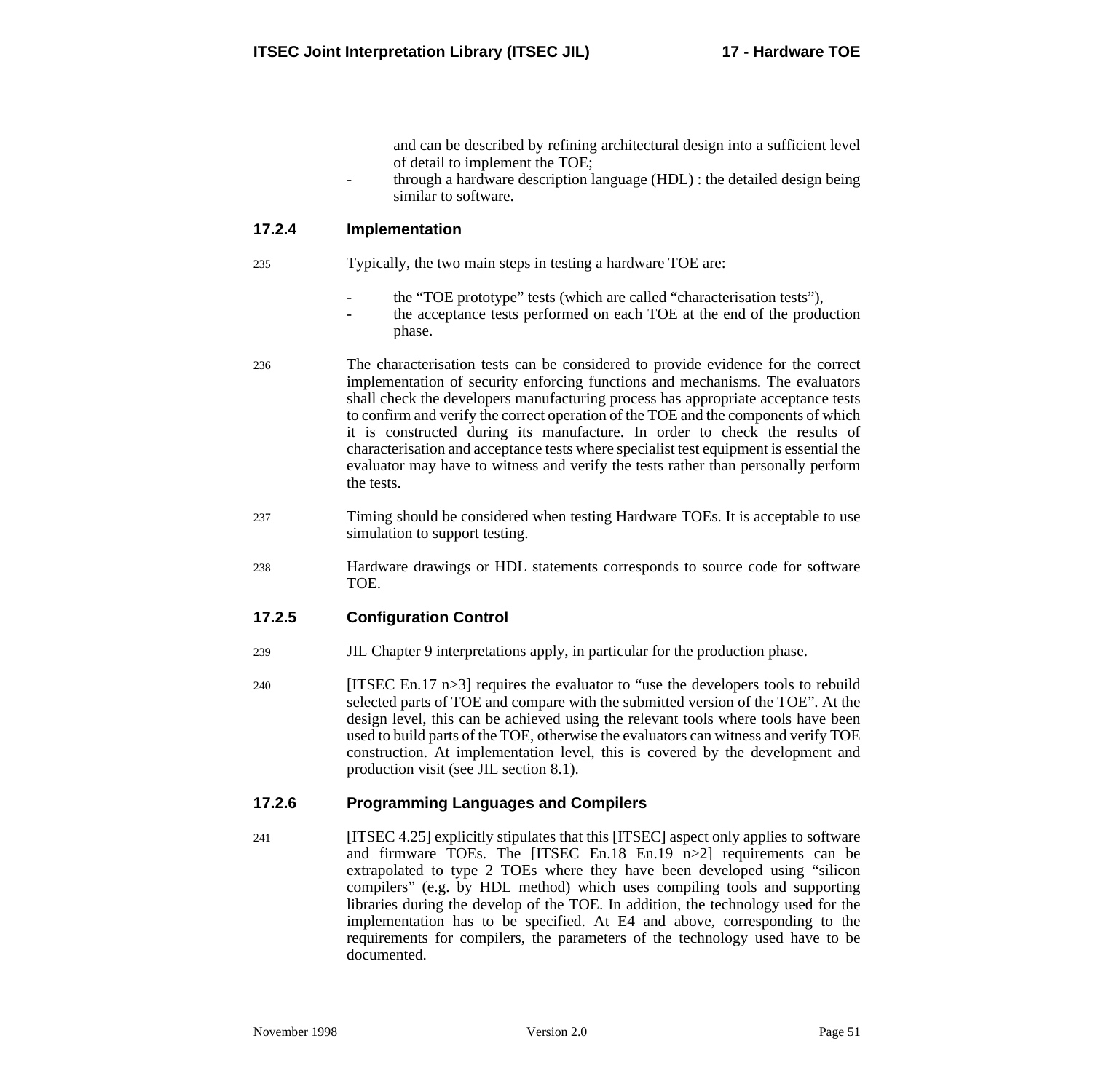#### **17.2.7 Developers Security**

242 JIL chapters [8](#page-28-0) and [16](#page-52-0) have already given interpretations applying to these types of TOEs (the development and production sites are considered by this aspect).

#### **17.2.8 User Documentation and Administration Documentation**

243 There is no specific hardware interpretation for these aspects.

#### **17.2.9 Delivery and Configuration**

244 The interpretations given in the JIL chapter [16](#page-52-0) for the TOE Generation, and in the JIL chapter [10](#page-32-0) for the TOE delivery apply.

#### **17.2.10 Start-up and Operation**

- 245 [ITSEC En.35 n> 1] requires that "if the TOE contains hardware which contains security enforcing hardware components, then administrator, end-user, or self initiated diagnostic tests shall exist that can be performed on the TOE in its operational environment."
- 246 The TOE shall contain diagnostic tests for security enforcing hardware components. For certain TOEs this activity may only be possible at specific stages in the TOE life-cycle, especially in type 2 hardware.

#### **17.2.11 Suitability of Functionality**

247 There is no specific hardware interpretation for this aspect as assessment of suitability of the TOE remains the same.

#### **17.2.12 Binding of Functionality**

- 248 The analysis of potential links between security enforcing functions and security enforcing mechanisms needs to consider design solutions as:
	- physical links between components (e.g. electrical connection),
	- and some dynamic or time effect which could cause conflict or dysfunction of the security enforcing functions and mechanisms.
- 249 At E4 and above the implementation phase has to be taken into consideration when performing the binding analysis: the effectiveness of the functional solutions depends on the implemented technology.

#### **17.2.13 Strength of Mechanisms**

- 250 Strength of mechanism analysis is applicable to hardware TOEs but its analysis may be complicated by the TOE's underlying technology.
- 251 In hardware TOEs, a critical mechanism is usually implemented by more than one basic component*.*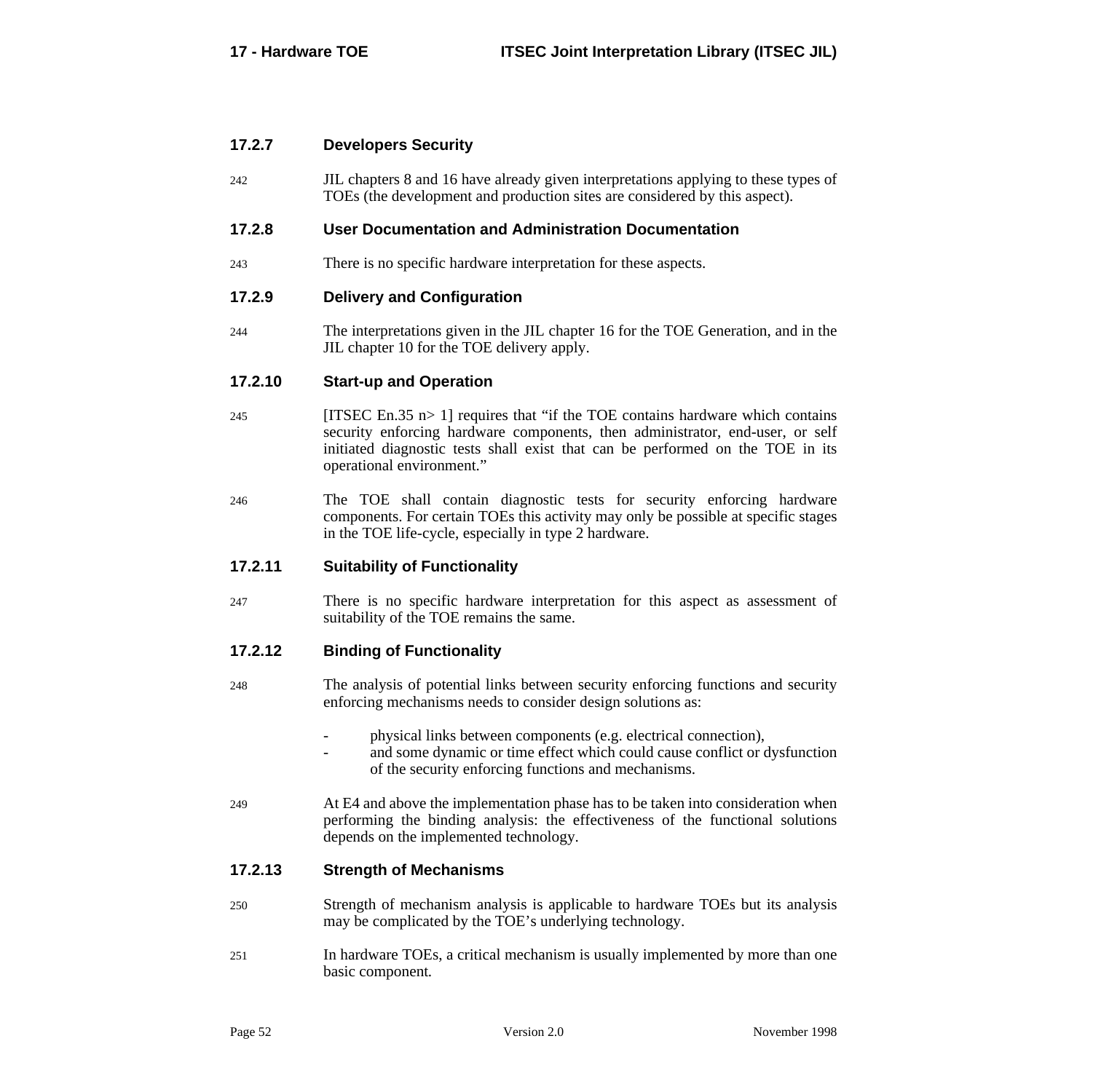252 The following particular types of attack can be identified:

- attacks involving physical modifications of the internal TOE structure: they generally bypass SEFs and the composition of the different components which implement the mechanisms have to be taken into consideration, so such attacks should be considered under the aspect of vulnerability analysis (see section 17.2.15).
- attacks without physical modifications of the internal TOE structure:
	- a) these may be similar to traditional direct attacks on mechanisms implemented on software but may involve physical means, or
	- b) may be attacks on the mechanisms implementing technical and technological properties of the TOE (see section 1[7.2.1\).](#page-56-0)

These are appropriate for strength of mechanism analysis.

#### **17.2.14 Ease of Use**

253 There is no specific hardware interpretations for these aspects.

#### **17.2.15 Construction and Operation Vulnerability Assessment**

- 254 Hardware TOEs, both type 1 and type 2, can be subject to vulnerabilities which can be exploited by physical tampering of the TOE. Such tampering could circumvent the effectiveness of security enforcing functions. This aspect must be considered during vulnerability assessment and penetration testing.
- 255 The evaluator must consider whether any special tools and or techniques can be used to tamper with the TOE to exploit a weakness. If so, such tools and techniques shall be considered. The vulnerability analysis will be concerned with resources and expertise needed to exploit vulnerabilities. The minimum strength of mechanisms scale shall be used accordingly (see JIL section 6.[4\).](#page-24-0)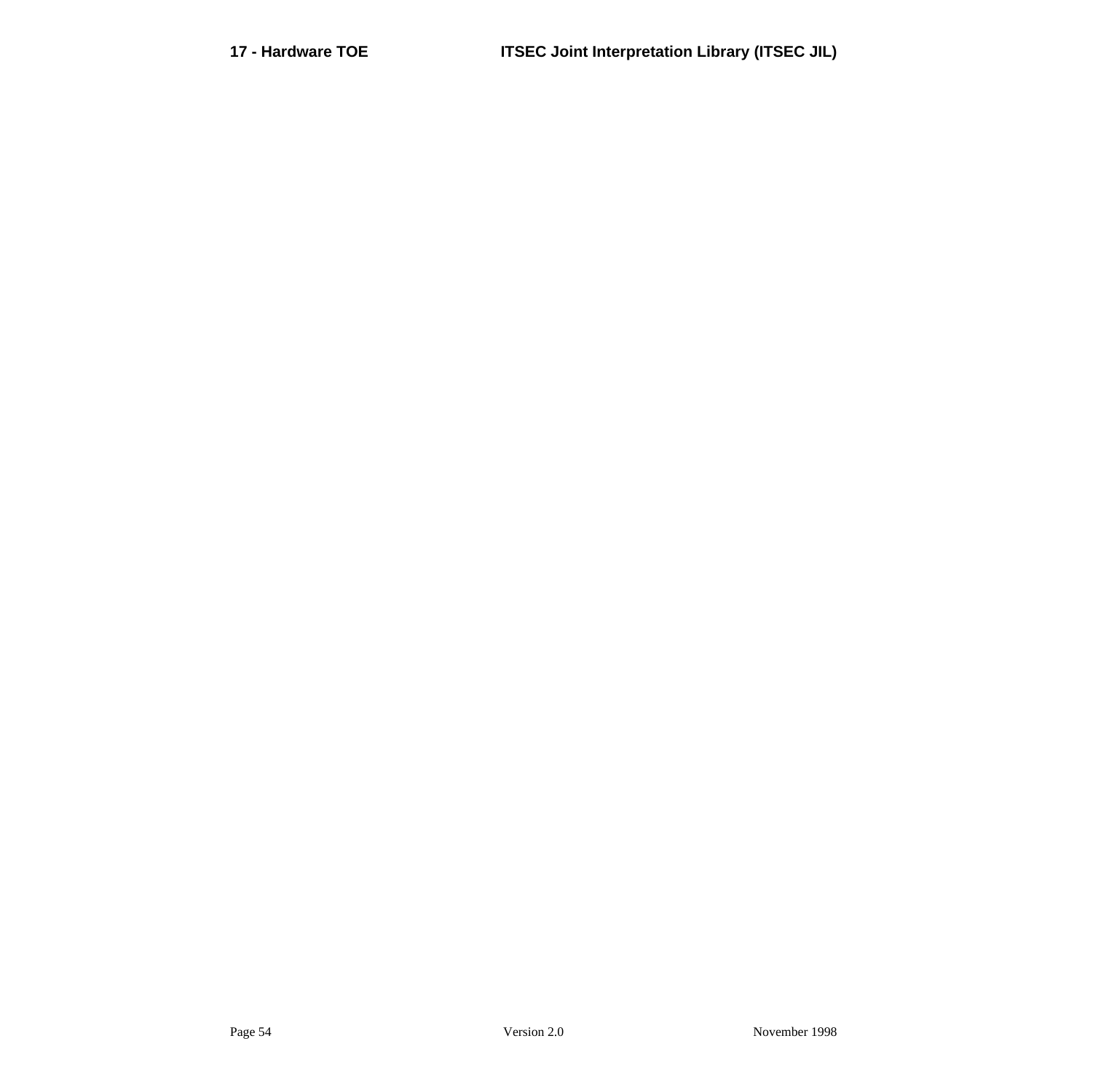# **18 Binding Analysis**

# **18.1 Background**

- 256 This topic seeks to promulgate a better understanding of the requirements of binding analysis. This topic provides an interpretation of the [ITSEC] binding analysis requirements and provides a technique which can be used in the production of a binding analysis.
- 257 Binding analysis is concerned with vulnerabilities in the construction of the TOE which, if exploited by indirect (JIL section [6.3](#page-22-0)) attack, would prevent the TOE from meeting one or more of its security objectives. If the TOE is to successfully defend itself against indirect attack then its security functions must support each other where necessary; also the security functions must not conflict with each other. In practice this involves consideration of the potential interactions, between security functions, which are provided for and permitted by the construction of the TOE.

# **18.2 Interpretation**

- 258 [ITSEC 3.17-3.19] indicate that binding analysis is concerned with "security enforcing functions and mechanisms". Therefore binding must also be demonstrated for lower levels of representation than that of the security enforcing functions, in accordance with the requirements of the target assurance level as given by [ITSEC Figure 4].
- 259 Binding is undertaken on the assumption that all security enforcing functions are correctly realised. Therefore, correct binding of the security enforcing functions will automatically provide a degree of assurance for the correct binding of the lower level representations.
- 260 It must be recognised however that, for complete two-way traceability of security enforcing functions to exist, not only must the full security functionality exist at all levels of representation, but additional functionality (which could invalidate higher level binding) must not be introduced at lower levels. Note that, whilst this becomes increasingly significant at higher assurance levels, it is in part consistent with stricter design criteria such as "It shall be structured into well-defined, largely independent basic components" [ITSEC E4.8] and "Unnecessary functionality shall be excluded from security enforcing and security relevant components" [ITSEC E5.8]. Realistically however, additional detail of potential significance to binding can be expected to exist at lower representational levels and must be considered.

## **18.2.1 Bases for Binding at E1 and E2**

261 At E1 and E2 [ITSEC Figure 4] does not mandate consideration of the Detailed Design, in which the majority of mechanisms will be identified. In this case it would be appropriate to consider binding of the security enforcing functions specified in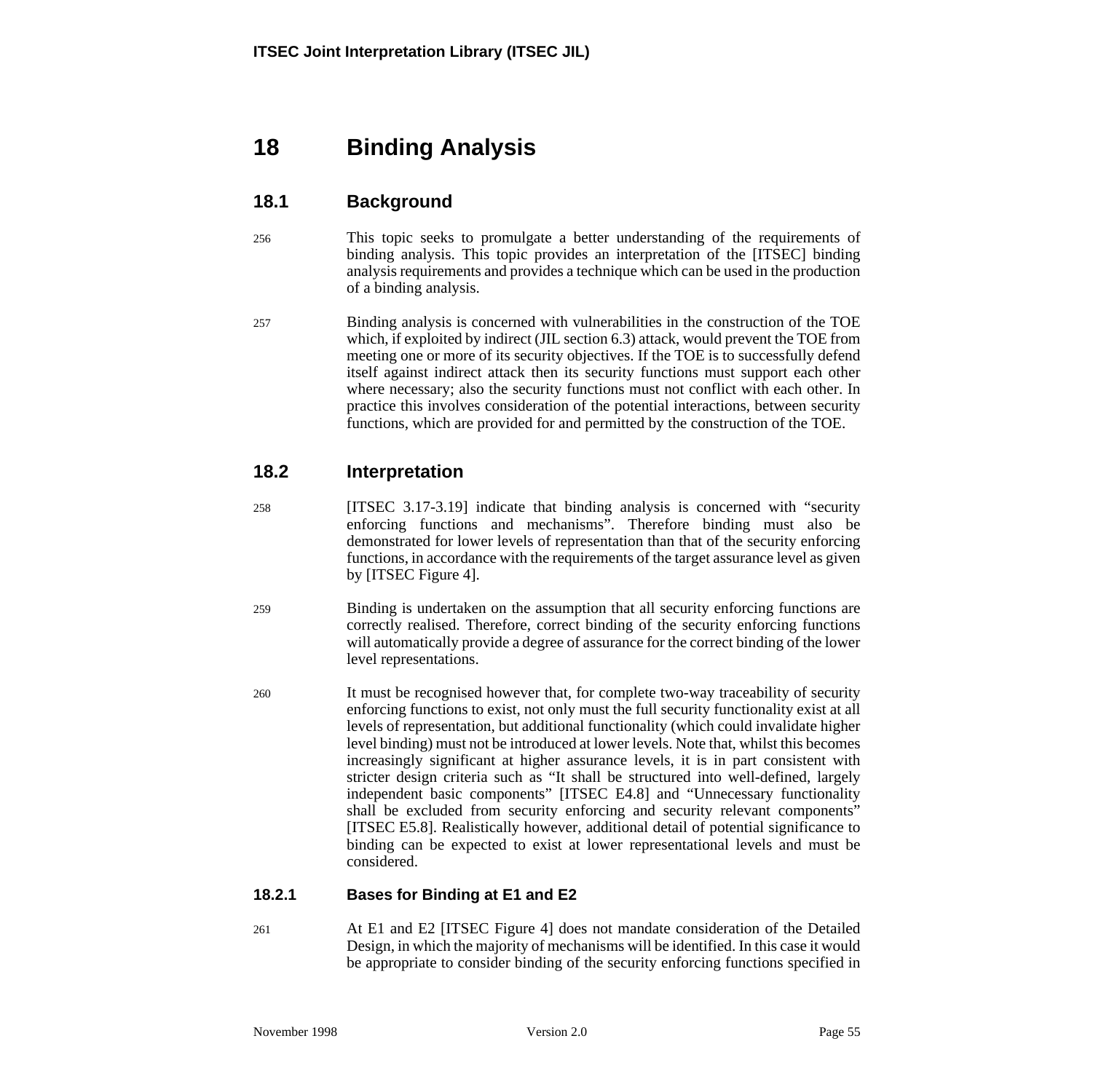the security target and any supporting mechanisms identified in the Architectural Design. The Architectural Design must also be considered to take account of any detail significant to binding.

262 [ITSEC Figure 4] does not exclude additional material being included in the basis for effectiveness analyses. At E2 therefore, where Detailed Design is required for correctness, it would still be possible to base the binding analysis on mechanisms, if this was considered to give the clearest binding model.

#### **18.2.2 Bases for Binding at E3 and above**

- 263 At assurance levels E3 and above it is considered that the mechanisms identified during correctness offer the clearest basis for a binding analysis.
- 264 In many cases a mechanism-based binding analysis will need to be supplemented by significant detail from lower level representations (i.e. from low level physical design components identified in detailed design and from implementation components), in accordance with the target assurance level as given by [ITSEC Figure 4]. This concerns specifically the full traceability of binding interactions, and ensuring that binding is not invalidated by low level effects.
- 265 Where a given mechanism implements a number of security enforcing functions then the binding, within the mechanism, of the security enforcing functions must be considered. At the mechanism level this can be achieved by confirming that the mechanism is integrated and self consistent, with reference to the various implementational requirements of the security enforcing functions. Where lower level representations are consulted it may be possible to identify distinct components which have been traced from the different security enforcing functions and confirm the binding of such components.

#### **18.2.3 Security Relevant Considerations**

- 266 [ITSEC 3.17-3.19] refers to "security enforcing functions and mechanisms". Sensibly this must be extended to cover security relevant functions and mechanisms in the following categories (in this chapter, security enforcing and relevant functions and mechanisms are referred to as binding elements):
	- a) mechanisms which enforce binding;
	- b) binding elements with capability to access secure data which lies outside their immediate implementational scope, e.g. in the absence of appropriate protection mechanisms;
	- c) binding elements which process secure data that must subsequently be purged;
	- d) binding elements which are assigned privilege; the interactions facilitated by each privilege mode must be considered.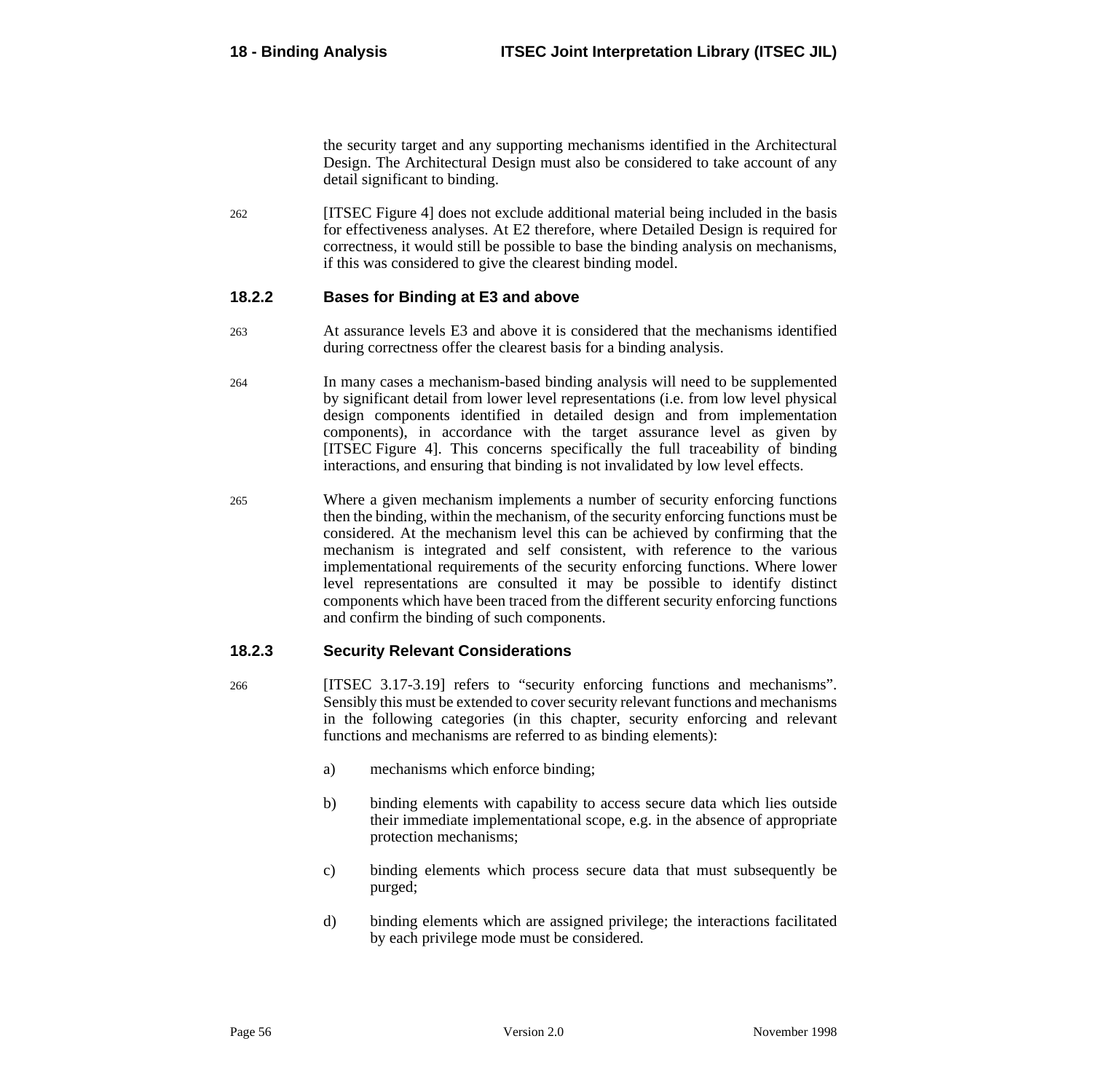267 Binding must be completed by justifying the ability of the TOE to withstand any indirect attack, misuse or error originating from a user, an application or an external "device". The emphasis should be on justifying the ability of security enforcing and relevant components as whole to withstand such activity, considering sufficiently representative types of such external agents.

#### **18.2.4 Interactions**

- 268 [ITSEC 3.18] requires binding to analyse "all potential interrelationships" between binding elements. The interaction which exists between a given pair of binding elements might be multiple. A sequence of related interactions can usually be considered sensibly as a single, compound interaction. Where two interaction sequences are unrelated however, it is clearest to consider them as distinct interactions.
- 269 In addition to considering the effect of direct interactions between binding elements it is also necessary to consider the consequent indirect interactions; i.e. if binding element 1 interacts directly with binding element 2, and if binding element 2 interacts directly with binding element 3, then element 1 interacts indirectly with element 3. In general there is then scope for further indirect interactions.
- 270 All potential interactions must be considered, including any which are not required for correctness of the implementation. It may be possible to reduce the number of potential interactions to be considered whilst maintaining rigour, by identifying interaction types, each of which is representative, in all significant respects, of a number of interactions.

#### **18.2.5 Source Code Analysis**

271 For aspects concerning Source Code Analysis specifically, refer to JIL section [7.2.2.](#page-27-0)

#### **18.2.6 Covert Channel Analysis**

272 For aspects concerning Covert Channel Analysis specifically, refer to JIL topic [14](#page-44-0).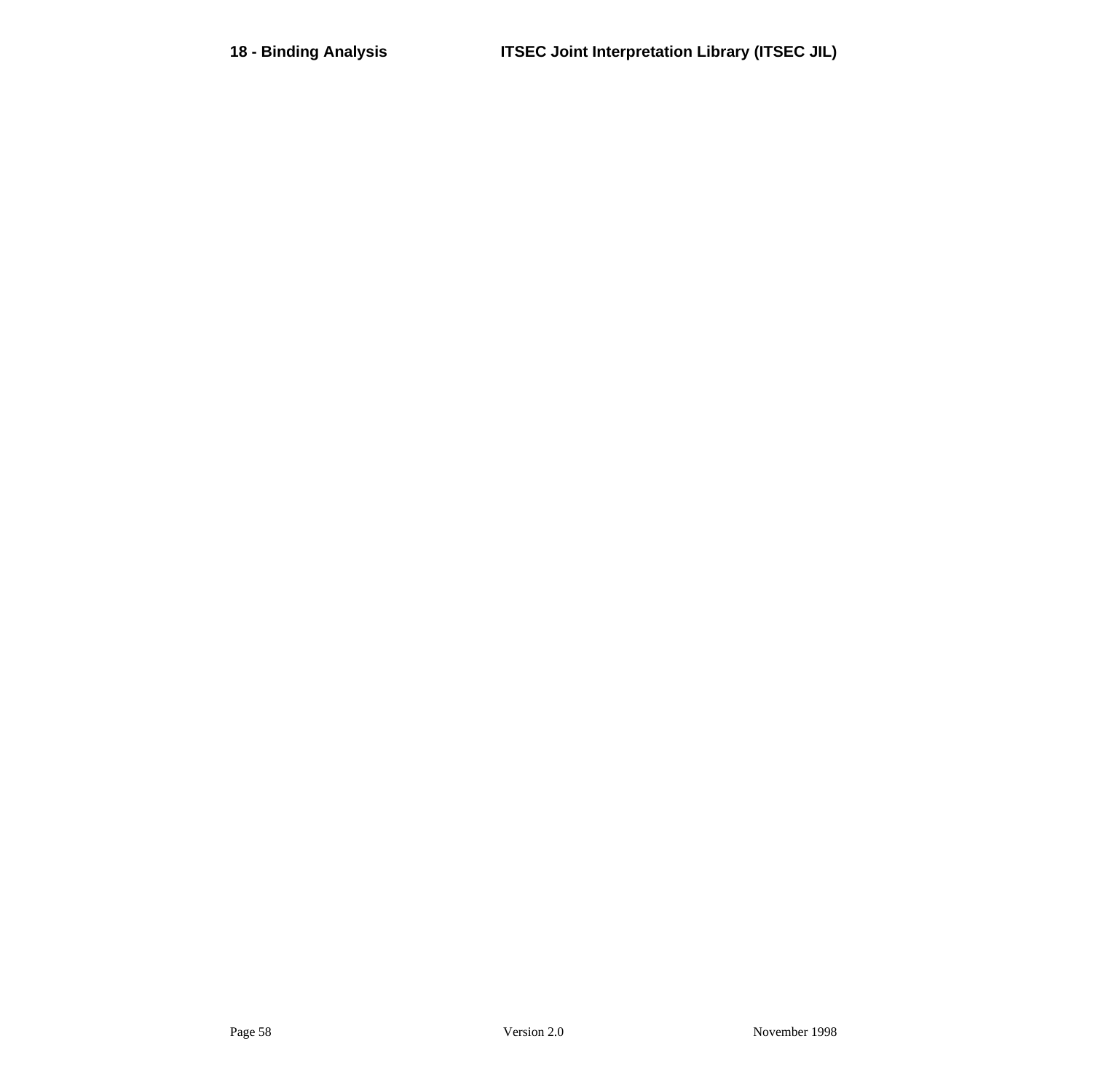# **19 Formal Methods**

## **19.1 Background**

273 [ITSEC 2.81-2.83] provides explanations about formal model of security policy and [ITSEC 2.76-2.78] about formal specification.

#### 274 [ITSEC 2.78] provides examples of formal notations. Additional notations are CSP, VSE, B. More detailed information can be found in [EWICS TC7 Guidance].

#### 275 The use of formality as applied to the [ITSEC] deliverables is described as follows:

- At E4 and above, a formal model of security policy is required with an informal interpretation of this model in terms of the security target [ITSEC En.1, En.2 n>3]; referred to within this topic as FMSP and its informal interpretation;
- at E6, a formal description of the architecture of the TOE shall be provided [ITSEC E6.1 - E6.5]; referred to within this topic as FAD;
- at E6, a formal specification of security enforcing functions is required [ITSEC E6.1, E6.2]; referred to within this topic as Formal SEFs.
- 276 The above requirements apply to all types of TOEs i.e., software, hardware or firmware products or systems.
- 277 The following figure gives an overview of [ITSEC] requirements.

|    | <b>FMSP</b> | FAD | <b>Formal SEF</b> |
|----|-------------|-----|-------------------|
| E4 |             |     |                   |
| E5 |             |     |                   |
| E6 |             |     |                   |

*Fig. 19.1 -Required use of formal notation*

## **19.2 Interpretation**

#### **19.2.1 FMSP**

278 The FMSP's aim is to enhance the assurance by formally specifying and proving that the TOE correctly enforces the stated security policy.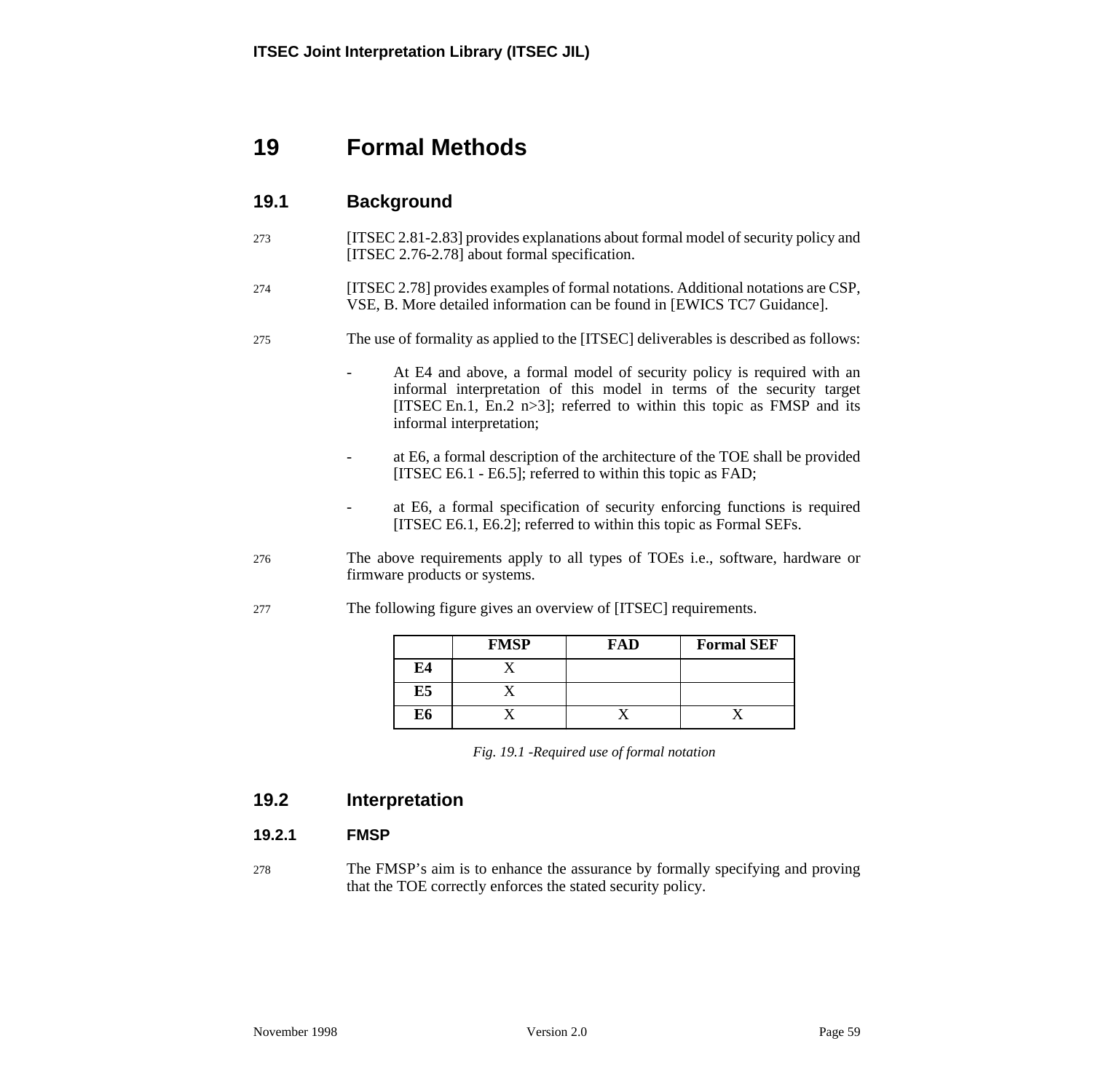- 279 As described in [ITSEM 6.B.25], the system security policy for a system, or the product rationale for a product, should state in the security target the important principles of security (referred to as "the Security Policy"):
	- for a system, it corresponds to the security objectives defined in the System Security Policy (SSP) which shall be addressed by a combination of TOE Security Enforcing Functions and personnel, physical or procedural means associated with the system, as described in [ITSEC 2.9];
	- for a product, it corresponds to the product rationale which gives an equivalence to the "system security objectives" by identifying the product's security features and all environmental assumptions [ITSEM 6.B.25- 6.B.28]. In some cases, a product rationale may specify security objectives.
- 280 At E4 and above, part or all the TOE Security Policy of the system or product, known in ITSEC as the Underlying Security Policy, shall be expressed in a formal style in the FMSP.

## **19.2.2 Formal SEFs**

281 [ITSEC E6.2] requires to provide a formal specification of the SEFs. There is no specific interpretation for this aspect.

## **19.2.3 FAD**

- 282 The FAD must be traceable to the semi-formal detailed design and source code/ hardware drawings, that if necessary informal correspondence between them can be easily understood.
- 283 The FSMP and FAD must be separated by a significant design step. Sufficient design steps, described in a formal language, may include the step from abstract behaviour description to a concrete description or flattening a distributed structure into a global structure with constraints.
- 284 Examples of insufficient design steps include the implementation of trivial constraints or simple data representation changes, such as implementing a set as a sequence.

## **19.2.4 Relationship between FMSP, formal SEFs, FAD**

285 The following figure summarises the relationship between FMSP, formal SEFs and FAD.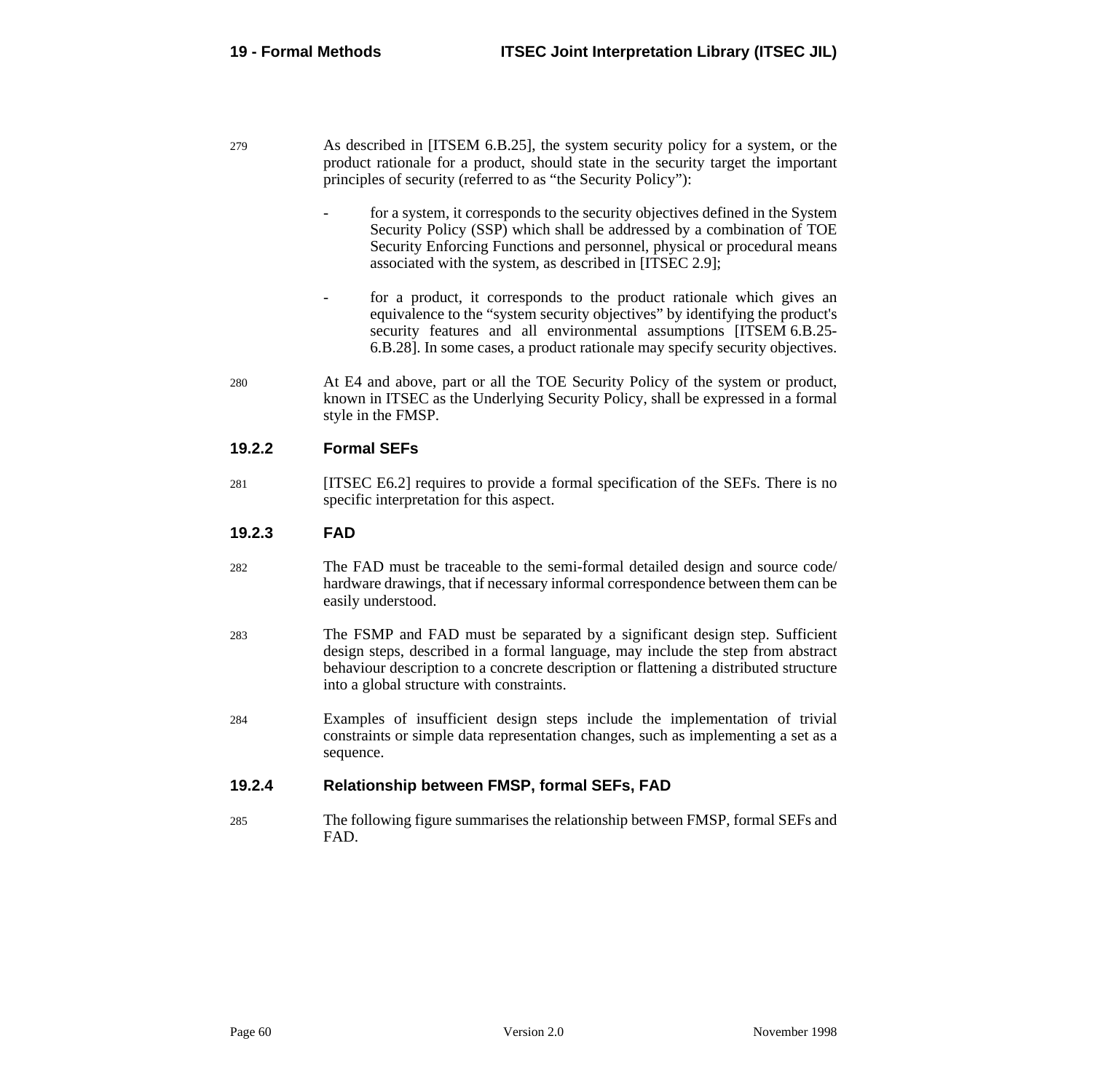

*Fig. 19.2 -Relationship between FMSP, Formal SEFs and FAD*

## **19.2.5 Proofs**

286 The [ITSEC] requires evidence in order to satisfy requirements. The following proofs shall be presented as evidence.

#### 287 **FMSP proofs**

FMSP proofs shall prove evidence for the correctness of the security model. This includes but is not limited to the internal consistency of the security model, in the sense of non-existence of contradictions and invariance (i.e. the impossibility of transition from secure to insecure states) of its properties.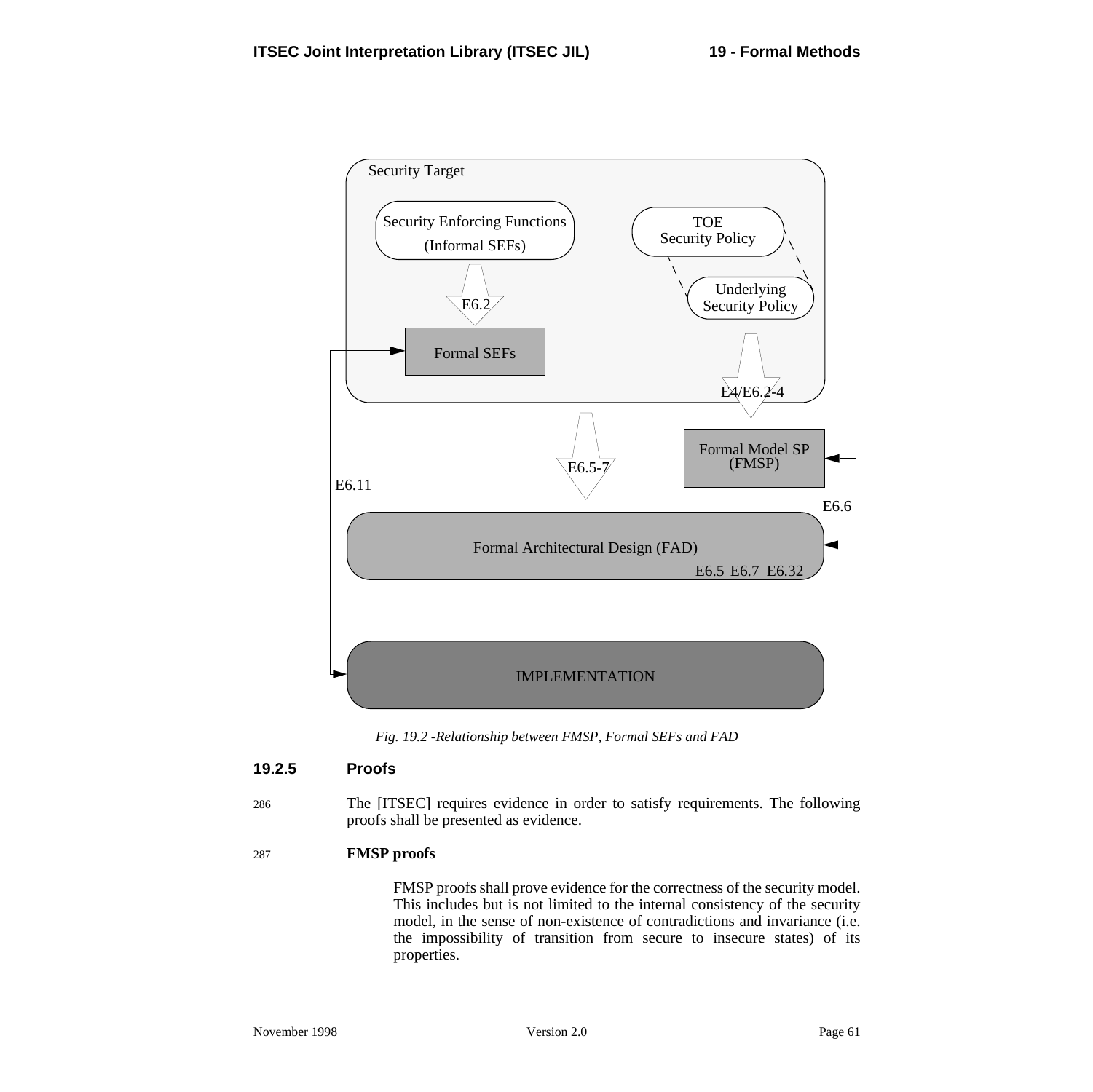| 288 | <b>SEF</b> proofs                                                                                                                                                                                                                                                                                                                                                                                                                           |  |
|-----|---------------------------------------------------------------------------------------------------------------------------------------------------------------------------------------------------------------------------------------------------------------------------------------------------------------------------------------------------------------------------------------------------------------------------------------------|--|
|     | SEF proofs shall prove evidence for the correctness of the SEF. This<br>includes but is not limited to the internal consistency of the SEF, in the sense<br>of non-existence of contradictions and invariance of its properties.                                                                                                                                                                                                            |  |
| 289 | <b>FAD</b> proofs                                                                                                                                                                                                                                                                                                                                                                                                                           |  |
|     | FAD proofs shall prove evidence for the correctness of the architectural<br>design. This includes but is not limited to the internal consistency of the<br>architectural design, in the sense of non-existence of contradictions and<br>invariance of its properties.                                                                                                                                                                       |  |
| 290 | A proof must provide evidence that establishes the validity of the subject being<br>proved. It shall be accompanied by a justification of why the proof obligation is a<br>correct formal statement for the subject being proved.                                                                                                                                                                                                           |  |
| 291 | Proofs must be formal and independently checkable. It must be possible for<br>someone other than the author to check the correctness of the proof. This may be<br>done in one of four ways:                                                                                                                                                                                                                                                 |  |
|     | Manual proof, checked by a different human reviewer,<br>Manual proof, checked by an automated proof checker,<br>Computer generated proof, checked by a human reviewer,<br>Computer generated proof, checked by an automated proof checker.                                                                                                                                                                                                  |  |
| 292 | Proofs to be checked by a human reviewer must be well structured, give intuitive<br>explanations for proof steps, and make good use of lemmas. It is often inappropriate<br>to perform all steps of a proof; however, any steps left out for the reviewer must be<br>obvious and clearly derivable, in that it must not require creative proof work to<br>generate them. Experience has shown that such a level of formality is achievable. |  |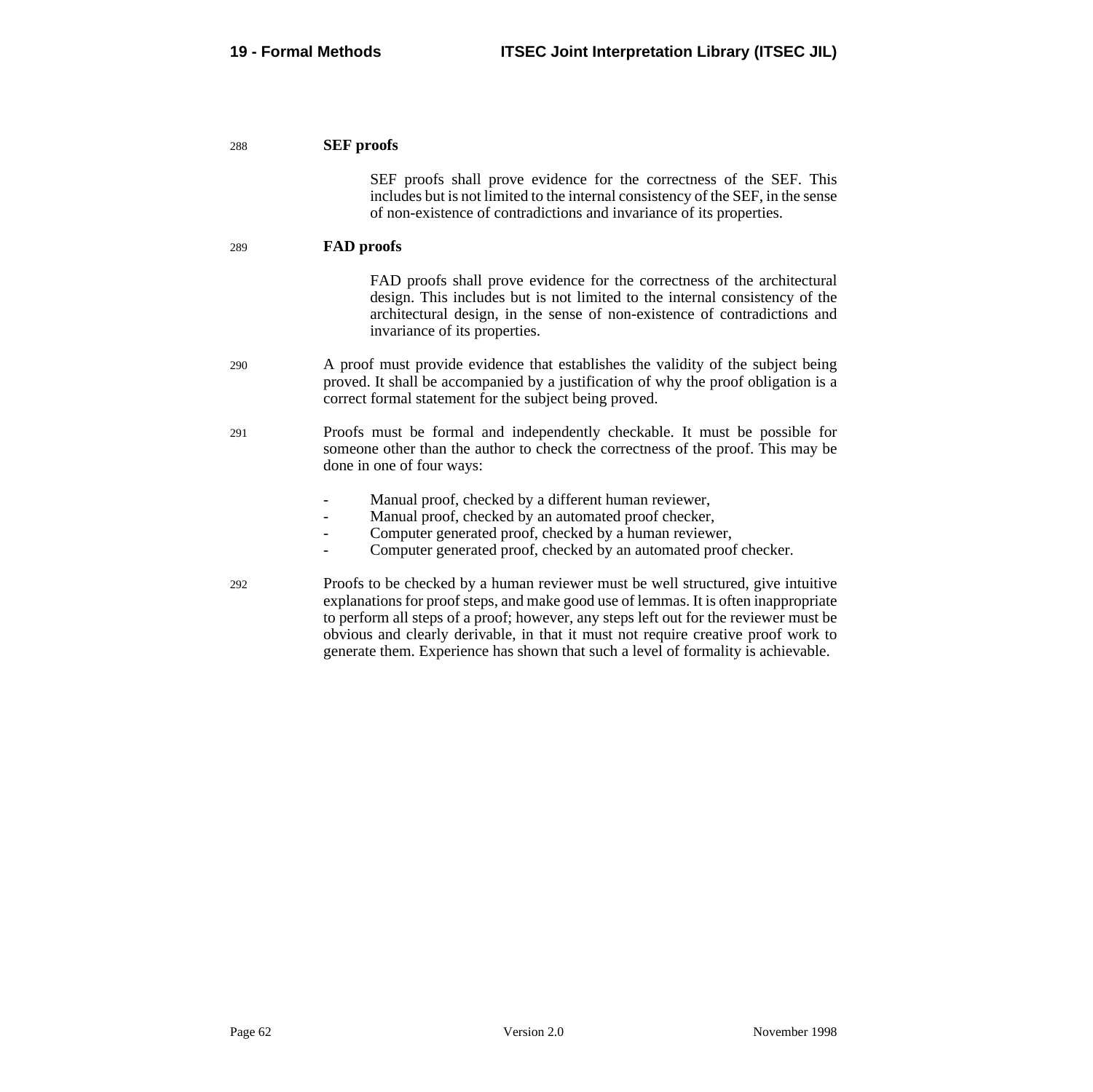# **20 Ease of use**

## **20.1 Context of Ease of Use**

### **20.1.1 Background**

- 293 [ITSEC 6.31] defines ease of use as "an aspect of the assessment of the effectiveness of a TOE, namely that it cannot be configured or used in a manner which is insecure but which an administrator or end-user would reasonably believe to be secure."
- 294 [ITSEM 5.8.73] states "This aspect of effectiveness investigates whether the TOE can be configured or use in a manner which is insecure but which an administrator or end-user of the TOE would reasonably believe to be secure."
- 295 The aim of the ease of use analysis is thus to demonstrate that the TOE cannot operate in an insecure state without the user being aware of this; otherwise an operational vulnerability will exist.

#### **20.1.2 Interpretation**

296 When performing an ease of use analysis the consequences of hardware failure must be considered for completeness.

#### **Identification of operational states**

- 297 Operational states should be identified through consideration of TOE interfaces and procedures.
- 298 All modes of operation of the TOE shall be considered.
- 299 Assessment of whether a particular operational state is insecure is made with reference to the security target.

#### **Identification and Analysis of Insecure States**

- 300 Where it is apparent that an error could lead to a potentially insecure state, consideration should be given as to whether:
	- a) the TOE or documentation gives a clear warning;
	- b) the TOE prevents entry to the insecure state; or
	- c) another facility will detect and report the insecurity.